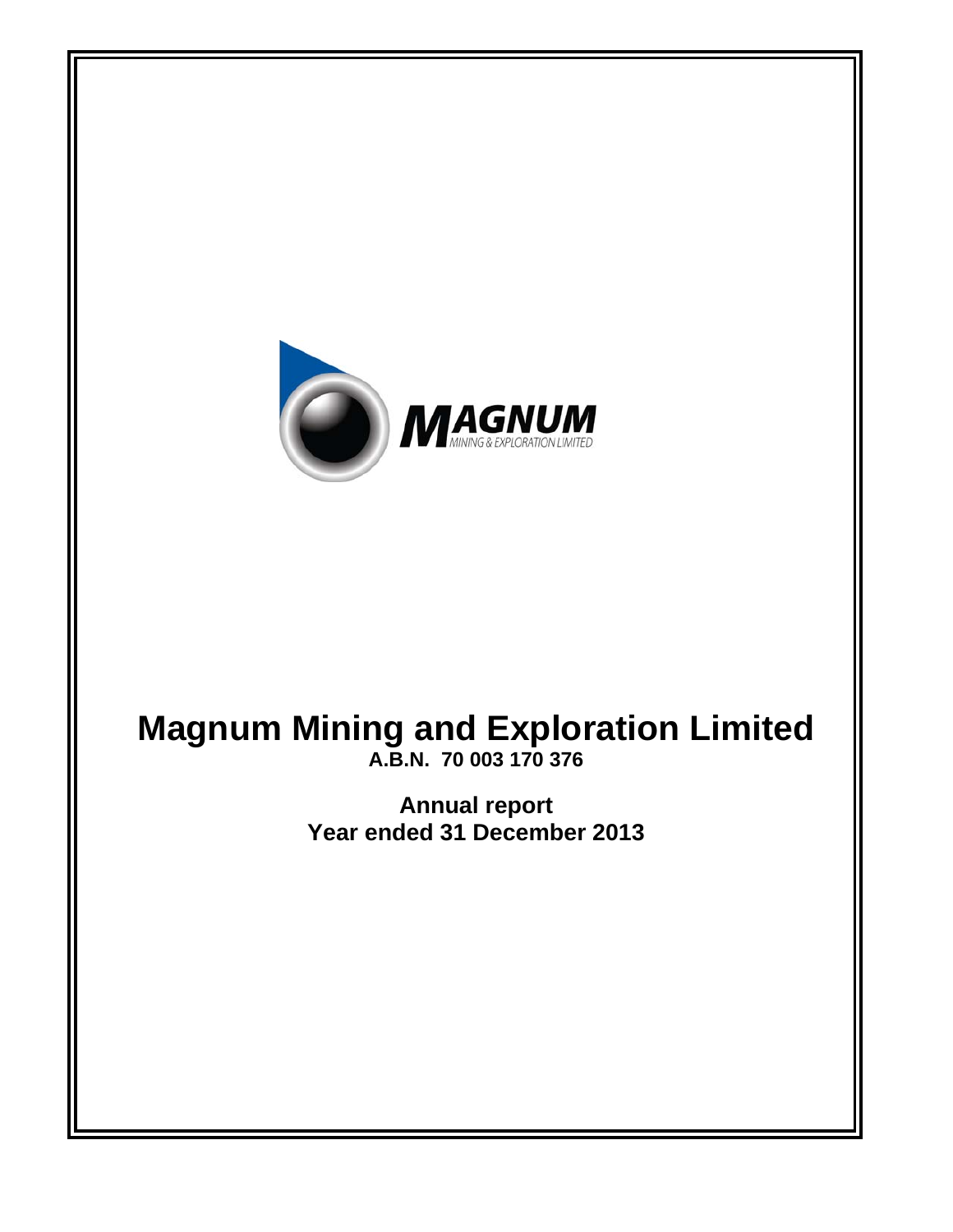# **Contents**

 $\overline{a}$ 

|                                        | Page           |
|----------------------------------------|----------------|
| <b>Corporate Directory</b>             | $\overline{2}$ |
| Review of Operations and Activities    | 3              |
| Directors' Report                      | 6              |
| Auditor's Independence Declaration     | 18             |
| <b>Corporate Governance Statement</b>  | 19             |
| Statement of Comprehensive Income      | 24             |
| <b>Statement of Financial Position</b> | 25             |
| Statement of Changes in Equity         | 26             |
| <b>Statement of Cash Flows</b>         | 27             |
| Notes to the Financial Statements      | 28             |
| <b>Directors' Declaration</b>          | 63             |
| Independent Auditor's Report           | 64             |
| Shareholder Information                | 66             |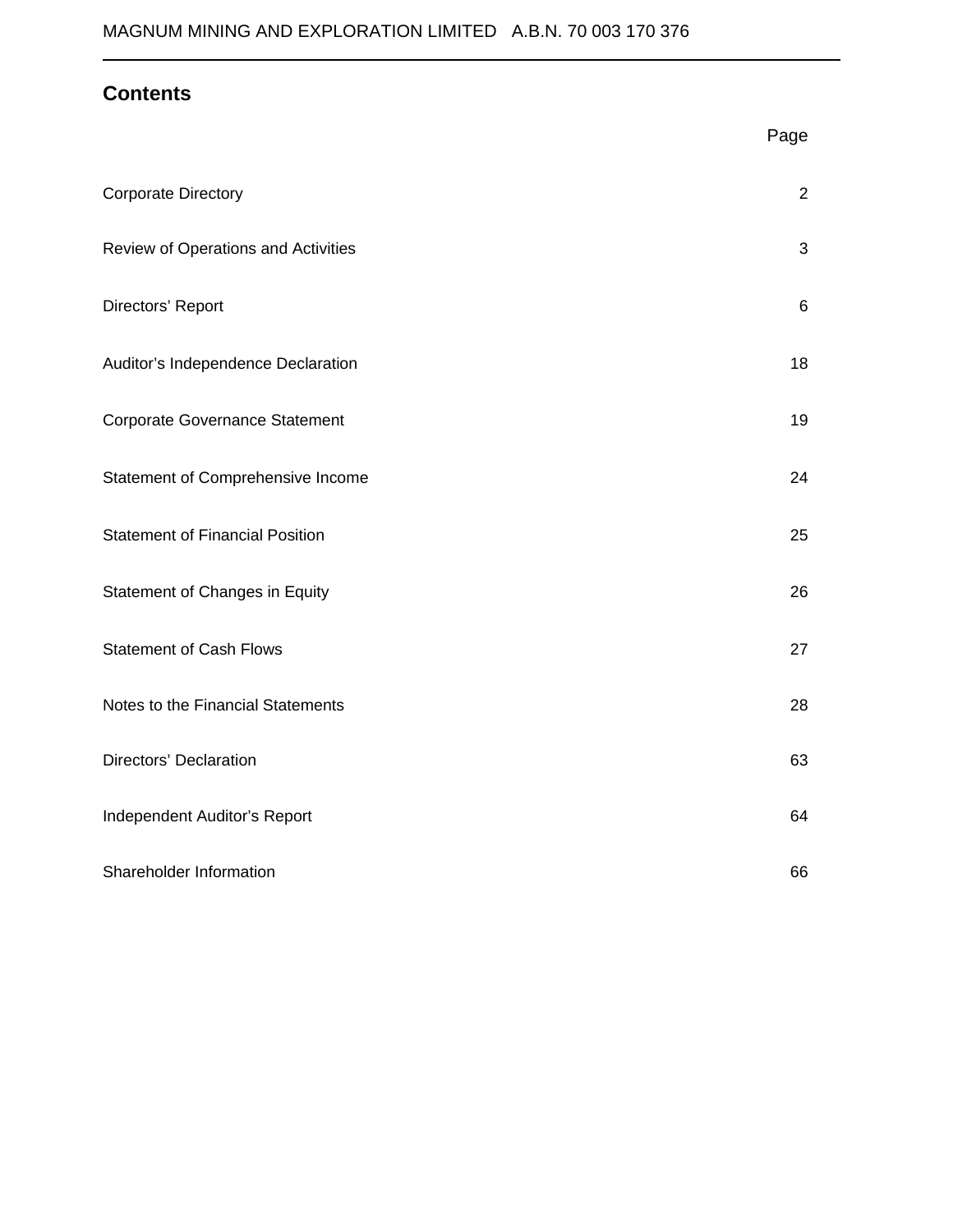# **Corporate Directory**

### **Directors**

G M Button D F Lynton-Brown M McMahon

### **Company Secretary**

G M Button

### **Registered office**

Unit 2 Level 1 Churchill Court 331-335 Hay Street Subiaco Western Australia 6008

Telephone: +61(8) 9481 5099 Facsimile: +61(8) 9481 5044

### **Share registry**

Computershare Investor Services 45 St Georges Terrace Perth Western Australia 6000

Telephone: +61(8) 9323 2000 Facsimile: +61(8) 9323 2033

### **Auditor**

HLB Mann Judd Chartered Accountants Level 4 130 Stirling Street Perth Western Australia 6000

### **Solicitor**

Allen & Overy Level 27, Exchange Plaza 2 The Esplanade Perth Western Australia 6000

### **Stock exchange listing**

Magnum Mining and Exploration Limited shares are listed on the Australian Securities Exchange under the code MGU.

The Company is limited by shares, incorporated and domiciled in Australia.

### **Website address**

www.mmel.com.au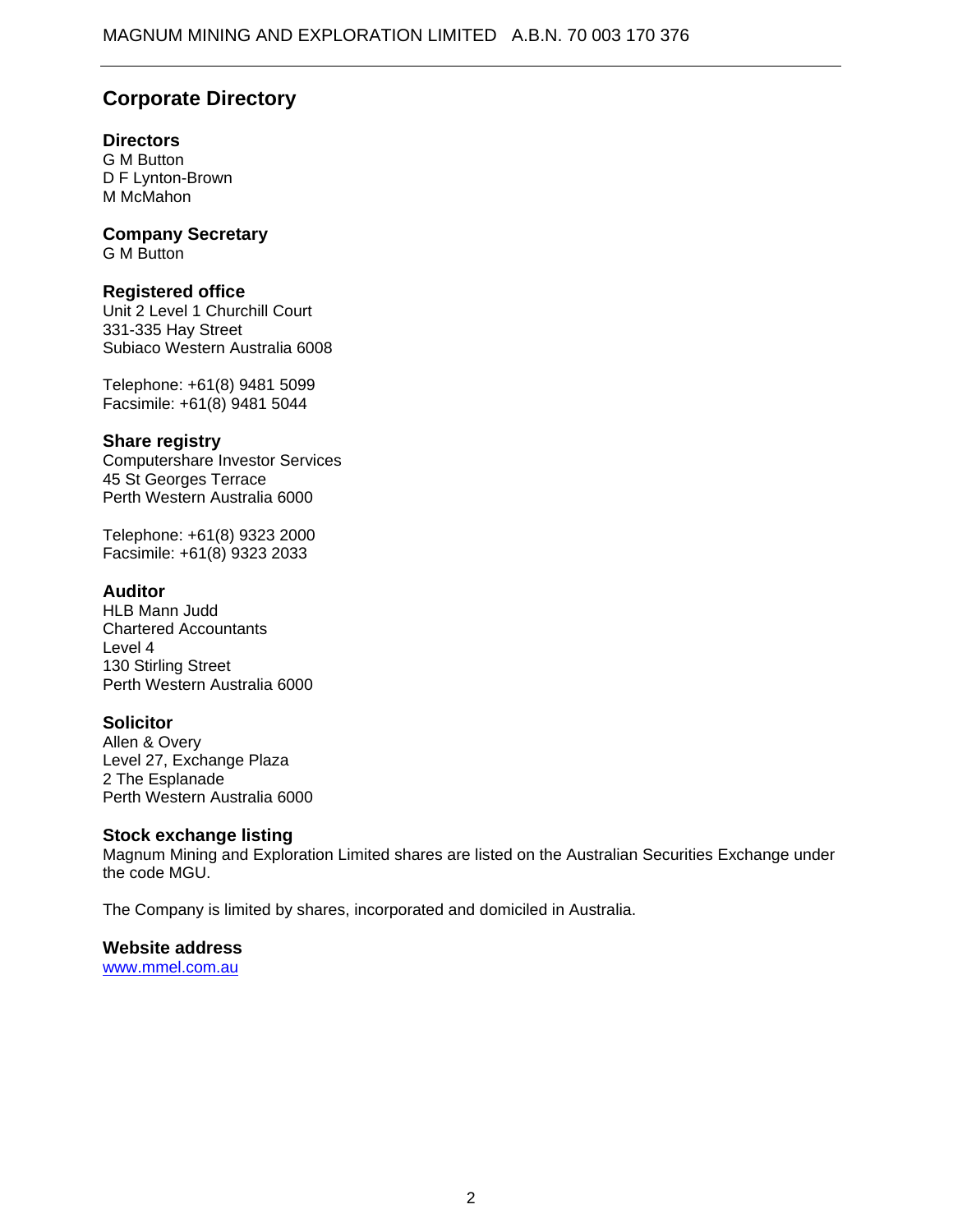### **Review of Operations and Activities**

### **Operations**

#### **Tantalite Valley Project, Namibia**

The Tantalite Valley Tantalum project is located on Mining Licence 77, located near Karasburg and Warmbad, within the magisterial district of Karas in southern Namibia.

Since acquiring the project in 2007, the Company has undertaken various exploration and evaluation activities to increase the understanding of the project, and to plan for development activities.

During the past year, the Company has continued to hold discussions with various parties interested in developing the project but has to date been unable to find a suitable investor.

### **Option to acquire Brazilian Iron Ore Project**

The Company announced on 26 September 2011, that it had entered into an option and exclusivity agreement (**Option Agreement**) pursuant to which OCRA Trustees (Seychelles) Limited (as trustee of Global Trust) granted to Magnum an irrevocable exclusive option to acquire all of the fully paid issued shares in Irongates (Aust) Pty Ltd (**IAPL**).

IAPL holds 100% of the issued capital in Gates Minerals Pty Ltd (**GMPL**). IAPL also holds 99% of Irongates Brasil Recursos Minerais Ltda (a company registered in Sao Paulo) (**IBRML**) and GMPL holds the remaining 1% in IBRML.

IBRML holds contractual rights to acquire Emicon Mineracao Terraplenagem Ltda's (**Emicon**) iron ore project in Brazil (**Brazilian Iron Ore Project**).

On 13 April 2012 the Company exercised its option in accordance with the terms of the Option Agreement. However notwithstanding the exercise of the Option, the acquisition remained subject to Magnum being satisfied (in its sole and absolute discretion) with the results of its due diligence investigations into IAPL, GMPL, IBRML and the Brazilian Iron Ore Project.

On 8 March 2013 the Company announced that it had resolved to terminate negotiations and not to pursue the negotiation of a formal agreement for the acquisition of the shares in IAPL due to the following:

- Magnum had been unable to complete its due diligence investigations into IAPL, GMPL, IBRML and the Brazilian Iron Ore Project due to a dispute between IBRML and Emicon over IBRML's contractual rights to acquire the Brazilian Iron Ore Project; and
- the results of the due diligence investigations into IAPL, GMPL, IBRML and the Brazilian Iron Ore Project that Magnum had completed had not been satisfactory.

#### **Acquisition of the Gravelotte Emerald Project in South Africa**

The Company announced on 28 January 2014 that it has signed a binding agreement (**Binding Agreement**) to acquire 100% of the issued shares in GEM Venus Holdings (Pty) Ltd (GEM Venus) for consideration of R8,500,000 (\$A equivalent approximately \$A860,000 based on the current exchange rate). The vendors of GEM Venus will also be issued, in aggregate, 20 million shares in Magnum (having an aggregate market value of approximately \$A260,000 based on current share price) on the earlier of the commencement of economic production at the Gravelotte Project and two years from completion.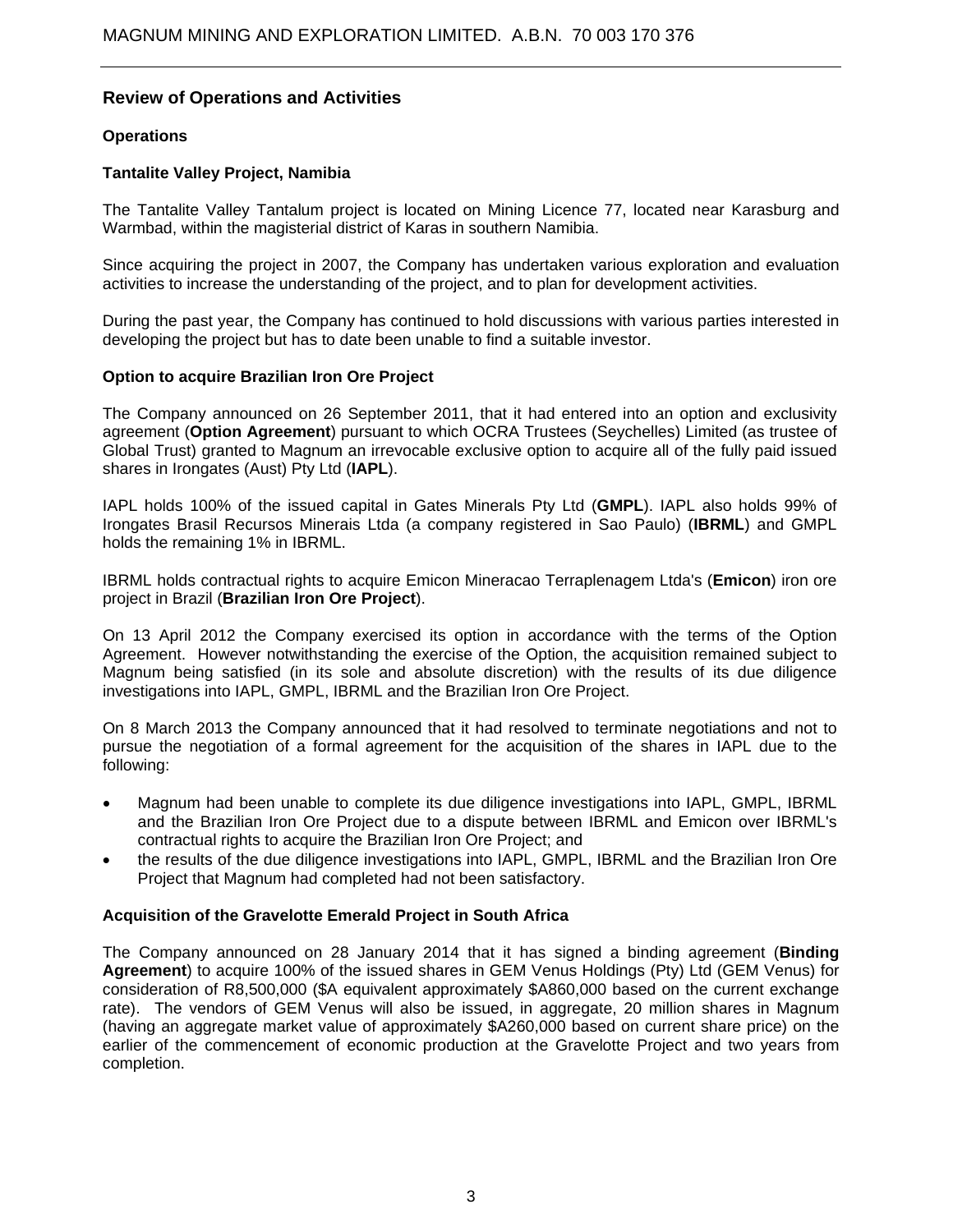### **Review of Operations and Activities (continued)**

### **Acquisition of the Gravelotte Emerald Project in South Africa (continued)**

GEM Venus is the owner of the Gravelotte Project which comprises a mining lease in respect of emeralds and on-site infrastructure. Under the Binding Agreement, the vendors (who also hold legal title to the land underlying the Gravelotte Project) have also agreed to enter into a long term lease agreement with GEM Venus which will provide Magnum with all access and rights required for on-going exploration and development at the Gravelotte Project. The Binding Agreement requires the vendors to assist Magnum in undertaking further due diligence enquiries and the transaction is conditional upon the satisfactory completion of those enquiries, as well as other customary conditions precedent.

#### Gravelotte Project

The Gravelotte Project is located close to the town of Gravelotte in the Limpopo province of South Africa. The Gravelotte Project shares a boundary with the Consolidated Murchison Mine, the oldest known antimony deposit in the world. Emeralds were discovered in the Gravelotte area in 1927 and since then several companies have mined and explored the area for emeralds. From 1929 to 1982 the total recorded emerald production from the Gravelotte Project and areas surrounding the Gravelotte township was reported as nearly 113 million carats. It is reported that during the 1960s the Gravelotte Project was the largest mine of its type in the world, employing over 400 sorters.

During the period from 1978 to 1982 the following plant throughput, consigned emerald and grades were reported for the plant at the Gravelotte Mine:

| . .<br>Year | <b>Source</b>                                 | <b>Plant</b><br><b>Throughput</b><br>(tonne) | <b>Consigned</b><br><b>Emerald</b><br>(gram) | Grade<br>(gram/tonnes) |
|-------------|-----------------------------------------------|----------------------------------------------|----------------------------------------------|------------------------|
| 1978-1982   | <b>Production from</b><br>primary ore         | 394,686                                      | 3,252,152                                    | 8.24                   |
| 1978-1982   | Production from<br>tailings and dumps<br>only | 73,798                                       | 508,423                                      | 6.89                   |
| 1978-1982   | <b>Total Production</b>                       | 468,484                                      | 3,760,575                                    | 8.03                   |

#### **Figure 1**

The host rocks are 3.3 billion year old Archaean greenstone schists enclosed and intruded by younger Archaean granitic rock and late stage albite-quartz pegmatoids. Emerald mineralisation is closely related to the pegmatoids.

The mine area hosts schists that form a star-shaped outcrop pattern defined by two structural trends and northeast-trending and steep-sided granite bodies. The emerald-bearing zones and their subdivisions are as follows:

- Cobra comprising Cobra North, Cobra South and Cobra Underground;
- Discovery comprising Discovery Pit, Discovery East and Discovery South;
- Beryl Kop comprising Beryl Kop East and Beryl Kop West; and
- Sable Kop.

Subject to completion of the acquisition, the Company intends to conduct exploration activities to produce a JORC compliant resource estimate as soon as possible. The Project also includes several tailings dumps which may provide an early source of revenue.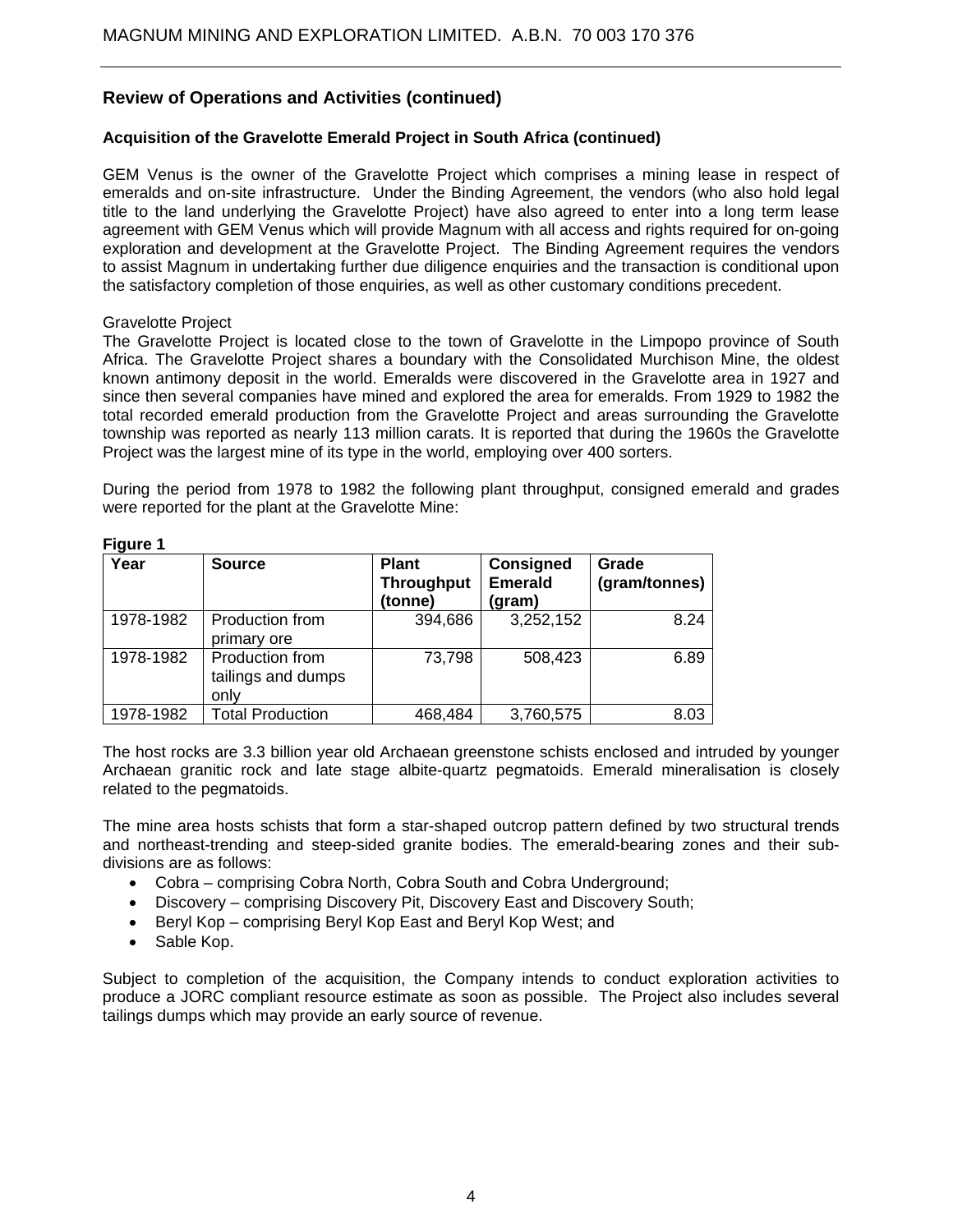### **Review of Operations and Activities (continued)**

#### **Corporate**

#### **Passing of Non-Executive Chairman**

The Board of Directors of the Company announced with great sadness the passing of Mr. Gerard Nealon, Non-Executive Chairman, on Friday 27 September 2013. The Board and employees of the Company would like to extend their condolences to Gerry's family and express their gratitude for the support and advice he has provided to the Company over the past 7 years.

Mr Darryl Lynton-Brown was appointed interim Non-Executive Chairman on 27 September 2013.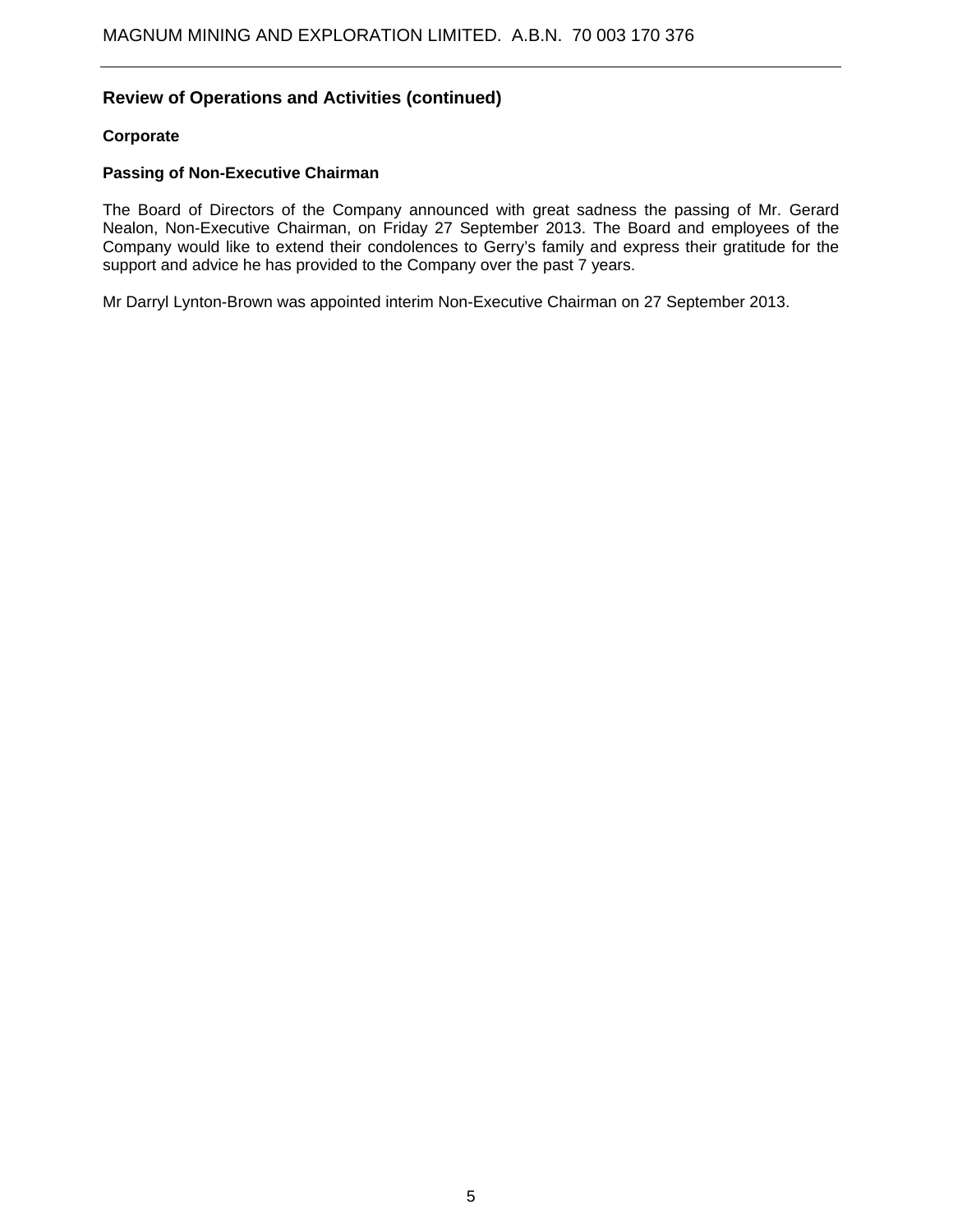### **Directors' Report**

Your directors present their report on the consolidated entity (referred to hereafter, as the "consolidated entity" or "Group") consisting of Magnum Mining and Exploration Limited and the entities it controlled at the end of, or during, the financial year ended 31 December 2013.

#### **Directors**

The names of directors who held office during or since the end of the year and up until the date of this report are as follows:

G M Button D F Lynton-Brown M McMahon G A Nealon (Deceased on 27 September 2013)

### **Principal Activities**

The principal activity of the Group during the financial year was investment in mineral exploration.

#### **Dividends**

No dividends have been paid or declared since the start of the financial year and the directors do not recommend the payment of a dividend in respect of the financial year.

### **Review of operations**

Information on the operations and activities of the Group is set out in the review of operations and activities on pages 3 and 4 of this annual report.

#### **Operating result for the year**

The consolidated net loss of the Group for the year after income tax benefit was \$553,705 (2012: \$922,875).

#### **Financial position**

As at 31 December 2013, the Group had cash reserves of \$1,195,704 (2012: \$1,507,867).

#### **Significant changes in the state of affairs**

There have been no significant changes in the state of affairs of the Group to the date of this report.

#### **Matters subsequent to the end of the financial year**

There have not been any matters that have arisen after balance date that have significantly affected, or may significantly affect, the operations and activities of the Group, the results of those operations, or the state of affairs of the Group in future financial periods other than those detailed below:

#### *Acquisition of the Gravelotte Emerald Project in South Africa*

On 28 January 2014, the Company announced that it had signed a binding agreement (Binding Agreement) to acquire 100% of the issued shares in GEM Venus Holdings (Pty) Ltd, including acquisition of the surface and mineral rights in respect of emerald mining and extraction at the Gravelotte Emerald Project, South Africa.

For detailed information on the Acquisition of the Gravelotte Emerald Project in South Africa please refer to the review of operations and activities set out on pages 3 and 4 of the report.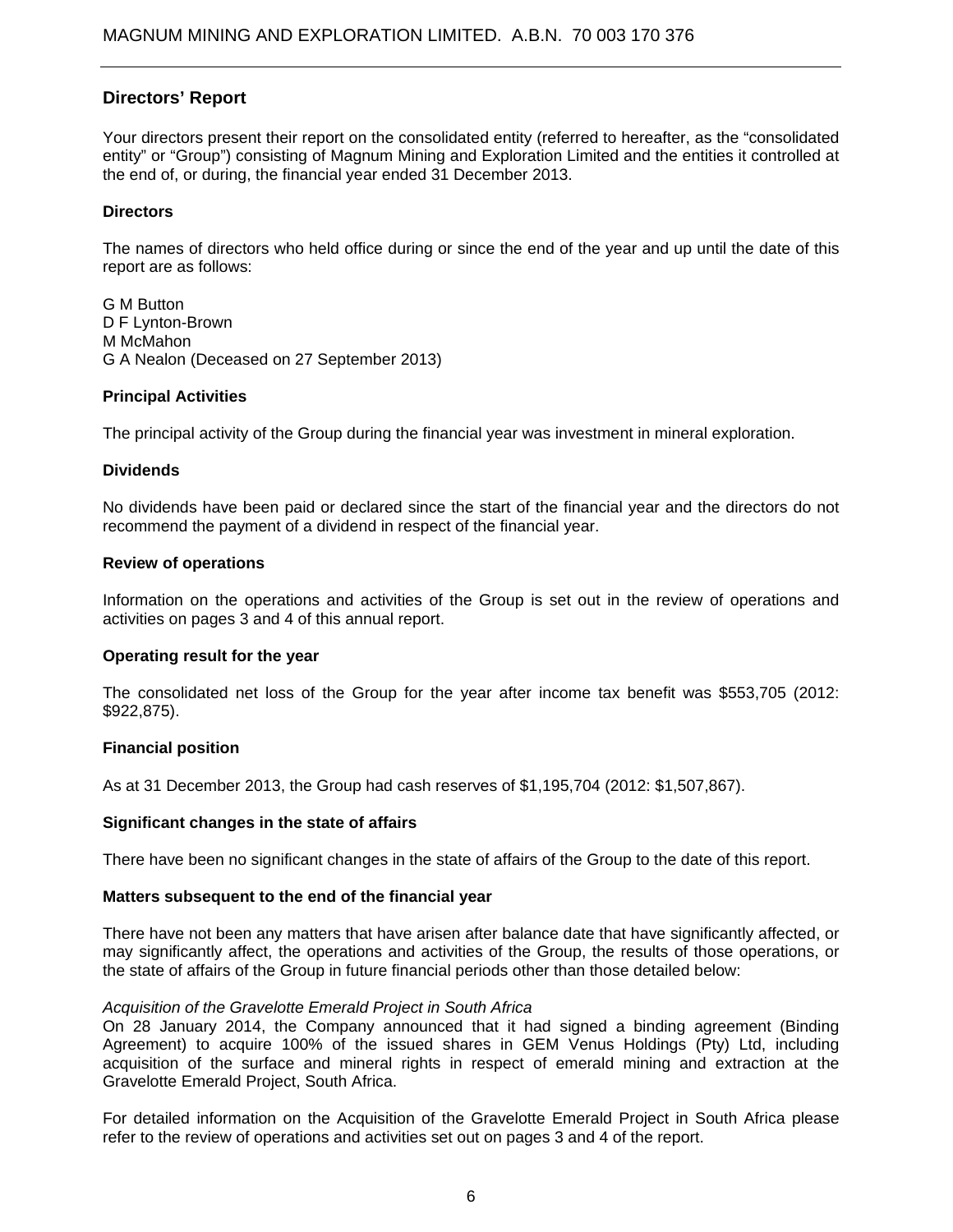#### **Likely developments and expected results**

Additional comments on expected results of certain operations of the Group are included in the review of operations and activities.

### **Environmental legislation**

The Group is subject to significant environmental legal regulations in respect to its exploration and evaluation activities in Namibia. There have been no known breaches of these regulations and principles.

#### **Information on directors**

### **G M Button B. Bus. (Acc), C.P.A.** *Executive Director*

### *Experience and expertise*

G M Button is a qualified accountant and has significant financial and other commercial management and transactional experience. He was appointed as a director in 2006 and was appointed as CEO of the Company on 16 July 2007. He has over 23 years experience at a senior management level in the resources industry. He has acted as an executive director, managing director, finance director, CFO and company secretary for a range of publicly listed companies.

#### *Other current directorships*

Executive director of Sylvania Platinum Ltd Non-executive director of Ferrum Crescent Ltd

#### *Former directorships in the last 3 years*

Non-executive Chairman of Mongolian Resource Corporation Limited (Formerly Alamar Resources Limited) – Resigned 11 April 2011 Non-executive Chairman of Realm Resources Limited (Formerly Morningstar Holdings (Australia) Limited) – Resigned 20 October 2011

#### *Special responsibilities*

Chief Executive Officer

### *Interest in shares and options of the Company and related bodies corporate*

3,700,000 ordinary shares (which includes 1,500,000 ordinary shares issued under the Company employee share plan that are subject to restrictions)

#### **D F Lynton-Brown.** *Non-Executive Chairman*

#### *Experience and expertise*

D F Lynton-Brown has been involved within the Mining Industry for over 40 years. He has predominantly been involved with corporate development and promotional activities relating to a large number and range of business ventures, where he has been most instrumental with their initial establishment activities, along with attracting associated institutional investors.

*Other current directorships* 

None

*Former directorships in the last 3 years*  None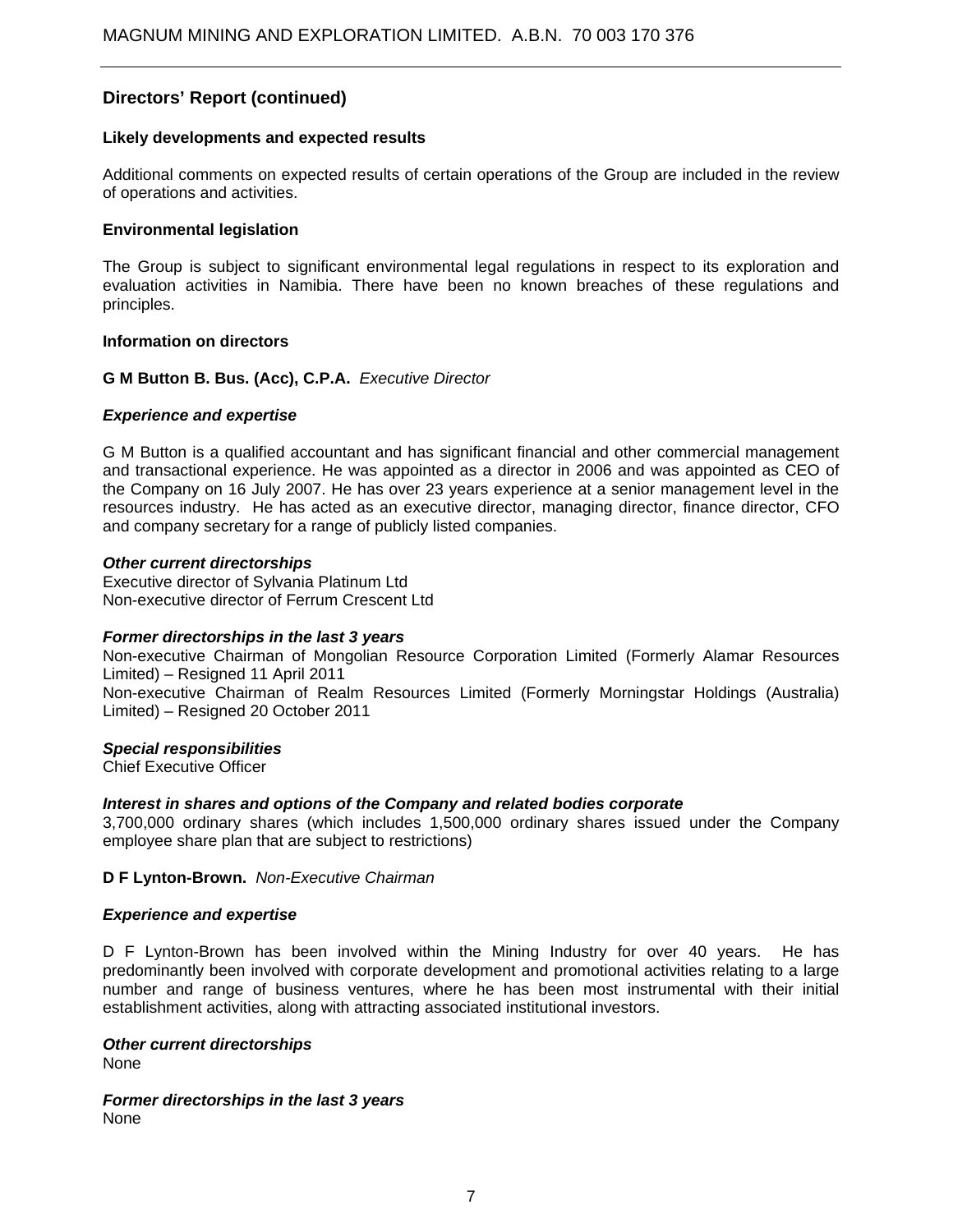### **Information on directors (continued)**

**D F Lynton-Brown** *Non-Executive Chairman* (continued)

#### *Special responsibilities*

Chairman of the Board

*Interest in shares and options of the Company and related bodies corporate*  920,000 ordinary shares

**M McMahon** *Non-Executive Director*

#### *Experience and expertise*

M McMahon is a successful Sydney businessman. He has not held any other directorships in the last 3 years.

#### *Special responsibilities*  **None**

#### *Interest in shares and options of the Company and related bodies corporate*  No ordinary shares in Magnum Mining and Exploration Limited

### **Company secretary**

Mr Grant Button

Please refer to the above Information on Directors section for further details.

#### **Meetings of directors**

During the financial year there were four formal directors' meetings. All other matters that required formal Board resolutions were dealt with via written circular resolutions. In addition, the directors met on an informal basis at regular intervals during the year to discuss the Group's affairs.

The number of meetings of the Company's board of directors attended by each director was:

|                                         | <b>Directors' meetings held</b><br>whilst in office | <b>Directors' meetings</b><br>attended |
|-----------------------------------------|-----------------------------------------------------|----------------------------------------|
|                                         |                                                     |                                        |
| G M Button                              | 4                                                   |                                        |
| D F Lynton-Brown                        | 4                                                   | 4                                      |
| M McMahon                               | 4                                                   | 4                                      |
| G A Nealon (Deceased 27 September 2013) | 4                                                   | 4                                      |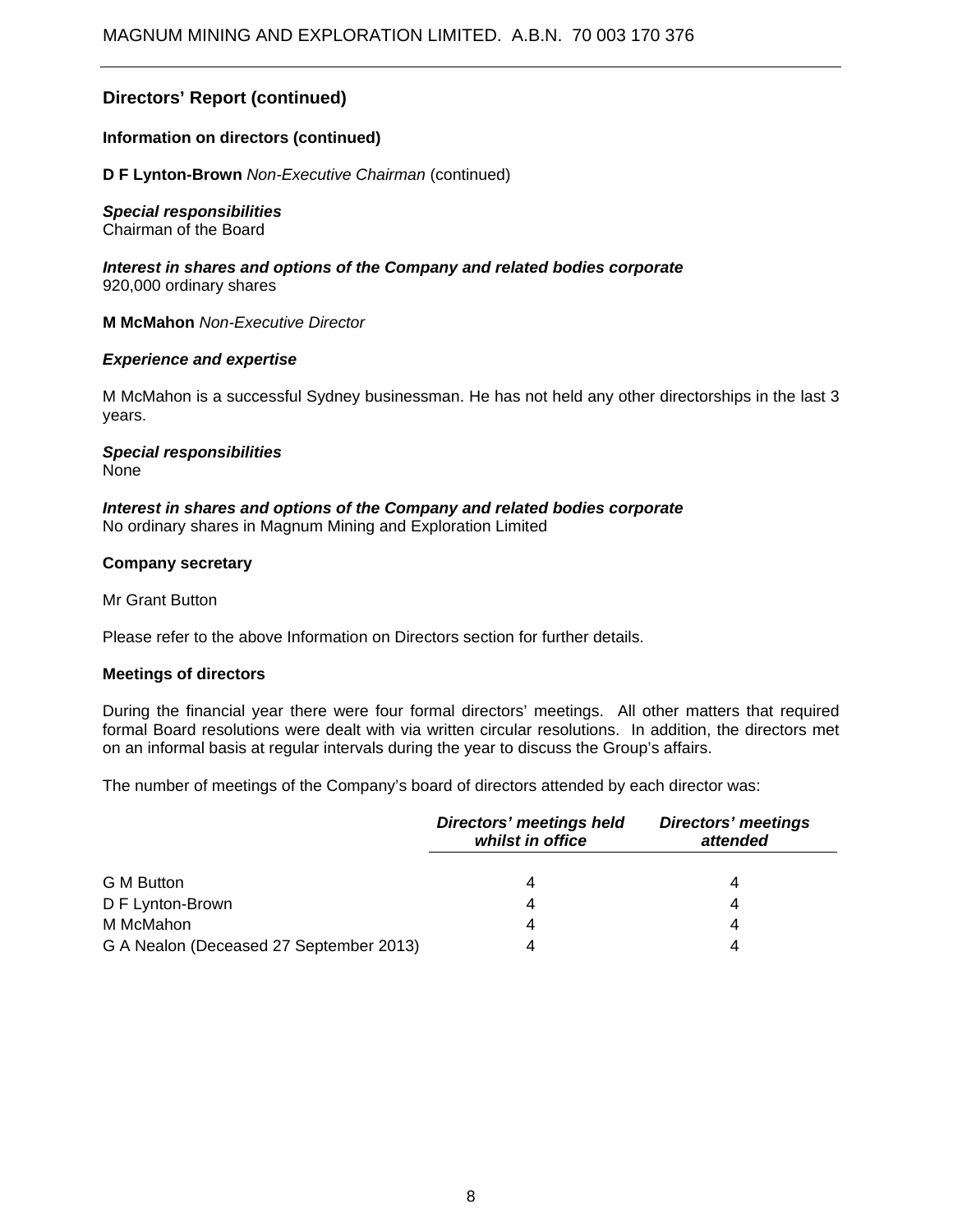### **Indemnification**

#### **Insurance of officers**

During the financial year, the Company paid premiums to insure the directors and secretary of the Company.

The liabilities insured are legal costs that may be incurred in defending civil or criminal proceedings that may be brought against the officers in their capacity as officers of entities in the Group, and any other payments arising from liabilities incurred by the officers in connection with such proceedings. This does not include such liabilities that arise from conduct involving a wilful breach of duty by the officers or the improper use by the officers of their position or of information to gain advantage for themselves or someone else or to cause detriment to the Company. It is not possible to apportion the premium between amounts relating to the insurance against legal costs and those relating to other liabilities.

### **Proceedings on behalf of the Company**

No person has applied to the Court under section 237 of the *Corporations Act 2001* for leave to bring proceedings on behalf of the Company, or to intervene in any proceedings to which the Company is a party, for the purpose of taking responsibility on behalf of the Company for all or part of those proceedings.

No proceedings have been brought or intervened in on behalf of the Company with leave of the Court under section 237 of the *Corporations Act 2001*.

### **Remuneration report (audited)**

This report outlines the remuneration arrangements in place for key management personnel of the Company for the financial year ended 31 December 2013. The information provided in this remuneration report has been audited as required by Section 308(3C) of the Corporations Act 2001.

The remuneration report details remuneration arrangements for key management personnel ("KMP") who are defined as those persons having authority and responsibility for planning, directing and controlling the major activities of the Company, directly or indirectly, including any director (whether executive or otherwise) of the Company.

The Key Management Personnel of the Company are the Directors.

#### **Directors**

Grant Button (Chief Executive Officer and Company Secretary)

Darryl Lynton-Brown (Non-Executive Chairman)

Michael McMahon (Non-Executive Director)

Gerard Nealon (Non-Executive Chairman) (Deceased 27 September 2013)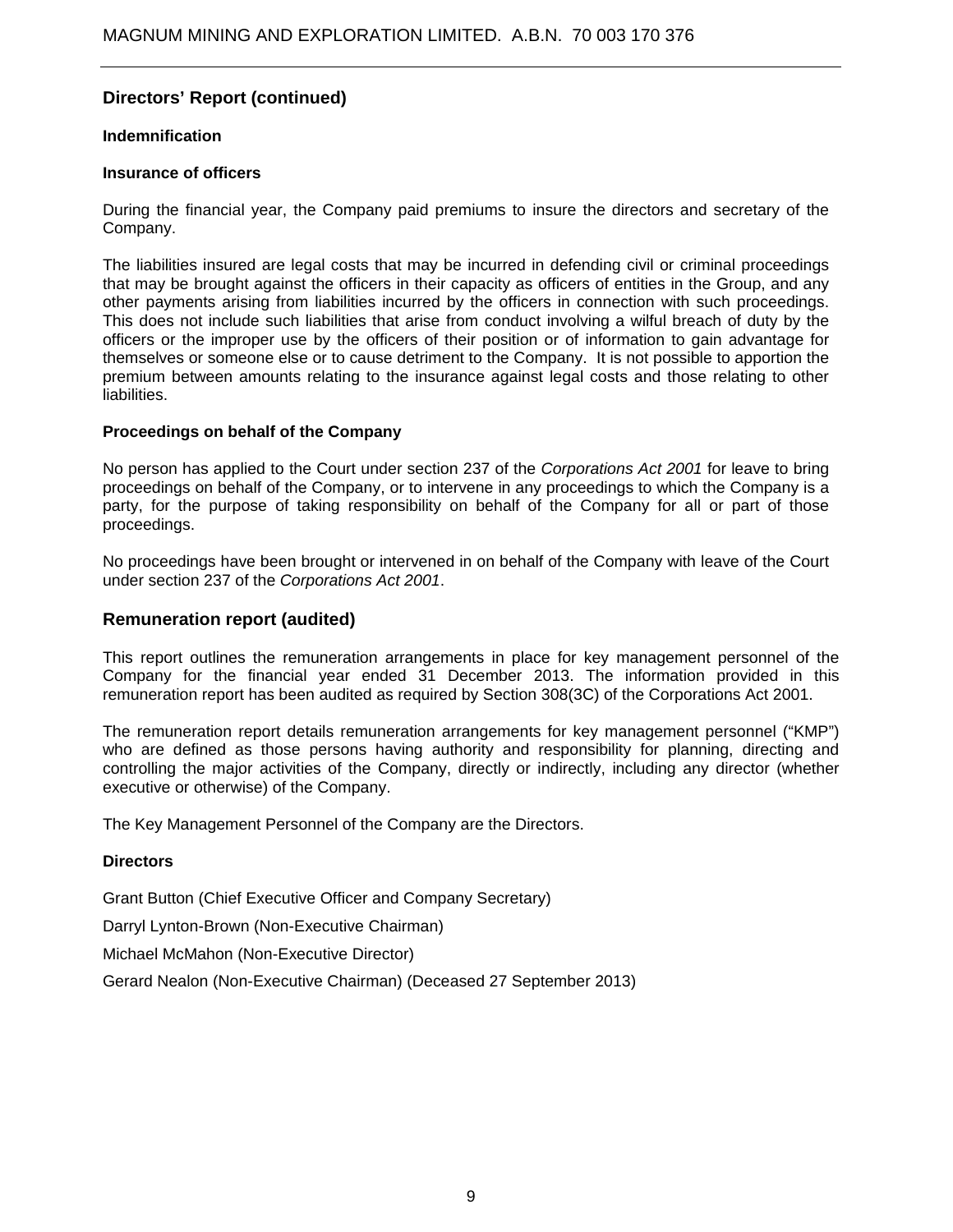### **Remuneration report (continued)**

Details of key management personnel's remuneration are set out under the following main headings:

- A Principles used to determine the nature and amount of remuneration
- B Details of remuneration including Share Based Payment compensation
- C Employment contracts of directors

The information provided under headings A-C includes remuneration disclosures that are required under Accounting Standard AASB 124 *Related Party Disclosures*. These disclosures have been transferred from the financial report and have been audited.

### **A. Principles used to determine the nature and amount of remuneration**

The objective of the Group's executive reward framework is to ensure reward for performance is competitive and appropriate for the results delivered. The framework aims to align executive reward with the creation of value for shareholders.

The Board ensures that executive reward satisfies the following key criteria for good reward governance practices:

- competitiveness and reasonableness
- acceptability to shareholders
- performance incentives
- transparency
- capital management

The framework provides a mix of fixed fee, consultancy agreement based remuneration, and share based incentives.

The broad remuneration policy for determining the nature and amount of emoluments of Board members and senior executives of the Company is governed by the Board. The Board's aim is to ensure the remuneration packages properly reflect directors' and executives' duties and responsibilities. The Board assesses the appropriateness of the nature and amount of emoluments of such officers on a periodic basis by reference to relevant employment market conditions with the overall objective of ensuring maximum stakeholder benefit from the retention and motivation of a high quality Board and executive team.

The current remuneration policy adopted is that no element of any director/executive package be directly related to the Company's financial performance. Indeed there are no elements of any director or executive remuneration that are dependent upon the satisfaction of any specific condition. The overall remuneration policy framework however is structured in an endeavour to advance/create shareholder wealth. This policy has not changed over the past eleven (11) financial years.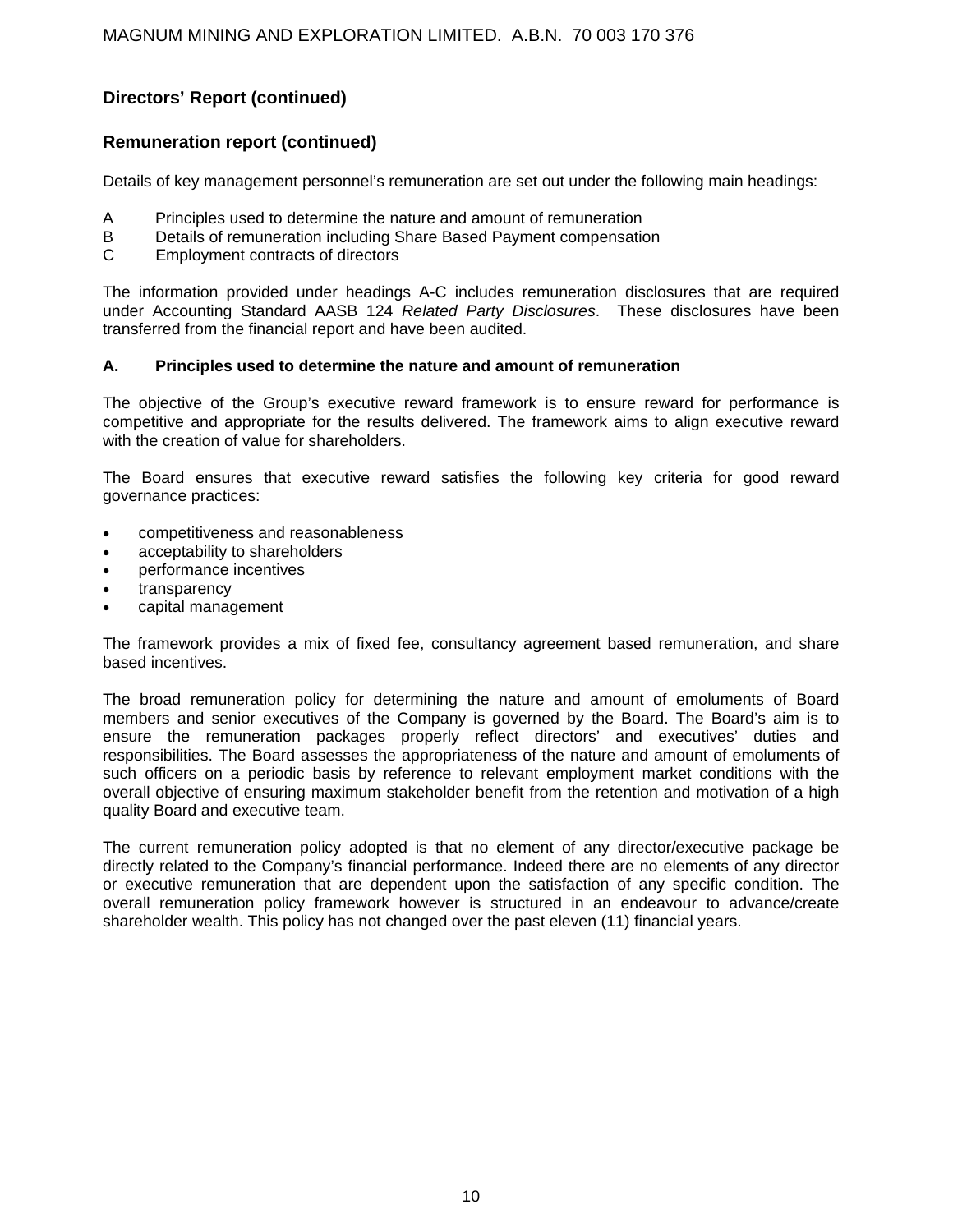### **Remuneration report (continued)**

### **A. Principles used to determine the nature and amount of remuneration**

Below is a table showing the Company's performance and EPS over the last 4 financial years.

|                             | 31 December<br>31 December<br>31 December<br>2010<br>2011<br>2012 |            | 31 December<br>2013 |            |
|-----------------------------|-------------------------------------------------------------------|------------|---------------------|------------|
| Financial year loss -<br>\$ | (662, 192)                                                        | (683, 847) | (922, 875)          | (553, 705) |
| Loss per share $-$<br>cents | (0.42)                                                            | (0.42)     | (0.54)              | (0.32)     |
| Share price - cents         | 12                                                                | 4          | 3                   |            |

### **B. Details of remuneration including Share Based Payment compensation**

In accordance with best practice corporate governance, the structure of non-executive director and executive remuneration is separate and distinct.

#### *Non-executive directors' remuneration*

Fees and payments to non-executive directors reflect the demands which are made on, and the responsibilities of, the directors. Non-executive directors' fees and payments are reviewed annually by the Board and are intended to be in line with the market. Directors are not present at any discussions relating to determination of their own remuneration.

The maximum aggregate remuneration for the directors was last determined at the Annual General Meeting held on 31 May 2007, when shareholders approved an aggregate remuneration of \$150,000 per year. The amount of aggregate remuneration sought to be approved by shareholders and the manner in which it is apportioned amongst directors is reviewed annually. The Board considers advice from external shareholders as well as the fees paid to non-executive directors of comparable companies when undertaking the annual review process.

### Employee share plan

Non-executive directors are encouraged by the Board to hold shares in the Company (purchased on market and in accordance with the Company's approved polices to ensure there is no insider trading). It is considered good governance for directors of a company to have a stake in that company. The nonexecutive directors of the Company may also participate in the share and option plans as described in this report.

The objective of the Magnum Employee Share Plan is to ensure that the Company has appropriate mechanisms in place to continue to attract and retain the services of suitable directors, consultants and employees. The plans provide an incentive for participants to participate in the future growth of the Company and, upon becoming shareholders in the Company, to participate in the Company's profits and development. There are no performance criteria attached to shares given the Company's projects are currently within an exploration phase.

The key features of the scheme are set out in Note 24.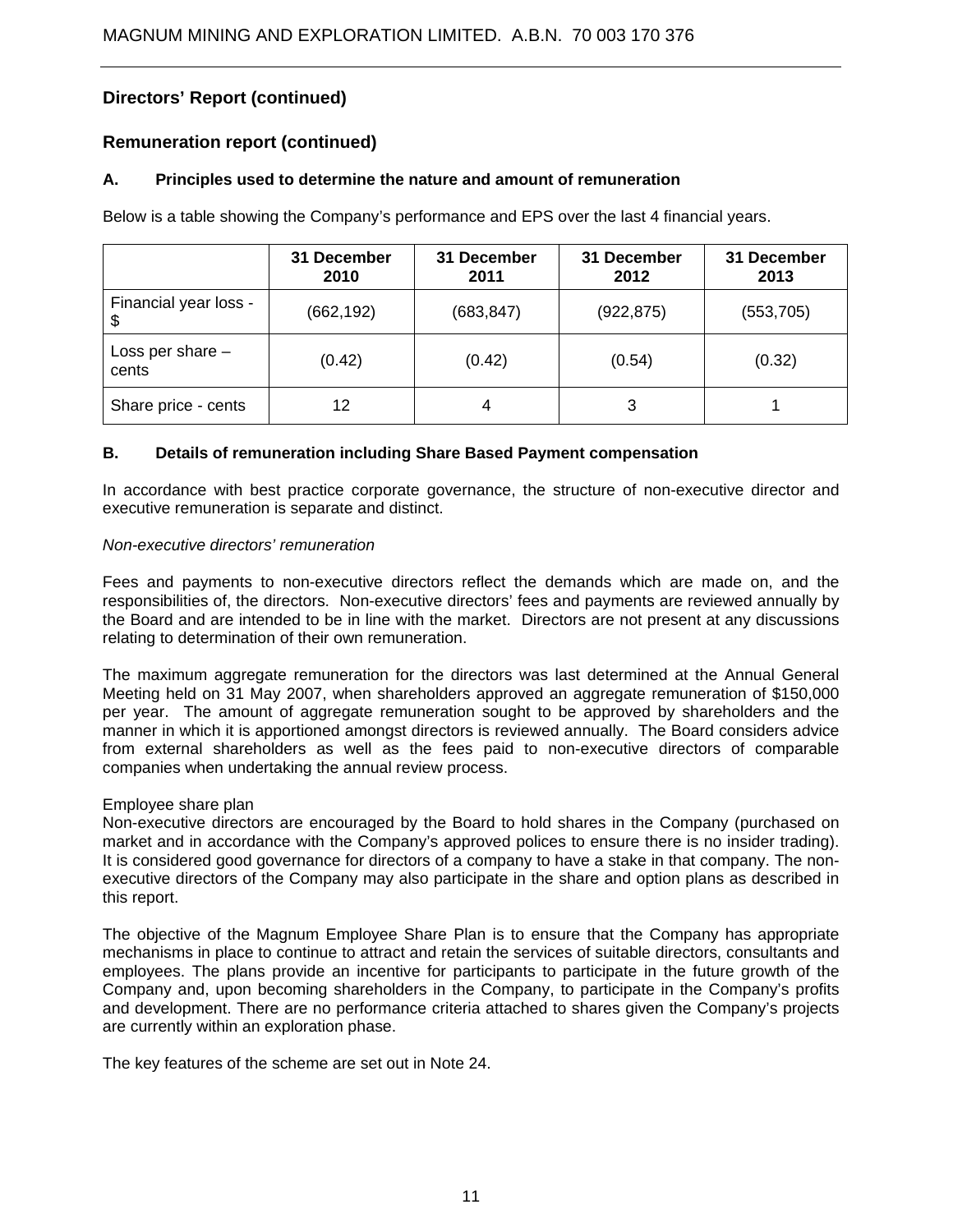### **Remuneration report (continued)**

### **B. Details of remuneration including Share Based Payment compensation (continued)**

#### *Executive director remuneration*

The Company aims to reward executives with a level and mix of remuneration commensurate with their position and responsibilities within the Company and so as to:

- Reward executives for Company, business team and individual performance;
- Align the interests of executives with those of shareholders; and
- Ensure total remuneration is competitive by market standards.

The executive pay and reward framework has the following components:

- Base pay and benefits such as superannuation;
- Short-term performance incentives; and
- Long-term incentives through participation in the Directors and Employees Share Plan.

Remuneration consists of fixed annual remuneration and variable remuneration (comprising short-term and long-term incentive schemes).

### **Fixed annual remuneration**

Fixed annual remuneration is reviewed annually by the Board of Directors. The process consists of a review of relevant comparative remuneration in the market and internally and, where appropriate external advice on policies and practices. The Board of Directors has access to external and independent advice where necessary.

Some of the directors perform at least some executive or consultancy services. However, each director receives a separate fixed fee for their services as a director, as the Board considers it important to distinguish between the executive and non-executive roles held by those individuals.

#### **Variable annual remuneration**

#### *Short-term incentives*

There are no current short term incentive remuneration arrangements.

#### *Long-term incentives*

Retirement allowances for directors

Apart from superannuation payments paid on base director fees there are no retirement allowances for directors.

Details of the remuneration of the key management personnel (as defined in AASB 124 *Related Party Disclosures*) of the Company and the Group for the year ended 31 December 2013 and 2012 are set out in tables 1 and 2 in Section C.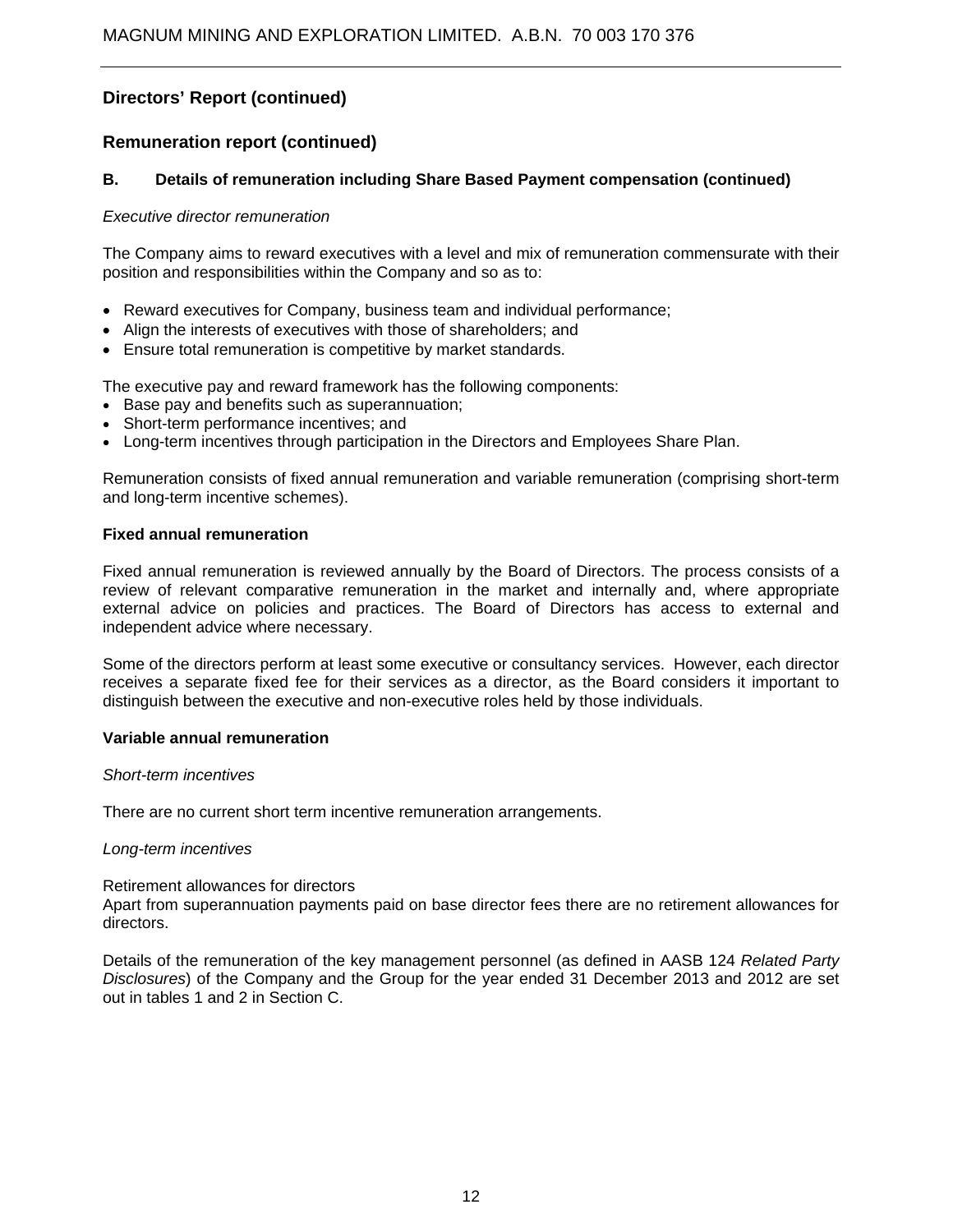### **Remuneration report (continued)**

### **B. Details of remuneration including Share Based Payment compensation (continued)**

#### *Employee share plan*

To ensure that the Company has appropriate mechanisms in place to continue to attract and retain the services of suitable directors, consultants and employees, the Company has established a Directors' and Employees' Share Plan (the "Plan"), which was approved by the Shareholders on 31 July 2006 at the Company's Annual General Meeting.

The number of Ordinary Shares that may be offered to a Participant is entirely within the discretion of the Board. The Company does not intend to offer more than 10% of the issued share capital of the Company under the current Plan.

The Board's policy is to remunerate directors at market rates for time, commitment and responsibilities. The Board determines payments to the directors and reviews their remuneration annually, based on market practice, duties and accountability. Independent external advice is sought when required. The maximum aggregate amount of directors' fees that can be paid is subject to approval by shareholders in general meeting, from time to time. Fees for non-executive directors are not linked to the performance of the Company. However, to align directors' interests with shareholders' interests, the directors are encouraged to hold securities in the Company.

The Company's aim is to remunerate at a level that will attract and retain high-calibre directors and employees. Company officers and directors are remunerated to a level consistent with the size of the company. All remuneration paid to directors and executives is valued at the cost to the Company and expensed.

Participants of the Plan are determined by the Board and can be employees and directors of, or consultants to, the Company or a controlled entity. The Board considers length of service, seniority, responsibilities, potential contribution and any other relevant matters in determining eligibility of potential participants.

The issue price for the shares issued under the Plan are not less than the weighted average share price for the last five trading days immediately preceding the offer to the participant.

A participant who is invited to subscribe for shares under the Plan may also be invited to apply for a loan up to the amount payable in respect of the shares accepted by the participant. These loans are to be made on the following terms:

- Applied directly against the issue price of the shares to be acquired under the Plan;
- For a term to be determined by the Board;
- Repayable to the extent of the lesser of the issue price of the relevant shares issued, less any cash dividends applied against the outstanding principal; and the last market sale price of the shares on the date of repayment of the loan;
- The loan must be repaid in full prior to expiry of the loan; and
- The Company will have a lien over the shares in respect of which a loan is outstanding.

The market value of the option implicit in the share issued under the Plan (funded by way of a loan on the conditions noted above), measured using the Black and Scholes option pricing model, is recognised in the financial statements as a share-based payment reserve and as employee benefit costs in the period over which the shares vest.

4,200,000 ordinary shares became unrestricted during the year.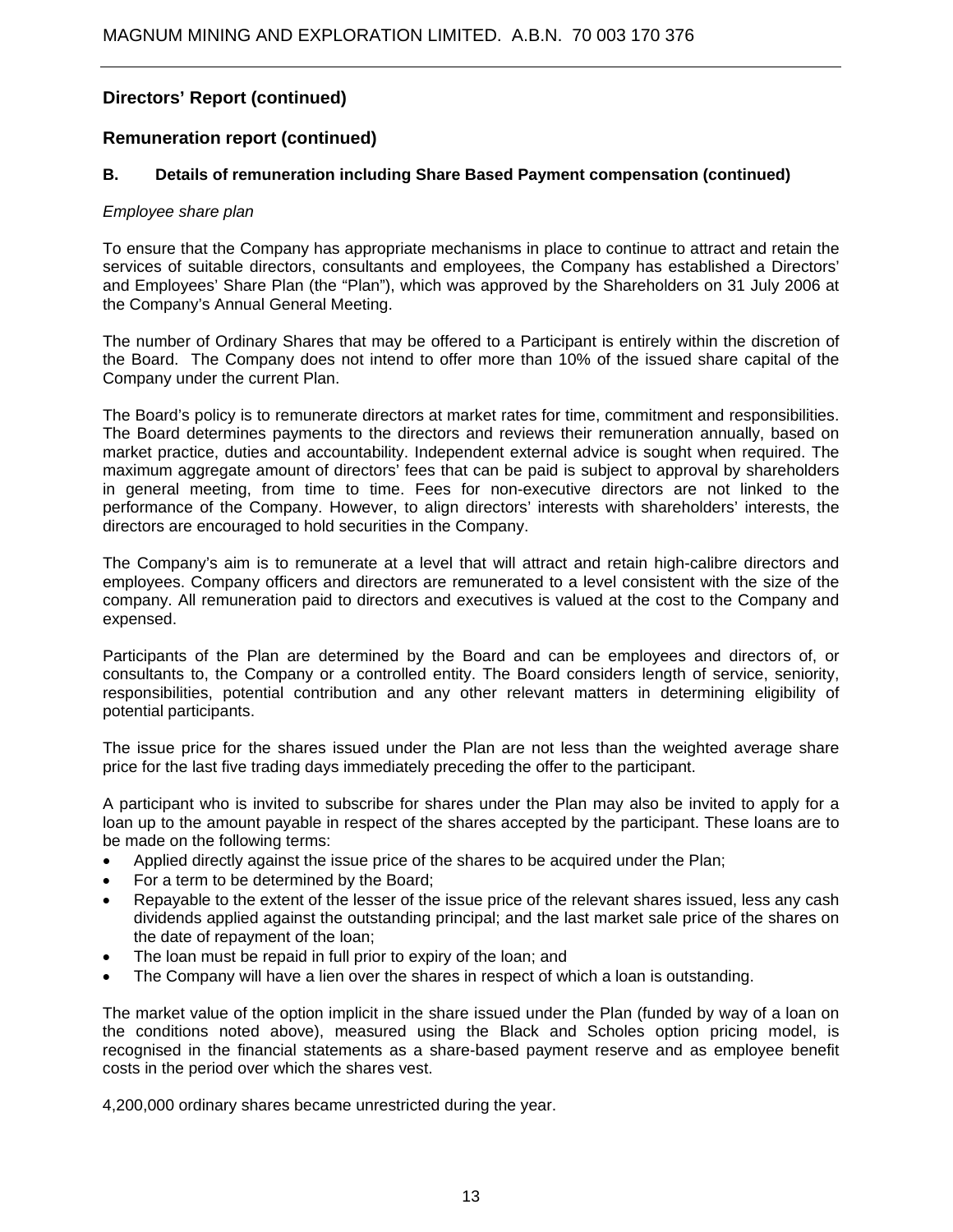### **Remuneration report (continued)**

### **B. Details of remuneration including Share Based Payment compensation (continued)**

Details of employee shares affecting remuneration in the current or future reporting periods are as follows:

|                   |                                        |                          | Loan Expiry Date* |                       | <b>Share</b><br>price at      |                                                   |
|-------------------|----------------------------------------|--------------------------|-------------------|-----------------------|-------------------------------|---------------------------------------------------|
| <b>Issue date</b> | <b>Share</b><br>price at<br>grant date | <b>Exercise</b><br>price | Recourse Ioan     | Non-recourse<br>loans | Loan<br><b>Expiry</b><br>Date | <b>Vesting period</b>                             |
| 21 July 2010      | \$0.10                                 | \$0.10                   |                   | 30 June 2014          | \$0.100                       | 50% after 21 July 2011;<br>50% after 21 July 2012 |

No new shares have been provided as remuneration to directors in the current or prior year, under the Employee Share Plan.

\*Further details of the loan expiry dates are provided in the share plan summaries below.

### *June 2007 Share Plan*

The Company resolved, on 7 July 2010, to authorise full recourse interest bearing loans to the holders of the shares under the 2007 Share Plan. The terms of the loans are as follows:

| (i)   | Commencement date   | 1 July 2010                                               |
|-------|---------------------|-----------------------------------------------------------|
| (ii)  | Loan term           | 2 years                                                   |
| (iii) | Principal repayment | Principal repayment due in full on or before 30 June 2012 |
| (iv)  | Interest rate       | 7.50% per annum                                           |
| (v)   | Interest payable    | Due 6 monthly in arrears                                  |

On 30 June 2012 the loans were due to expire and the principal in respect of the loans remained unpaid. The Company resolved to extend the loan repayment date until 31 December 2012 in accordance with the terms of the original loan agreements.

In December 2012, the Company notified loan holders a default event will occur under the existing loan agreements in relation to all outstanding principal and interest amounts unpaid as at 31 December 2012.

Under the terms of the loan agreements, loan holders had the option to either:

- i. Repay the interest and principal in full; or
- ii. Agree to the Company arranging for the sale of the loan holder's shares before applying the proceeds from sale to the outstanding loan balance.

Upon either of the above occurring, the existing loan would be satisfied in full.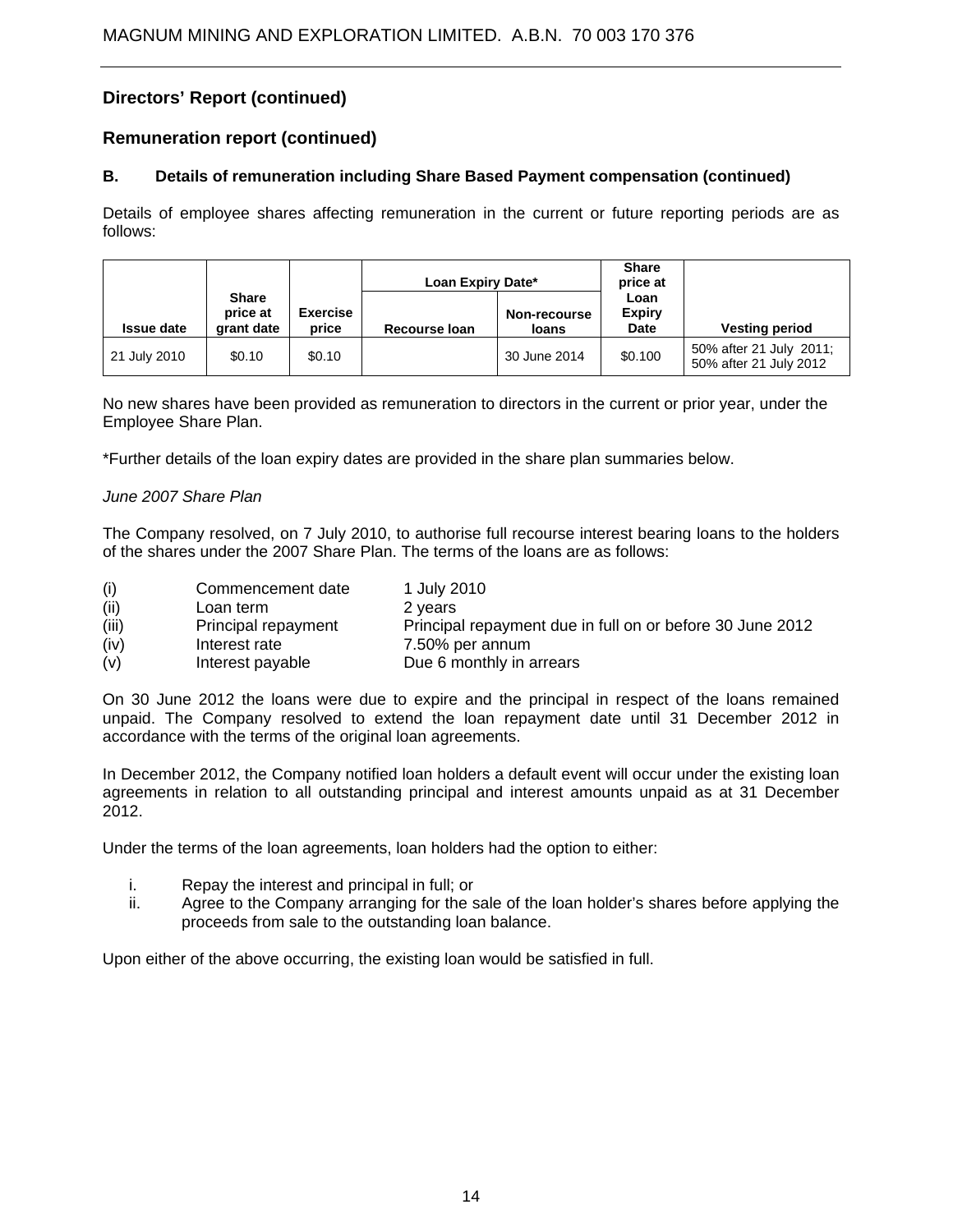### **Remuneration report (continued)**

### **B. Details of remuneration including Share Based Payment compensation (continued)**

During the year, all participants of the *June 2007 Share Plan* signed a Deed of Acknowledgement whereby the participant acknowledged and agreed for the Company to engage a broker to sell the shares on ASX on behalf of the participant, with any proceeds from the sale of shares to be applied as repayment of the existing loans owed by the participant. No shares have been sold on market as at the date of this report, however the Company will proceed to sell the shares on market as soon as is reasonably practicable.

The Company has fully impaired the loans owing under this plan within the accounts of the Company as at 31 December 2013.

### *April 2008 and June 2008 Share Plans*

Under the terms of the employee share plans the Company provided loans at the date of issue to fund the full share application amount of the plan shares. Details of the loan terms are noted on pages 13 and14.

On 30 June 2012 the loans were due to expire and the principal in respect of the loans remained unpaid. The Company resolved to extend the loan repayment date until 31 December 2012. The last traded price of the shares on 30 June 2012 was \$0.032 per share.

In December 2012, the Company notified loan holders a default event will occur in relation to outstanding loans unpaid as at 31 December 2012. In accordance with the Share Plan, the Company offered employees the option to elect by 31 December 2012 to repay the outstanding loan amount on or before 30 June 2013 in which case the shares would become unrestricted. Alternatively, if an employee did not elect to repay the outstanding loan amount the Company would exercise the right to dispose of the shares in accordance with the Share Plan.

During the financial year, three employees elected to repay their share plan loans whereby \$134,400 was received by the Company and 4,200,000 employee shares became unrestricted.

The remainder of participants of the *April 2008 and June 2008 Share Plans* that did not accept the Company's offer to repay their share plan loans signed a Letter of Acknowledgment to confirm that they do not wish to participate in the share plans and understand that the Company reserves the right to dispose of the shares in accordance with the share plans and apply the proceeds against the balance of the loans outstanding. No shares have been sold on market as at the date of this report however the Company will proceed to sell the shares on market as soon as is reasonably practicable.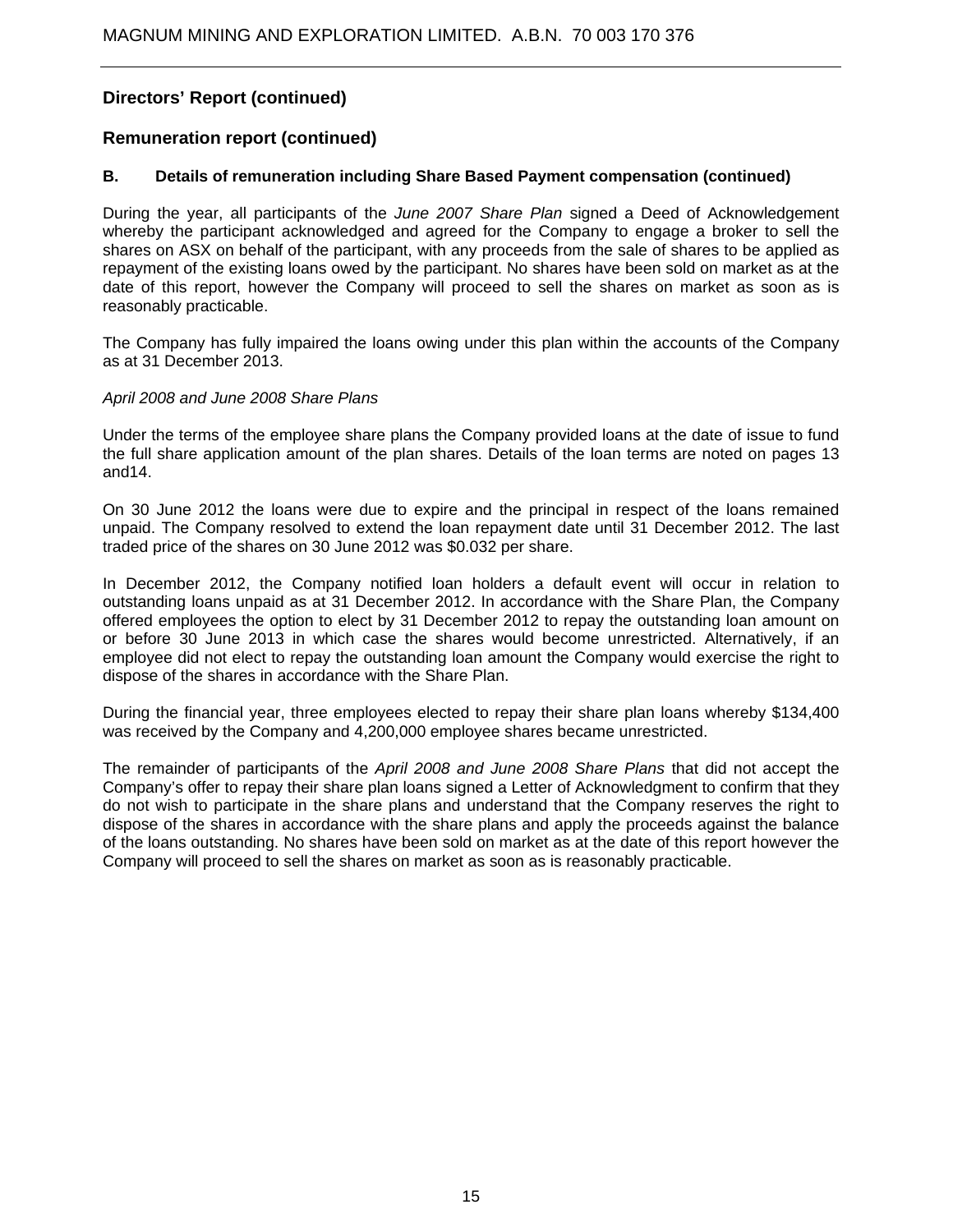### **Remuneration report (continued)**

### **C. Employment contracts of directors**

The employment arrangements of the directors are not formalised in a contract of employment.

### *Table 1: Directors' remuneration for the year ended 31 December 2013*

| 2013                                 | <b>Primary benefits</b>                     |                    | Post-<br>employment<br>benefits | Share-<br>based<br>payments | <b>TOTAL</b> | <b>Performance</b><br>related % |
|--------------------------------------|---------------------------------------------|--------------------|---------------------------------|-----------------------------|--------------|---------------------------------|
| <b>Name</b>                          | Cash<br>salary<br>and<br>consulting<br>fees | Directors'<br>fees | <b>Superannuation</b>           | <b>Equity</b><br>shares     |              |                                 |
|                                      | \$                                          | \$                 | \$                              | \$                          | \$           |                                 |
|                                      |                                             |                    |                                 |                             |              |                                 |
| <b>G M Button</b>                    | $\blacksquare$                              | 25,000             | 2,281                           |                             | 27,281       |                                 |
| <b>DF</b><br>Lynton-<br><b>Brown</b> |                                             | 25,000             | 2,281                           | ۰                           | 27,281       |                                 |
| M                                    |                                             | 25,000             | 2,281                           |                             | 27,281       |                                 |
| <b>McMahon</b>                       |                                             |                    |                                 |                             |              |                                 |
| <b>G A Nealon</b>                    | ۰                                           | 18,613             | 1,690                           |                             | 20,303       |                                 |
| <b>TOTAL</b>                         | ۰                                           | 93,613             | 8,533                           |                             | 102,146      |                                 |

*Table 2: Directors' remuneration for the year ended 31 December 2012*

| 2012         | Primary benefits                                               |         | Post-employment<br>benefits | Share-<br>based<br>payments | <b>TOTAL</b> | Performance<br>related % |
|--------------|----------------------------------------------------------------|---------|-----------------------------|-----------------------------|--------------|--------------------------|
| Name         | Cash salary<br>Directors'<br>and<br>consulting<br>fees<br>fees |         | Superannuation              | Equity<br>shares            |              |                          |
|              | \$                                                             | \$      | \$                          | \$                          | \$           |                          |
|              |                                                                |         |                             |                             |              |                          |
| G M Button   | -                                                              | 25,000  | 2,250                       |                             | 27,250       |                          |
| D F Lynton-  |                                                                |         |                             |                             |              |                          |
| <b>Brown</b> |                                                                | 25,000  | 2,250                       |                             | 27,250       |                          |
| M McMahon    |                                                                | 25,000  | 2,250                       |                             | 27,250       |                          |
| G A Nealon   |                                                                | 25,000  | 2,250                       |                             | 27,250       |                          |
| <b>TOTAL</b> |                                                                | 100,000 | 9,000                       |                             | 109,000      |                          |

This is the end of the audited remuneration report.

### **Auditor independence and non-audit services**

Section 307C of the Corporations Act 2001 requires our auditors, HLB Mann Judd, to provide the directors of the Company with an Independence Declaration in relation to the audit of the financial report. This Independence Declaration is set out on page 18 and forms part of this directors' report for the year ended 31 December 2013.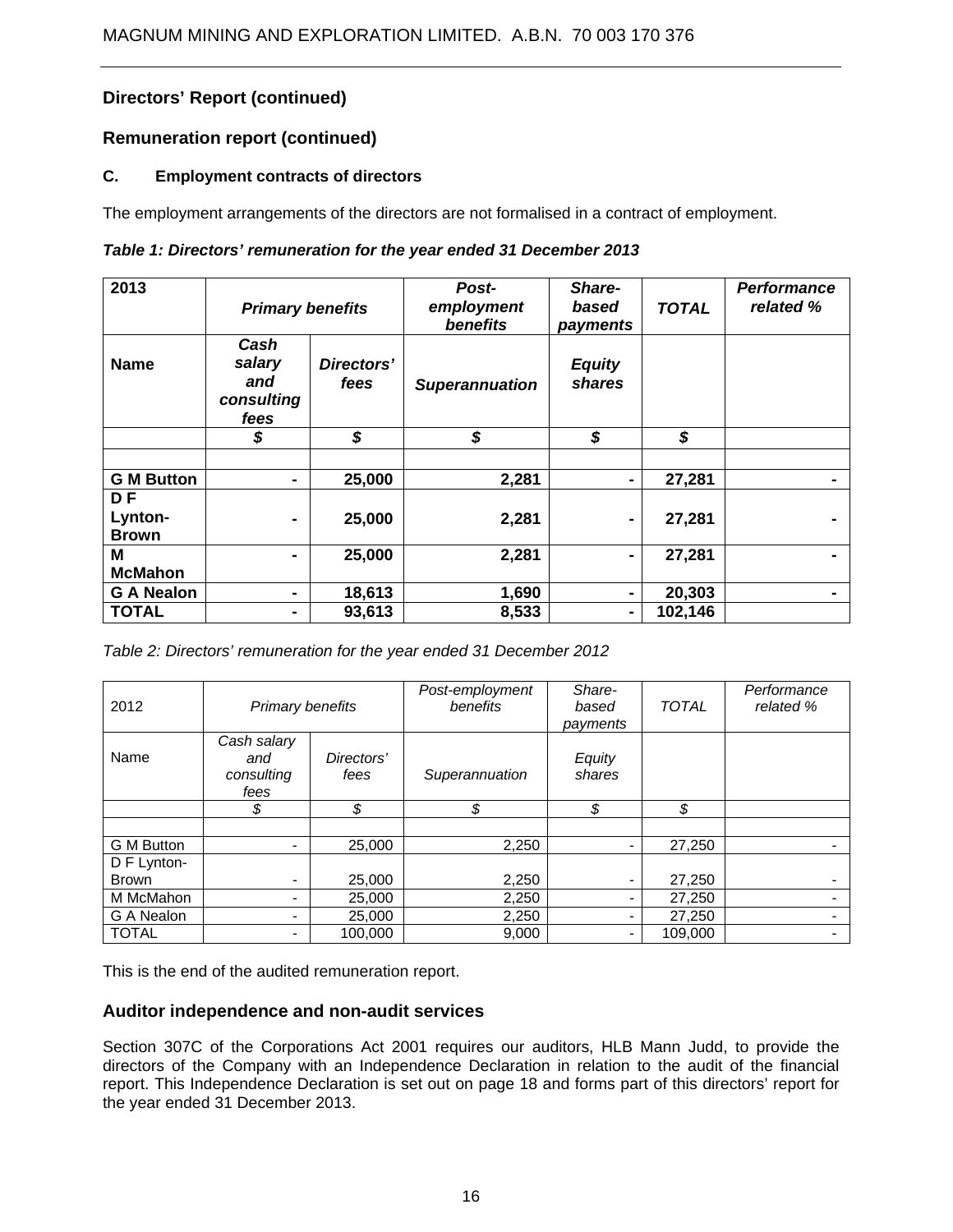### **Non-audit services**

There were no non-audit services provided by the Company's auditors during the financial year ended 31 December 2013.

Signed in accordance with a resolution of the directors.

J. Butten.

**Grant M Button Director** 

Perth, Australia 28 March 2014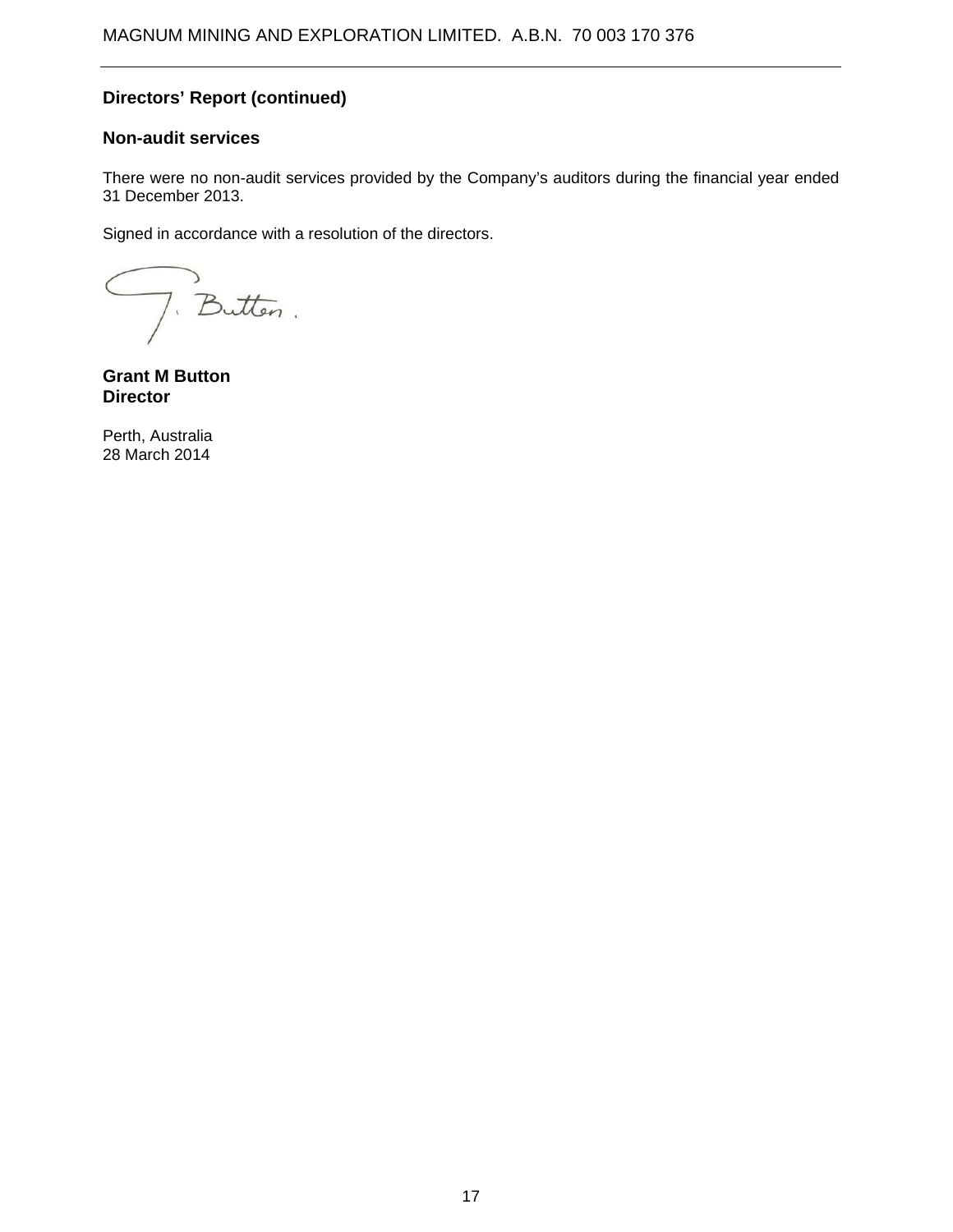

### **AUDITOR'S INDEPENDENCE DECLARATION**

As lead auditor for the audit of the consolidated financial report of Magnum Mining & Exploration Limited for the year ended 31 December 2013, I declare that to the best of my knowledge and belief, there have been no contraventions of:

- a) the auditor independence requirements of the Corporations Act 2001 in relation to the audit; and
- b) any applicable code of professional conduct in relation to the audit.

Perth, Western Australia **28 March 2014** 

Siallounts.

L Di Giallonardo **Partner** 

HLB Mann Judd (WA Partnership) ABN 22 193 232 714<br>Level 4, 130 Stirling Street Perth WA 6000. PO Box 8124 Perth BC 6849 Telephone +61 (08) 9227 7500. Fax +61 (08) 9227 7533.<br>Email: hlb@hlbwa.com.au. Website: <u>http://www</u>

HLB Mann Judd (WA Partnership) is a member of **HLLB** International, a worldwide organisation of accounting firms and business advisers.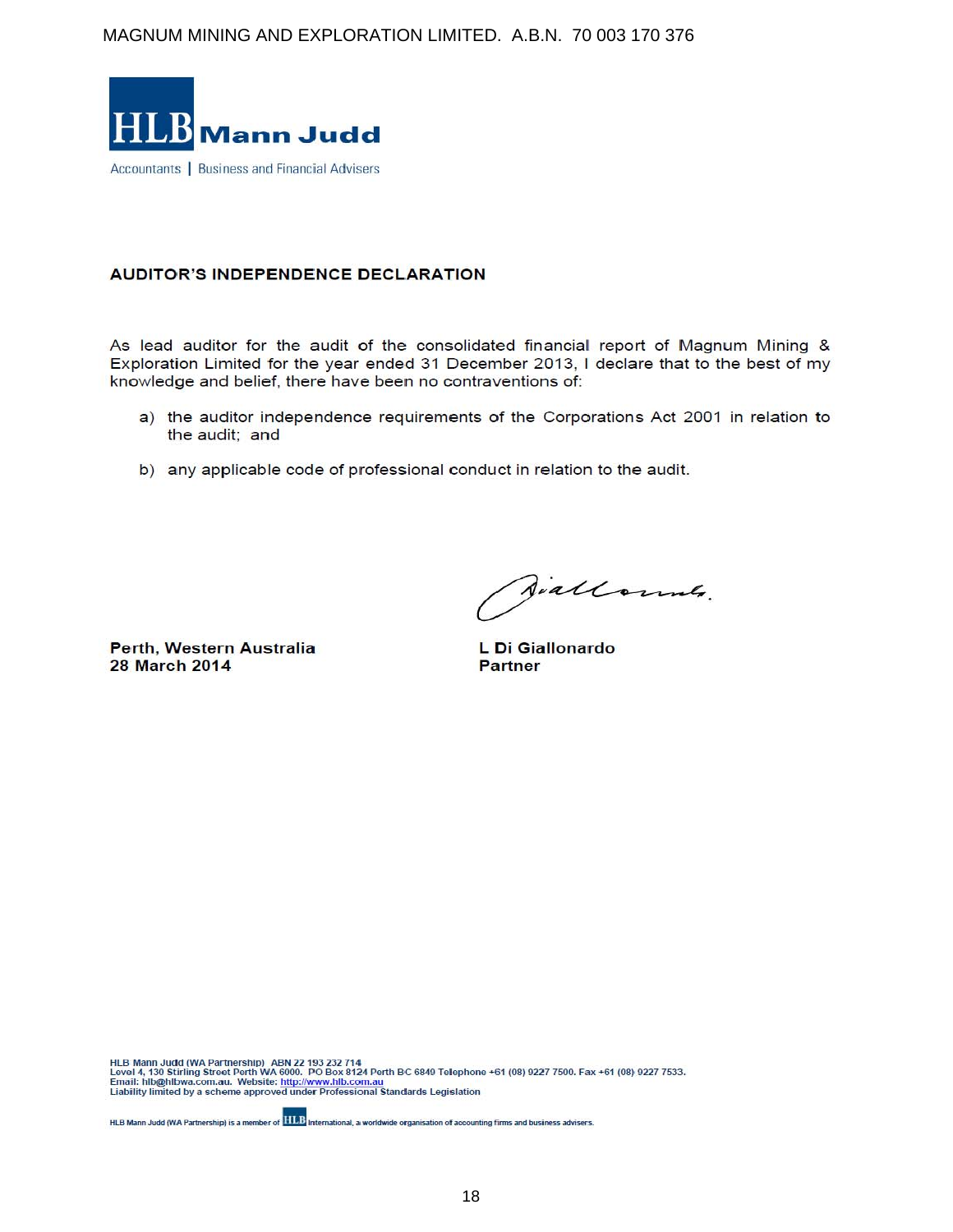### **Corporate Governance Statement**

The Board of Directors of the Company are committed to attaining and implementing the highest standards of corporate governance. The Board has reviewed the Company's corporate governance practices in relation to the best practice recommendations released by the Australian Securities Exchange Corporate Governance Council. The Board supports the intent of the best practice recommendations and recognises that given the present size and scope of the Company it is not practical to institute all of the best practice recommendations at present.

The Company reports below on how it has followed (or otherwise departed from) each of the Principles & Recommendations during the year. The Principles and Recommendations were amended in 2010 and these amendments apply to the Company's first financial year commencing on or after 1 January 2011. Accordingly, disclosure against the Principles & Recommendations as amended in 2010 has been made in relation to the Company's financial year ended 31 December 2013. Unless stated otherwise, all of the following practices were in place for the entire year.

### **Board**

#### **Roles and responsibilities of the Board and Senior Executives (Recommendations: 1.1, 1.3)**

The Company considers corporate governance best practice recommendation 1.1 and 1.3 which requires formalisation and disclosure of the functions reserved to the Board and those delegated to management inappropriate given the size of the Company's operations, the number of directors constituting the Board and the fact that the Company has one part time employee. Accordingly, the Board is responsible for the functions typically delegated to management in addition to its usual Board functions.

### **Skills, experience, expertise and period of office of each Director (Recommendation: 2.6)**

A profile of each Director setting out their skills, experience, expertise and period of office is set out on pages 7 and 8 of the Directors' Report.

### **Director independence (Recommendations: 2.1, 2.2, 2.3, 2.6)**

The Board of Directors is responsible to the shareholders for the performance of the Company and the implementation of corporate governance policies. The Board operates in accordance with the following principles:

- The Board should comprise between 3 and 12 directors, with a mix of executive and nonexecutive directors; and
- The Board should comprise directors with a range of skills and experience that are appropriate and assist the directors in performing their duties within the scope of the Company's operations.

Directors are initially appointed by the full Board and are subject to re-election at the annual general meeting by shareholders at three-yearly intervals, or at the next annual general meeting after their initial appointment.

The Chairman of the Board is a non-executive director who is elected by the full Board.

Corporate governance best practice recommendations 2.1 and 2.2, which require the majority of the Board to be independent directors and the Chairman to be an independent director, have not been adopted by the Company.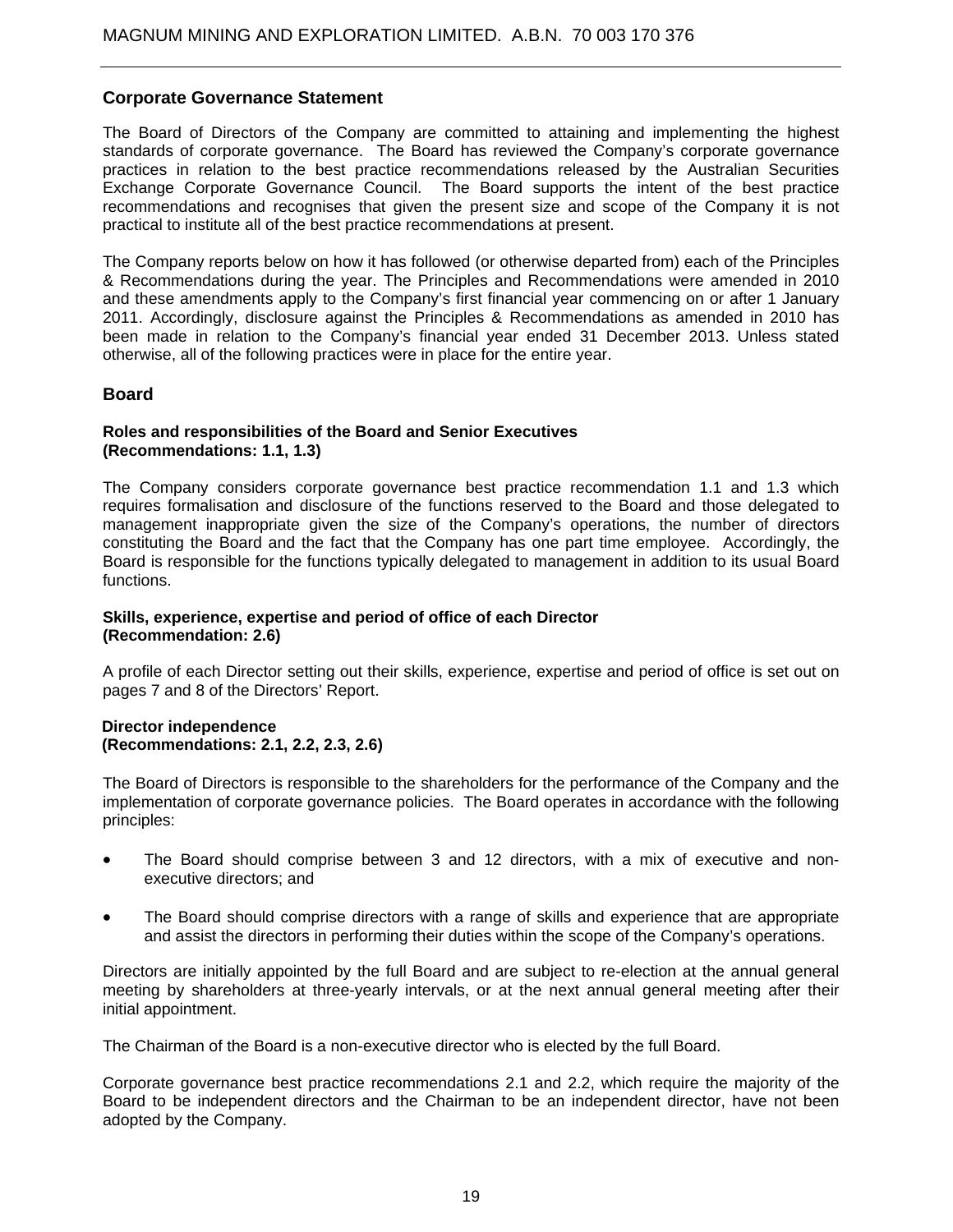#### **Director independence (continued) (Recommendations: 2.1, 2.2, 2.3, 2.6)**

The Company has adopted corporate governance best practice recommendation 2.3 by having the roles of Chair and Chief Executive Officer exercised by separate individuals. The Board is of the opinion that the Company is best served by its current Board composition of executive and nonexecutive directors.

#### **Independent Professional Advice (Recommendation: 2.6)**

Directors have the right, in connection with their duties and responsibilities as directors, to seek independent professional advice at the Company's expense. Prior approval of the Chairman is required, which will not be unreasonably withheld.

#### **Selection and (Re) Appointment of Directors (Recommendation: 2.6)**

In determining candidates for the Board, the Nomination Committee (or equivalent) follows a prescribed process whereby it evaluates the mix of skills, experience, expertise and diversity of the existing Board. In particular, the Nomination Committee (or equivalent) is to identify the particular skills and diversity that will best increase the Board's effectiveness. Consideration is also given to the balance of independent directors. Potential candidates are identified and, if relevant, the Nomination Committee (or equivalent) recommends an appropriate candidate for appointment to the Board. Any appointment made by the Board is subject to ratification by shareholders at the next general meeting.

The Board recognises that Board renewal is critical to performance and the impact of Board tenure on succession planning. Each director other than the Managing Director, must not hold office (without reelection) past the third annual general meeting of the Company following the director's appointment or three years following that director's last election or appointment (whichever is the longer). However, a director appointed to fill a casual vacancy or as an addition to the Board must not hold office (without re-election) past the next annual general meeting of the Company. At each annual general meeting a minimum of one director or one third of the total number of directors must stand for re-election. A director who retires at an annual general meeting is eligible for re-election at that meeting and the reappointment of directors is not automatic.

### **Board committees (Recommendations: 2.4, 2.6, 4.1, 4.2, 4.3, 4.4, 8.1, 8.2, 8.3, 8.4)**

The Board has not established separate independent Nomination, Audit or Remuneration Committees. Given the current size and composition of the Board, the Board believes that there would be no efficiencies gained by establishing any of these committees separate from the Board. Accordingly, the Board performs the role of each of the Nomination, Audit and Remuneration Committee. Items that are usually required to be discussed by one of these committees are addressed at separately convened Board meetings when required. The Board deals with any conflicts of interest that may occur when convening in the capacity of one of the committees by ensuring that the director with conflicting interests is not party to the relevant discussions.

#### **Nomination Committee (Recommendations: 2.4, 2.6)**

As noted above, a separate Nomination Committee has not been formed and therefore it is not structured in accordance with Recommendations 2.4 and 2.6.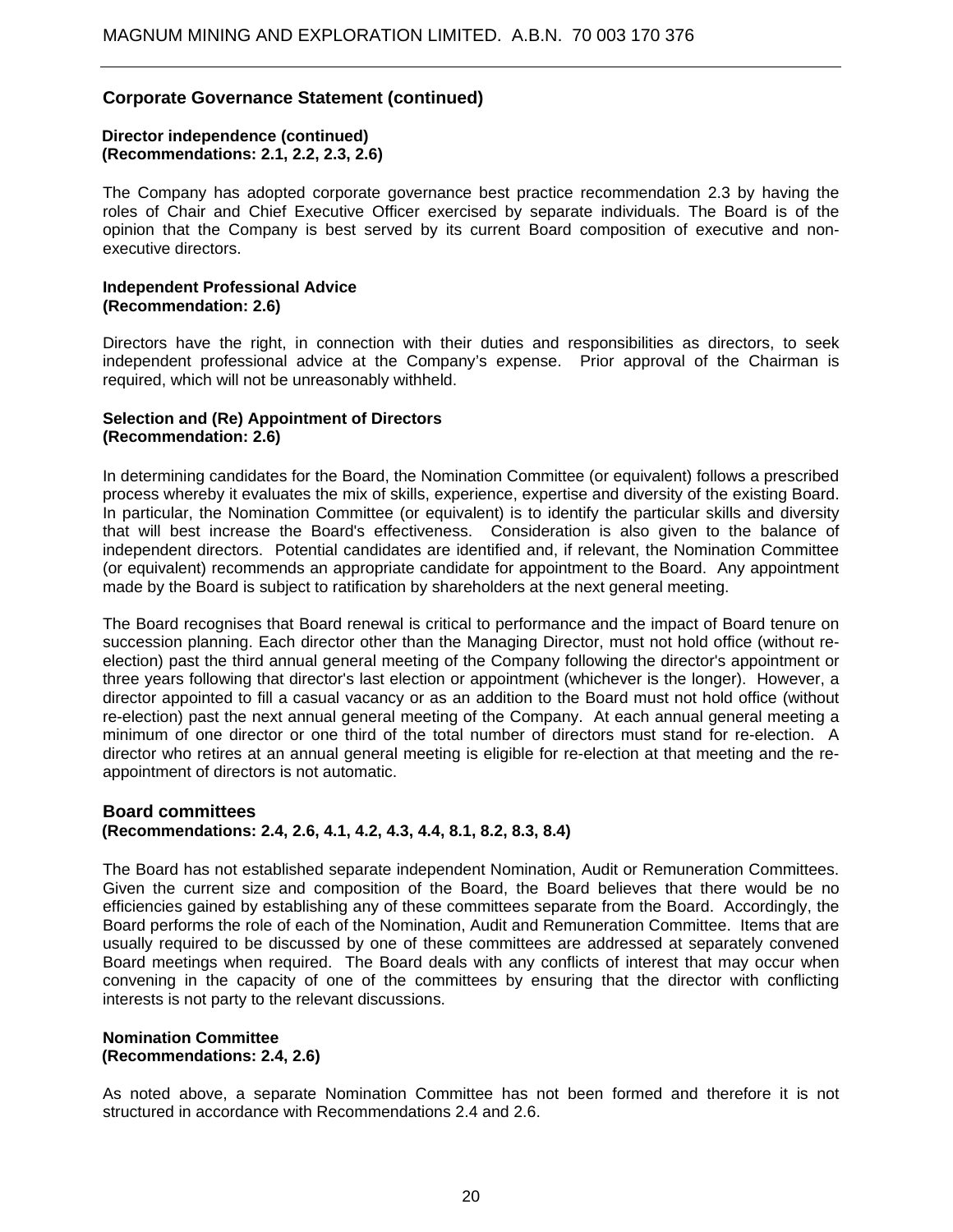#### **Audit Committee (Recommendations: 4.1, 4.2, 4.3, 4.4)**

As noted above, the Board has not established a separate Audit Committee and therefore it is not structured in accordance with Recommendation 4.1 and 4.2.

The Company has not established a formal Audit Committee Charter and therefore is not in accordance with Recommendation 4.3. The Board will consider the appointment of a separate Audit Committee as the Company's operations grow.

#### **Remuneration Committee (Recommendations: 8.1, 8.2, 8.3, 8.4)**

As noted above, the Board has not established a separate Remuneration Committee and therefore it is not structured in accordance with Recommendations 8.1 and 8.2.

Details of remuneration, including the Company's policy on remuneration, are contained in the "Remuneration Report" which forms part of the Directors' Report. Non-executive directors are remunerated at a fixed fee for time, commitment and responsibilities. Remuneration for non-executive directors is not linked to individual performance. From time to time the Company may grant shares and/or options to non-executive directors. The grant of options is designed to recognise and reward efforts as well as to provide non-executive directors with additional incentive to participate in the future growth of the Company. The maximum aggregate amount of fees (including superannuation payments) that can be paid to non-executive directors is subject to approval by shareholders at general meeting.

Pay and rewards for executive directors and senior executives consists of a base salary and long term incentives. Long term incentives may include shares and/or options granted at the discretion of the Board and subject to obtaining the relevant approvals. The grant of shares and/or options is designed to recognise and reward efforts as well as to provide additional incentive. Executives are offered a competitive level of base pay at market rates (for comparable companies) and are reviewed annually to ensure market competitiveness. Executives are prohibited from entering into transactions or arrangements which limit the economic risk of participating in unvested entitlements.

There are no termination or retirement benefits for non-executive directors (other than for superannuation).

#### **Performance evaluation**

#### **Senior executives (Recommendations: 1.2, 1.3)**

The Chair reviews the performance of senior executives by way of a formal interview with each senior executive.

The Board formally reviews the performance of the Chair at least annually, including evaluating achievement of key operational goals and strategic objectives, compliance with legal and Company policy requirements, and the achievement of key performance indicators. This performance evaluation is undertaken by round table discussion.

During the Reporting Period an evaluation of senior executives and the Chair took place in accordance with the process disclosed above.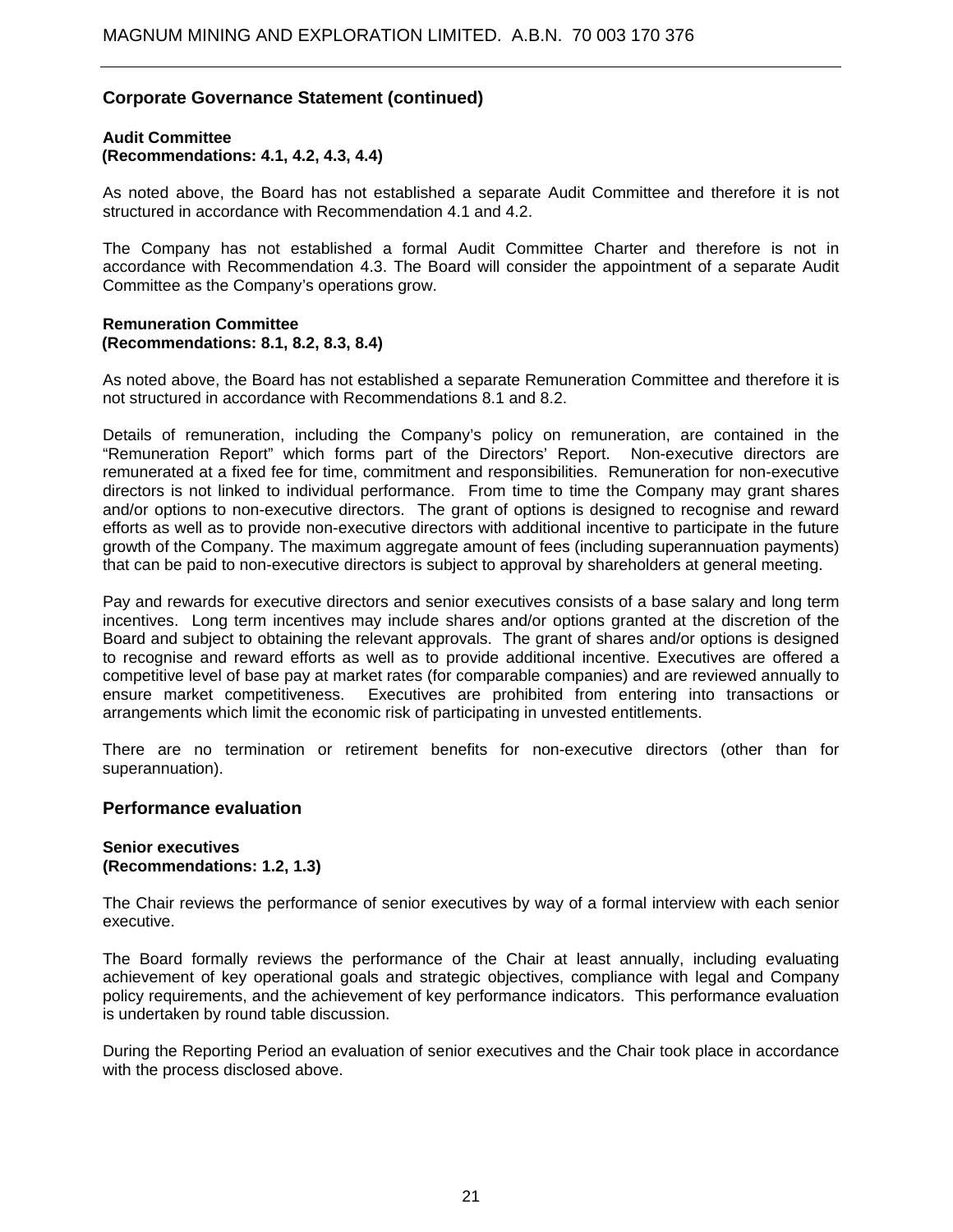### **Board, its committees and individual directors (Recommendations: 2.5, 2.6)**

The Board undertakes annual self assessment of its collective performance and the performance of the Chairman.

The Board is evaluated annually via round table discussion. The evaluation includes consideration of the following matters: assessment of the performance of the Board over the previous 12 months having regard to the corporate strategies, operating plans and annual budget, review of the level and effectiveness of the Board's interaction with management, review of the content, format and timing of information provided to directors, and review of Board and committee charters to assess if they remain appropriate to the Company's activities. Similar procedures to those for the Board review are applied to evaluate the performance of any Board committees. An assessment will be made of the performance of each committee and areas identified where improvements can be made.

Non-executive directors are evaluated by round table discussion and a meeting with the Chair. Performance evaluations of non-executive directors include consideration of contribution to the Board, degree of independence, availability for and attendance at Board meetings and other relevant events, contribution to Company strategy, membership of and contribution to any Board committees, and suitability to Board and committee structure.

During the year an evaluation of the Board and individual directors took place in accordance with the process disclosed above.

### **Ethical and responsible decision making**

#### **Code of Conduct (Recommendations: 3.1, 3.5)**

The Board expects all directors to perform their duties in a manner which is ethical, honest and objective and at all times endeavour to maintain and improve the performance and reputation of the Company. A code of conduct, as purported in best practice recommendation 3.1, has not been formally established as the Chairman consistently and continuously ensures that all members of the Board have a clear understanding of their duties, responsibilities and their accountability to the Company and its shareholders for their conduct.

The purchase and sale of Company securities by Directors and employees is permitted. However, buying or selling of the Company's shares is not allowed at any time by any person who possesses unpublished information which may affect the price of the Company's shares. The Company announced its policy for trading in company securities on 22 December 2010.

### **Diversity Policy (Recommendations: 3.2, 3.3, 3.4, 3.5)**

The Company has not established a Diversity policy.

Given the size of the Board, and the Company's limited employees, the Board considers that it is not practical to establish a Diversity policy.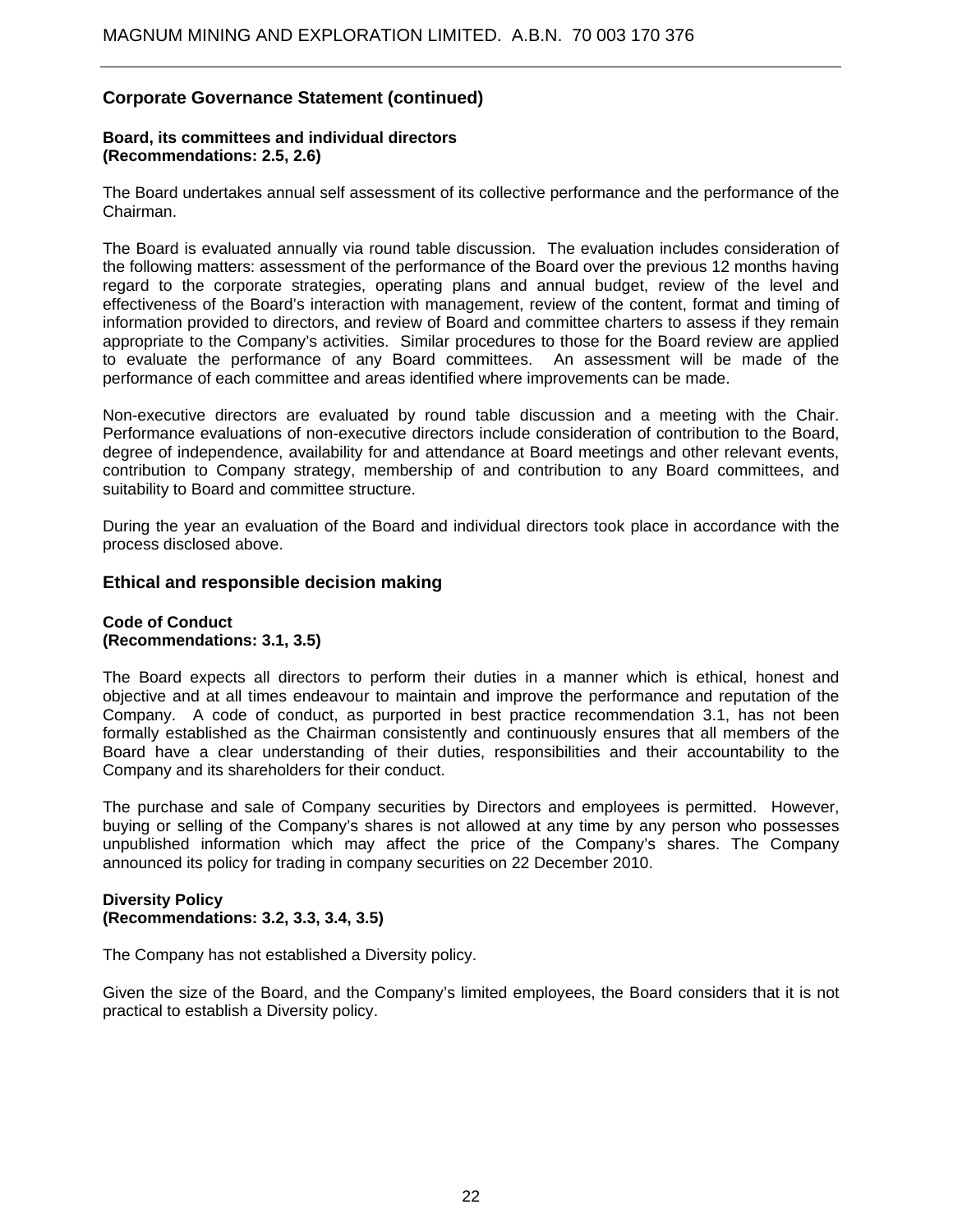### **Diversity Policy (continued)**

The proportion of women employees in the whole organisation, women in senior executive positions and women on the Board are set out in the following table:

|                                      | <b>Proportion of women</b> |
|--------------------------------------|----------------------------|
| Whole organisation (excluding board) |                            |
| Senior executive positions           | Nil                        |
| Board                                | Nil                        |

### **Continuous Disclosure and Shareholder Communication (Recommendations: 5.1, 5.2, 6.1, 6.2)**

The Company aims to provide relevant and timely information to its shareholders and the broader investment community in accordance with its continuous disclosure obligations under the ASX Listing Rules.

The Board has established policies and procedures to ensure compliance with ASX Listing Rules disclosure requirements and accountability at a senior management level for that compliance. However, the Board believes that the formalisation of these policies and procedures in a written form as recommended in best practice recommendations 5.1 and 6.1 is not necessary as the Board is satisfied that all Board members are acutely aware of the importance of making timely and balanced disclosure.

G M Button, Chief Executive Officer, has been nominated as the person responsible for communications with the Australian Securities Exchange (ASX). This role includes responsibility for ensuring compliance with the continuous disclosure requirements in the ASX Listing Rules and overseeing and co-ordinating information disclosure to the ASX, analysts, brokers, shareholders, the media and the public.

### **Risk Management (Recommendations: 7.1, 7.2, 7.3, 7.4)**

#### **Risk Assessment and Management**

The Board is responsible for ensuring there are adequate policies in relation to risk management, compliance and internal control systems.

The assessment of identified and potential significant business risk is monitored by the executive director. The executive director is responsible for the development and implementation of appropriate risk management strategies in order to mitigate such risk. However the Board believes that the formalisation of these policies and procedures in a written form as recommended in best practice recommendation 7.1 is not necessary as the Board is satisfied that all Board members are aware of and mitigate potential risks where required.

The Chair and the Chief Executive Officer have provided a declaration to the Board in accordance with section 295A of the Corporations Act and have assured the Board that such declaration is founded on a sound system of risk management and internal control and that the system is operating effectively in all material respects in relation to financial reporting risks.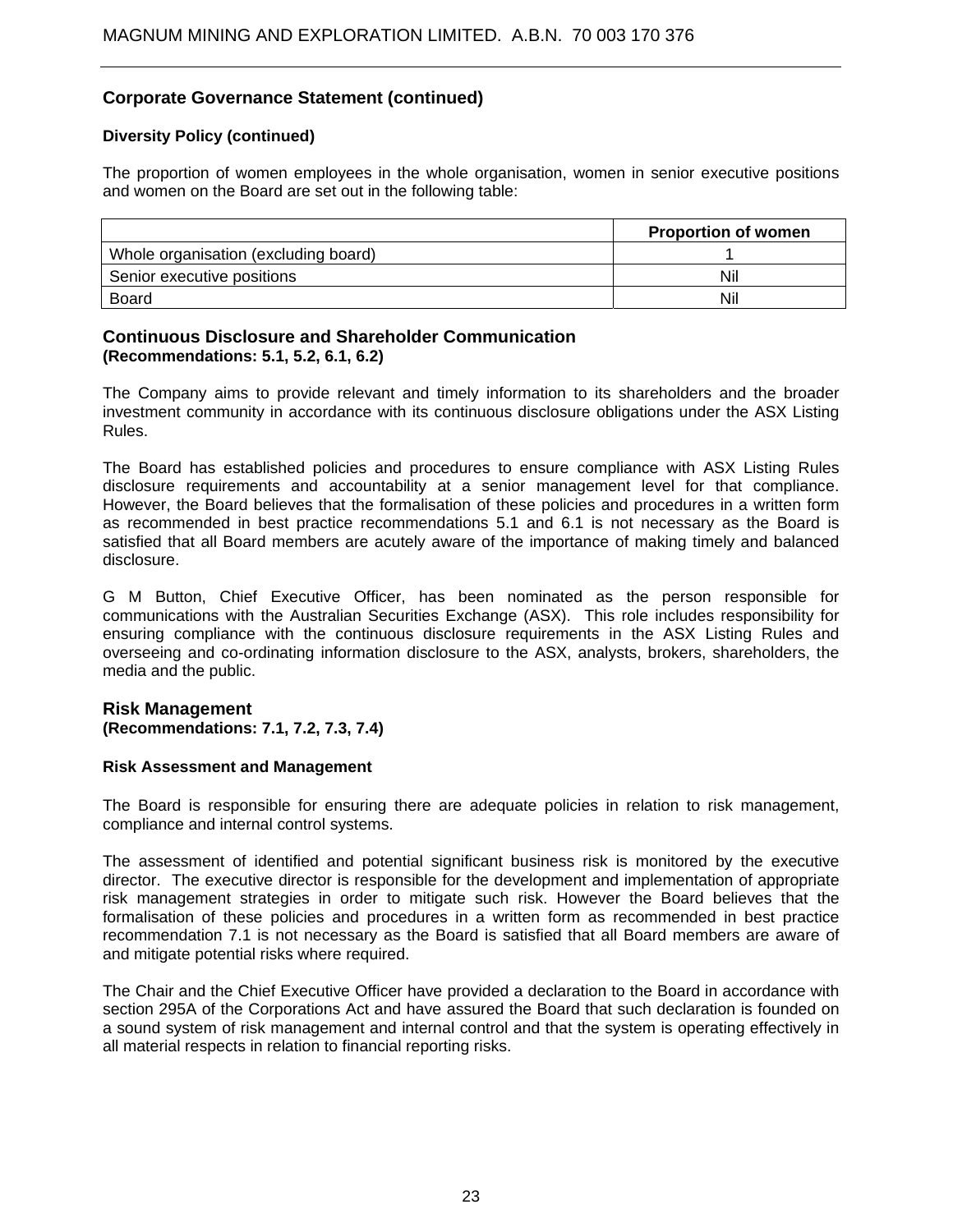$\overline{a}$ 

# **Statement of Comprehensive Income for the year ended 31 December 2013**

|                                                           | <b>Consolidated</b><br><b>Notes</b> |            |            |
|-----------------------------------------------------------|-------------------------------------|------------|------------|
|                                                           |                                     | 2013       | 2012       |
|                                                           |                                     | \$         | \$         |
| <b>Revenue from continuing operations</b>                 | 3                                   | 29,205     | 77,866     |
| Raw materials and consumables used                        |                                     | (2, 387)   | (2,330)    |
| Share-based payment expense                               |                                     |            | (7, 470)   |
| Depreciation expense                                      |                                     | (7, 359)   | (1, 138)   |
| Costs associated with the Brazilian Iron Ore Project      |                                     | (592)      | (78, 147)  |
| Costs associated with Project Morocco                     |                                     | (41, 645)  | (29, 826)  |
| Costs associated with Gravelotte Project                  |                                     | (27, 422)  |            |
| Employee loans impaired                                   | 24                                  | (143,000)  | (355, 421) |
| Other expenses                                            |                                     | (360, 505) | (526,409)  |
| Loss before income tax benefit                            | 5                                   | (553, 705) | (922, 875) |
| Income tax benefit                                        | 5                                   |            |            |
| Net loss for the year                                     |                                     | (553, 705) | (922, 875) |
| Other comprehensive income                                |                                     |            |            |
| Items that may be reclassified to profit or loss:         |                                     |            |            |
| Exchange differences on translation of foreign operations |                                     | (12, 563)  | (15,509)   |
| Other comprehensive (loss) for the year net of tax        |                                     | (12, 563)  | (15,509)   |
| Total comprehensive (loss) for the year                   |                                     | (566, 268) | (938, 384) |
| Basic loss per share (cents)                              | 23                                  | (0.32)     | (0.54)     |

*The above statement of comprehensive income should be read in conjunction with the accompanying notes.*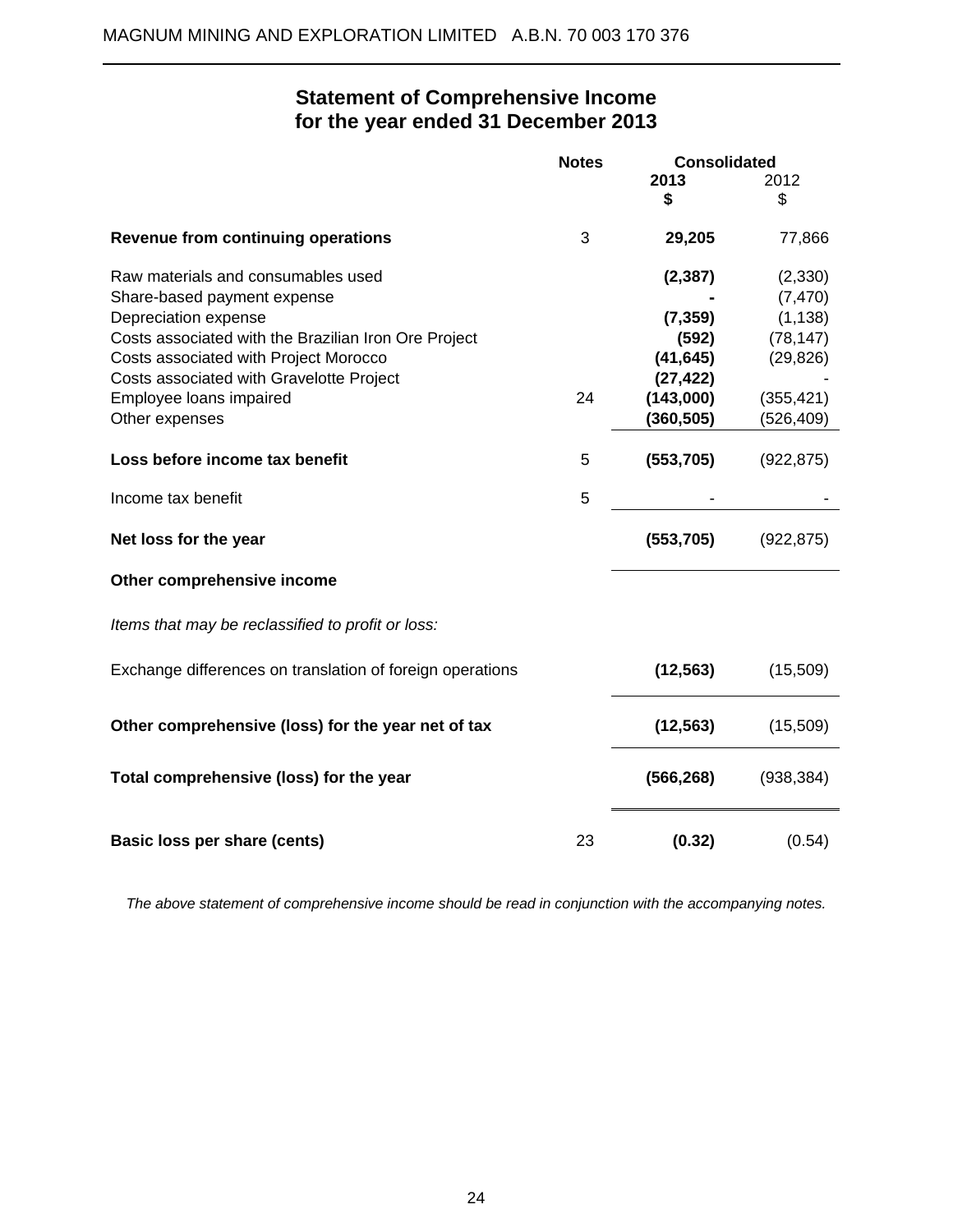$\overline{a}$ 

# **Statement of Financial Position as at 31 December 2013**

|                                                   | <b>Notes</b> | <b>Consolidated</b> |                |
|---------------------------------------------------|--------------|---------------------|----------------|
|                                                   |              | 2013<br>\$          | 2012<br>\$     |
| <b>ASSETS</b>                                     |              |                     |                |
| <b>Current Assets</b>                             |              |                     |                |
| Cash and cash equivalents                         | 6            | 1,195,704           | 1,507,867      |
| Trade and other receivables                       | 7            | 28,517              | 180,034        |
| <b>Total Current Assets</b>                       |              | 1,224,221           | 1,687,901      |
| <b>Non-Current Assets</b>                         |              |                     |                |
| Investments accounted for using the equity method | 8            | 104,206             | 113,829        |
| Plant and equipment                               | 9            | 17,781              | 6,198          |
| <b>Total Non-Current Assets</b>                   |              | 121,987             | 120,027        |
| <b>Total Assets</b>                               |              | 1,346,208           | 1,807,928      |
| <b>LIABILITIES</b>                                |              |                     |                |
| <b>Current Liabilities</b>                        |              |                     |                |
| Trade and other payables                          | 10           | 88,133              | 117,940        |
| <b>Total Current Liabilities</b>                  |              | 88,133              | 117,940        |
| <b>Total Liabilities</b>                          |              | 88,133              | 117,940        |
| <b>Net Assets</b>                                 |              | 1,258,075           | 1,689,988      |
| <b>EQUITY</b>                                     |              |                     |                |
| <b>Issued capital</b>                             | 11           | 19,182,068          | 18,682,792     |
| Reserves                                          | 12           | 75,248              | 452,732        |
| <b>Accumulated losses</b>                         | 12           | (17,999,241)        | (17, 445, 536) |
| <b>Total Equity</b>                               |              | 1,258,075           | 1,689,988      |

*The above statement of financial position should be read in conjunction with the accompanying notes.*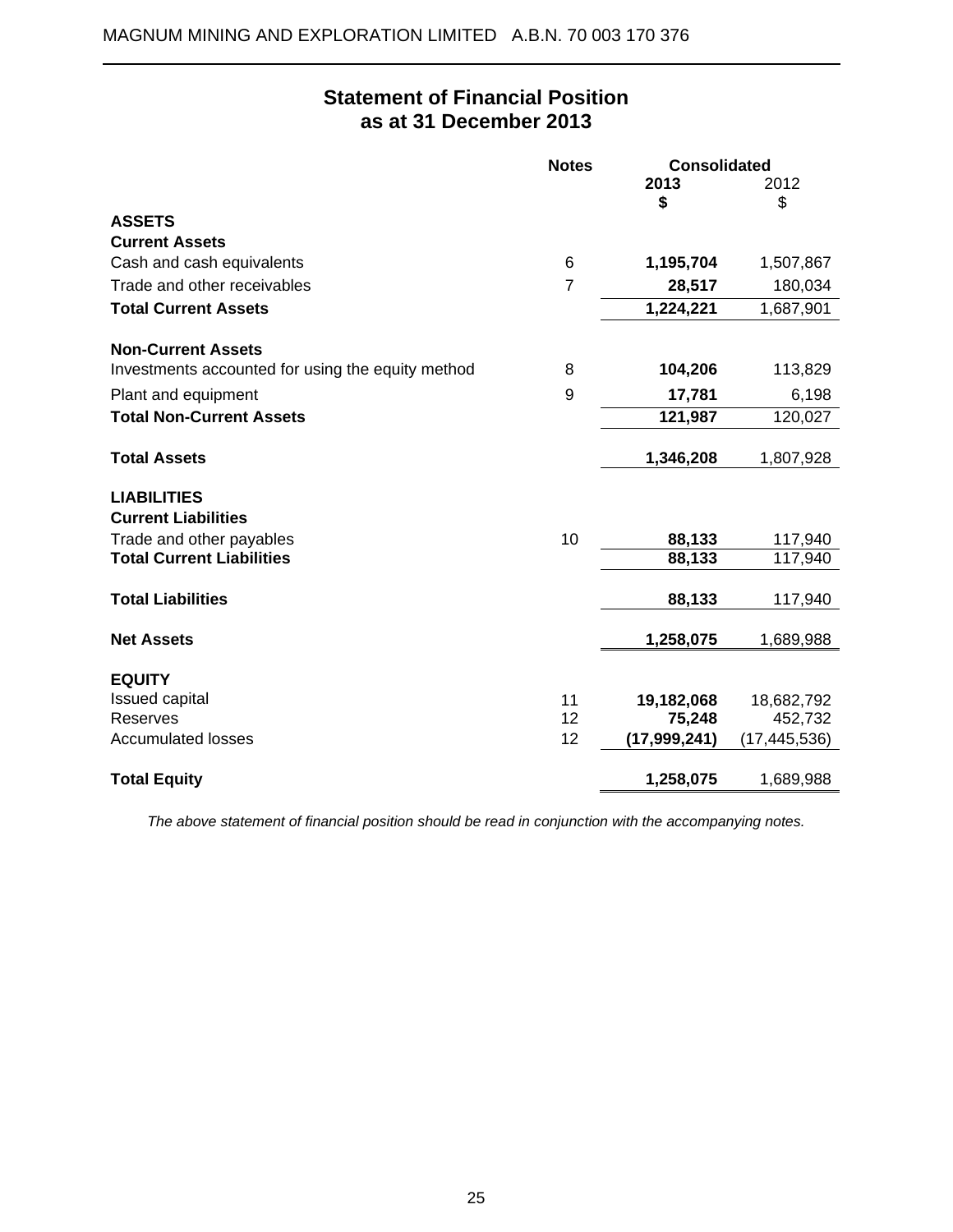| <b>Consolidated</b>                                                                            | <b>Issued</b><br>capital | <b>Accumulated</b><br><b>losses</b> | <b>Reserves</b> | <b>Total equity</b>     |
|------------------------------------------------------------------------------------------------|--------------------------|-------------------------------------|-----------------|-------------------------|
|                                                                                                | S                        | S                                   | S               | S                       |
| Balance at 1 January 2012                                                                      | 18,682,792               | (16, 522, 661)                      | 460,771         | 2,620,902               |
| Loss for the year                                                                              |                          | (922, 875)                          |                 | (922,875)               |
| Currency translation differences                                                               |                          |                                     | (15,509)        | (15,509)                |
| Share based payments                                                                           |                          |                                     | 7,470           | 7,470                   |
| Balance at 31 December 2012                                                                    | 18,682,792               | (17, 445, 536)                      | 452,732         | 1,689,988               |
| <b>Balance at 1 January 2013</b><br>Loss for the year                                          | 18,682,792               | (17, 445, 536)<br>(553, 705)        | 452,732         | 1,689,988<br>(553, 705) |
| Share subscriptions received on<br>repayment of employee loans<br>Share based payments reserve | 134,400                  |                                     |                 | 134,400                 |
| transferred to issued capital                                                                  | 364,921                  |                                     | (364, 921)      |                         |
| <b>Shares issue costs</b>                                                                      | (45)                     |                                     |                 | (45)                    |
| <b>Currency translation differences</b>                                                        |                          |                                     | (12,563)        | (12,563)                |
| Balance at 31 December 2013                                                                    | 19,182,068               | (17,999,241)                        | 75,248          | 1,258,075               |

# **Statement of Changes in Equity for the year ended 31 December 2013**

*The above statement of changes in equity should be read in conjunction with the accompanying notes.*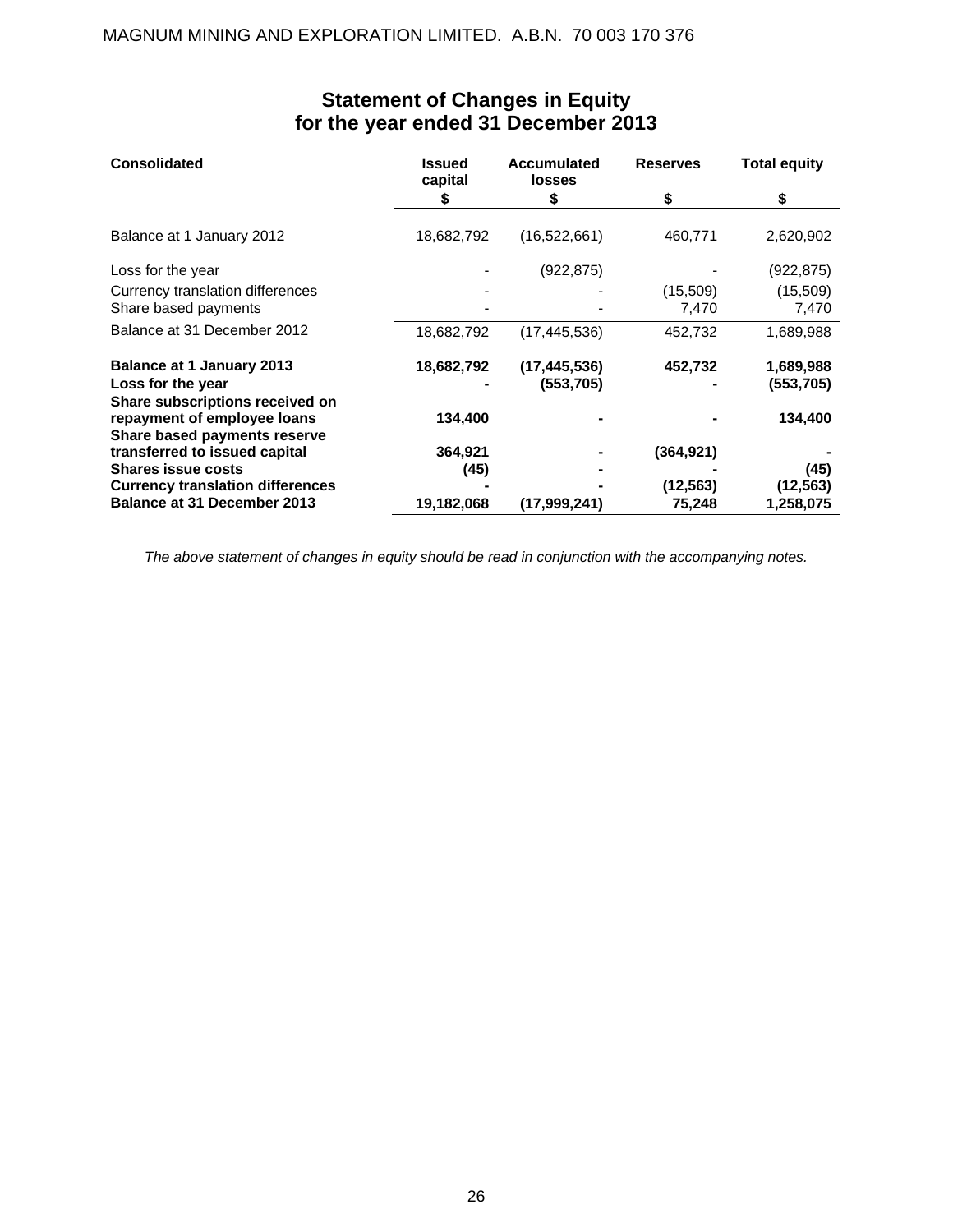# **Statement of Cash Flows for the year ended 31 December 2013**

|                                                        | <b>Notes</b> | <b>Consolidated</b> |            |
|--------------------------------------------------------|--------------|---------------------|------------|
|                                                        |              | 2013                | 2012       |
|                                                        |              | \$                  | \$         |
| Cash flows from operating activities                   |              |                     |            |
| Interest received                                      |              | 15,706              | 61,250     |
| <b>GST</b>                                             |              | 27,727              | 33,236     |
| Other                                                  |              | 16,218              | 430        |
| <b>Exploration expenditure</b>                         |              | (125, 861)          | (272, 629) |
| Payments to suppliers and employees                    |              | (361, 366)          | (371, 377) |
| Net cash outflow from operating activities             | 22           | (427, 576)          | (549,090)  |
| Cash flows from investing activities                   |              |                     |            |
| Acquisitions of property, plant and equipment          |              | (18, 942)           |            |
| Net cash outflow from investing activities             |              | (18, 942)           |            |
| Cash flows from financing activities                   |              |                     |            |
| Proceeds from repayment of employee loans              |              | 134,400             |            |
| Share issue costs                                      |              | (45)                |            |
| Net cash inflow from financing activities              |              | 134,355             |            |
| Net decrease in cash and cash equivalents              |              | (312, 163)          | (549,090)  |
| Cash and cash equivalents at the beginning of the year |              | 1,507,867           | 2,056,957  |
| Cash and cash equivalents at the end of the year       | 6            | 1,195,704           | 1,507,867  |

*The above statement of cash flows should be read in conjunction with the accompanying notes.*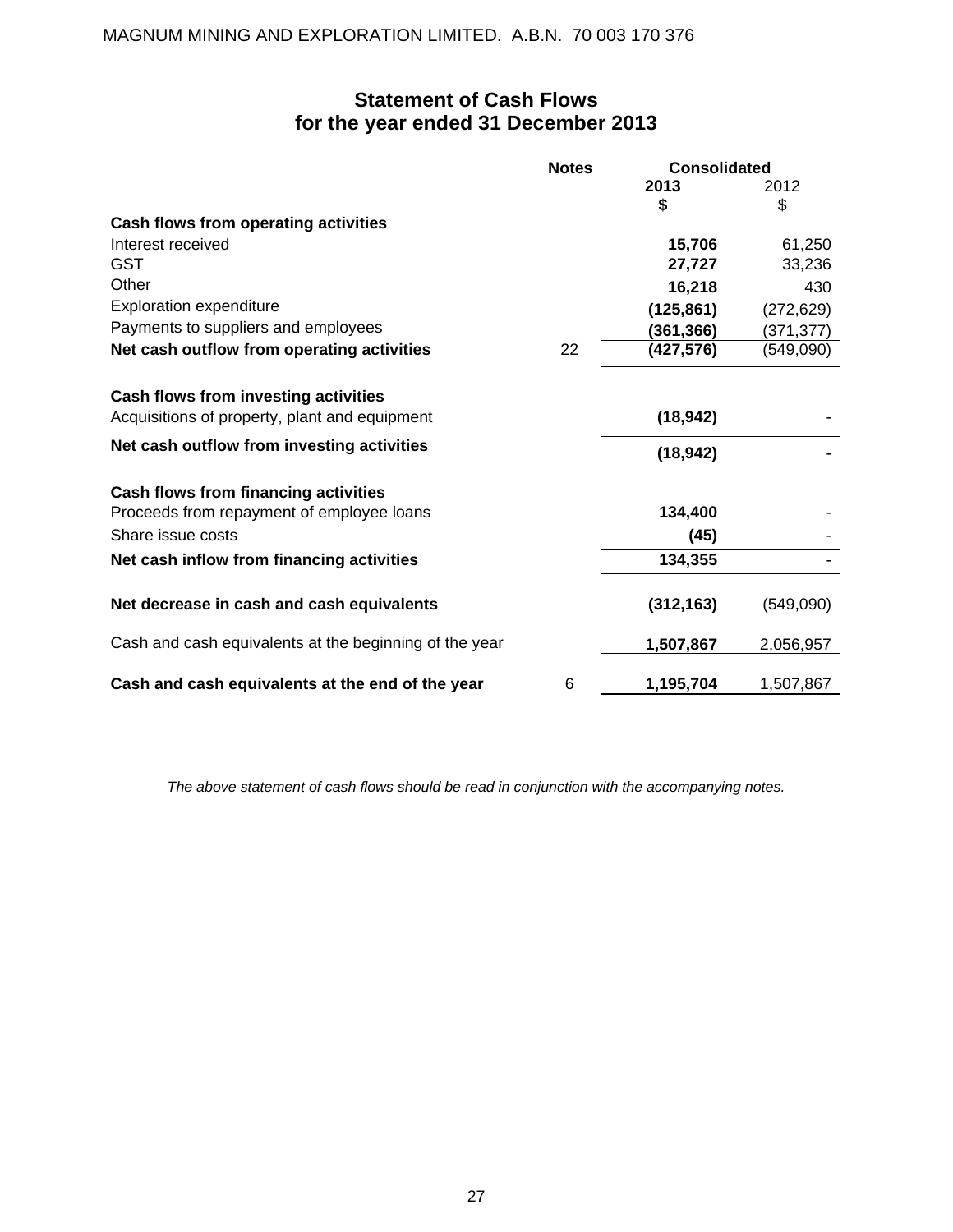### **For the Year Ended 31 December 2013**

### **Note 1: Statement of Significant Accounting Policies**

#### **(a) Basis of Preparation**

 $\overline{a}$ 

The financial report is a general purpose financial report, which has been prepared in accordance with the requirements of the Corporations Act 2001, Accounting Standards and Interpretations and complies with other requirements of the law.

The accounting policies detailed below have been consistently applied to all of the years presented unless otherwise stated. The financial statements are for the consolidated entity consisting of Magnum Mining and Exploration Limited and its subsidiaries.

The financial report has also been prepared on a historical cost basis. Cost is based on the fair values of the consideration given in exchange for assets.

The financial report is presented in Australian dollars.

The Company is a listed public company, incorporated in Australia and operating in Namibia and South Africa. The Group's principal activity is the investment in mineral exploration.

Where appropriate, prior year disclosures have been reclassified for consistency with current year classifications. Any reclassifications do not impact the net result for the prior year.

#### **(b) Statement of Compliance**

The financial report was authorised for issue in accordance with a resolution of the Directors on 28 March 2014.

The financial report complies with Australian Accounting Standards, which include Australian equivalents to International Financial Reporting Standards (AIFRS). Compliance with AIFRS ensures that the financial report, comprising the financial statements and notes thereto, complies with International Financial Reporting Standards (IFRS).

#### **(c) Adoption of new and revised standards**

#### **New accounting standards and interpretations**

In the year ended 31 December 2013, the Directors have reviewed the new and revised Standards and Interpretations issued by the AASB that are relevant to the Group's operations and effective for the current annual reporting period.

It has been determined by the Directors that there is no impact, material or otherwise, of the new and revised Standards and Interpretations on the Group's business and, therefore, no material change is necessary to the Group's accounting policies.

#### **(d) Accounting Standards and Interpretations issued but not yet effected**

Australian Accounting Standards and Interpretations that have recently been issued or amended but are not yet effective, have not been adopted by the Group for the year ended 31 December 2013. Relevant Standards and Interpretations are outlined in the table below.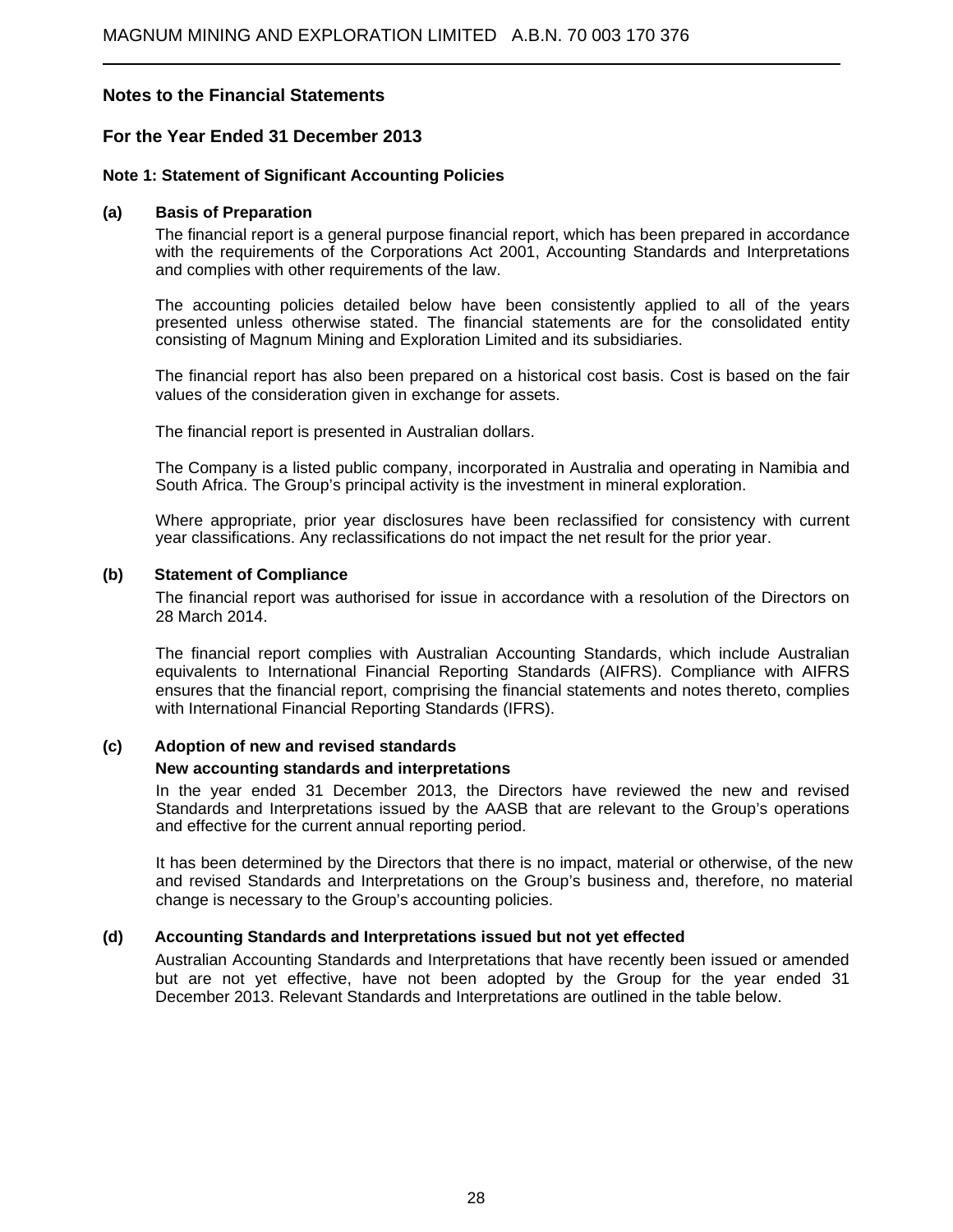### **For the Year Ended 31 December 2013**

### **Note 1: Statement of Significant Accounting Policies (continued)**

# **(d) Accounting Standards and Interpretations issued but not yet effected (continued)**

| New or revised requirement                                                                                                                                                                                                                                                                                                                                                       | <b>Application date</b><br>of standard | <b>Application date</b><br>for Group |
|----------------------------------------------------------------------------------------------------------------------------------------------------------------------------------------------------------------------------------------------------------------------------------------------------------------------------------------------------------------------------------|----------------------------------------|--------------------------------------|
| AASB 2012-3 Amendments to Australian Accounting Standards -<br>Offsetting Financial Assets and Financial Liabilities (Amendments<br>to AASB 132)                                                                                                                                                                                                                                 | 1 January 2014                         | 1 January 2014                       |
| Address inconsistencies in current practice when applying the offsetting<br>criteria in AASB 132 Financial Instruments: Presentation.                                                                                                                                                                                                                                            |                                        |                                      |
| Clarifies the meaning of 'currently has a legally enforceable right of set-<br>off' and 'simultaneous realisation and settlement'.                                                                                                                                                                                                                                               |                                        |                                      |
| Note: Entities early adopting this standard must also adopt<br>'Amendments to Australian Accounting Standards - Disclosures-<br>Offsetting Financial Assets and Financial Liabilities' (Amendments to<br>AASB 7).                                                                                                                                                                |                                        |                                      |
| AASB 9 Financial Instruments (December 2009), AASB 2009-11<br>Amendments to Australian Accounting Standards arising from<br>AASB 9, AASB 2012-6 Amendments to Australian Accounting<br>Standards - Mandatory Effective Date of AASB 9 and Transition<br><b>Disclosures</b>                                                                                                       | 1 January 2015                         | 1 January 2015                       |
| AASB 9 introduces new requirements for classifying and measuring                                                                                                                                                                                                                                                                                                                 |                                        |                                      |
| financial assets, as follows:<br>Debt instruments meeting both a 'business model' test and a 'cash<br>$\bullet$<br>flow characteristics' test are measured at amortised cost (the use<br>of fair value is optional in some limited circumstances)                                                                                                                                |                                        |                                      |
| Investments in equity instruments can be designated as 'fair value<br>$\bullet$<br>through other comprehensive income' with only dividends being<br>recognised in profit or loss                                                                                                                                                                                                 |                                        |                                      |
| All other instruments (including all derivatives) are measured at fair<br>$\bullet$<br>value with changes recognised in the profit or loss<br>The concept of 'embedded derivatives' does not apply to financial<br>$\bullet$<br>assets within the scope of the Standard and the entire instrument<br>must be classified and measured in accordance with the above<br>guidelines. |                                        |                                      |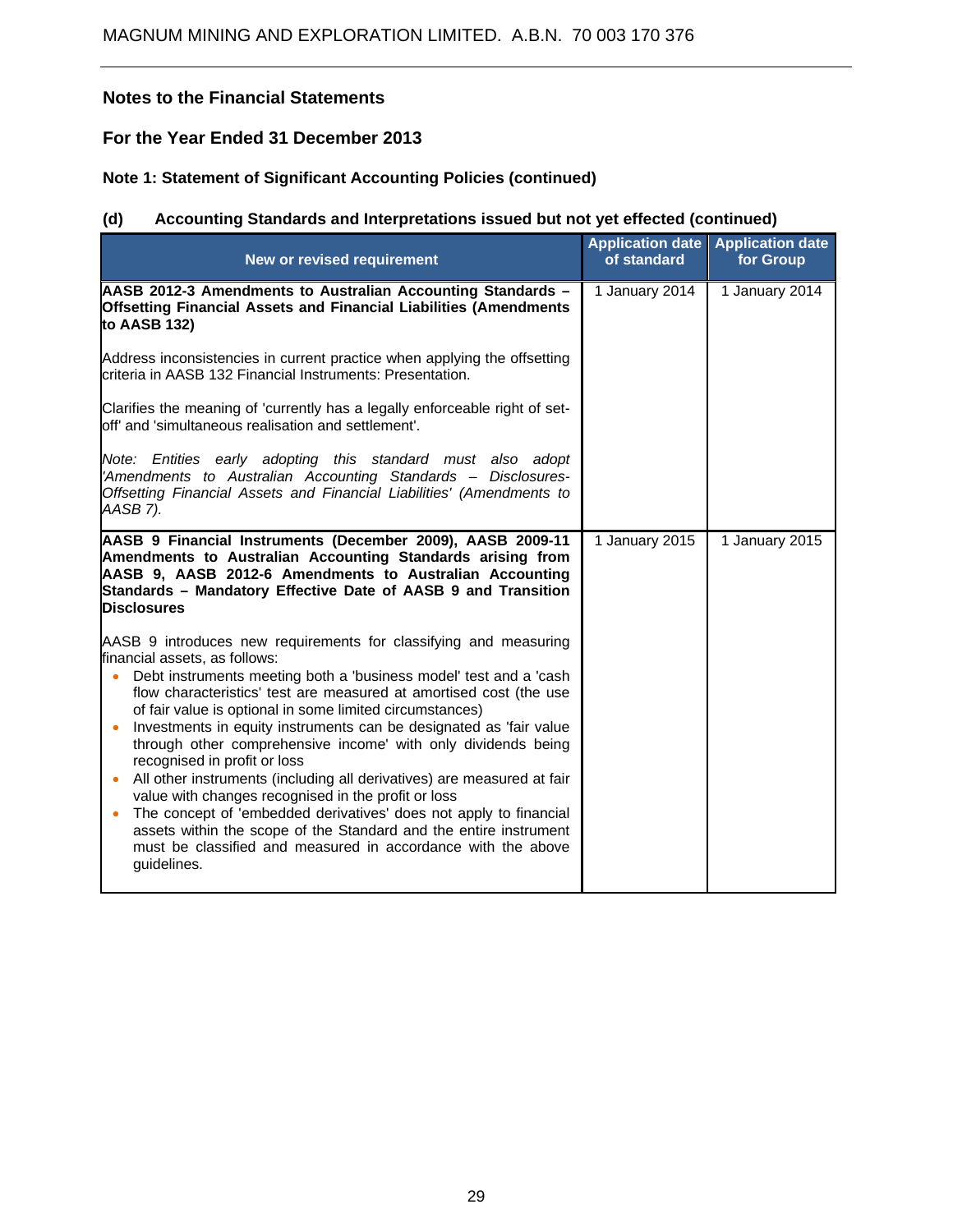### **For the Year Ended 31 December 2013**

# **Note 1: Statement of Significant Accounting Policies (continued)**

# **(d) Accounting Standards and Interpretations issued but not yet effected (continued)**

| New or revised requirement                                                                                                                                                                                                                                                                                                                                                                                                                                                                                                                                                                                                                                                                          | <b>Application date</b><br>of standard | <b>Application date</b><br>for Group |
|-----------------------------------------------------------------------------------------------------------------------------------------------------------------------------------------------------------------------------------------------------------------------------------------------------------------------------------------------------------------------------------------------------------------------------------------------------------------------------------------------------------------------------------------------------------------------------------------------------------------------------------------------------------------------------------------------------|----------------------------------------|--------------------------------------|
| AASB 9 Financial Instruments (December 2009), AASB 2009-11<br>Amendments to Australian Accounting Standards arising from<br>AASB 9, AASB 2012-6 Amendments to Australian Accounting<br>Standards - Mandatory Effective Date of AASB 9 and Transition<br>Disclosures 9 (continued)                                                                                                                                                                                                                                                                                                                                                                                                                   |                                        |                                      |
| Note: In October 2010, the IASB reissued IFRS 9 'Financial<br>Instruments', including revised requirements for financial liabilities and<br>carrying over the existing derecognition requirements from IAS 39<br>'Financial Instruments: Recognition and Measurement'. On 15<br>December 2010, the AASB publicly released AASB 9 'Financial<br>Instruments' (December 2010) and AASB 2010-7 'Amendments to<br>Australian Accounting Standards arising from AASB 9 (December<br>2010)', which supersedes AASB 9 (December 2009). However, for<br>annual reporting periods beginning before 1 January 2013, an entity<br>may early adopt AASB 9 (December 2009) instead of AASB 9<br>(December 2010). |                                        |                                      |
| AASB 2012-6 amended AASB 9 to defer the mandatory effective date<br>to annual periods beginning on or after 1 January 2015.                                                                                                                                                                                                                                                                                                                                                                                                                                                                                                                                                                         |                                        |                                      |
| AASB 9 Financial Instruments (December 2010), AASB 2010-7<br>Amendments to Australian Accounting Standards arising from<br>AASB 9 (December 2010), AASB 2012-6 Amendments to Australian<br>Accounting Standards - Mandatory Effective Date of AASB 9 and<br><b>Transition Disclosures</b>                                                                                                                                                                                                                                                                                                                                                                                                           | 1 January 2015                         | 1 January 2015                       |
| A revised version of AASB 9 incorporating revised requirements for the<br>classification and measurement of financial liabilities, and carrying over<br>of the existing derecognition requirements from AASB 139 Financial<br>Instruments: Recognition and Measurement.                                                                                                                                                                                                                                                                                                                                                                                                                             |                                        |                                      |
| The revised financial liability provisions maintain the existing amortised<br>cost measurement basis for most liabilities. New requirements apply<br>where an entity chooses to measure a liability at fair value through profit<br>or loss - in these cases, the portion of the change in fair value related<br>to changes in the entity's own credit risk is presented in other<br>comprehensive income rather than within profit or loss.                                                                                                                                                                                                                                                        |                                        |                                      |
| This Standard supersedes AASB 9 (December 2009). However, for<br>annual reporting periods beginning before 1 January 2013, an entity<br>may early adopt AASB 9 (December 2009) instead of applying this<br>Standard.                                                                                                                                                                                                                                                                                                                                                                                                                                                                                |                                        |                                      |
| AASB 2012-6 amended AASB 9 to defer the mandatory effective date<br>to annual periods beginning on or after 1 January 2015.                                                                                                                                                                                                                                                                                                                                                                                                                                                                                                                                                                         |                                        |                                      |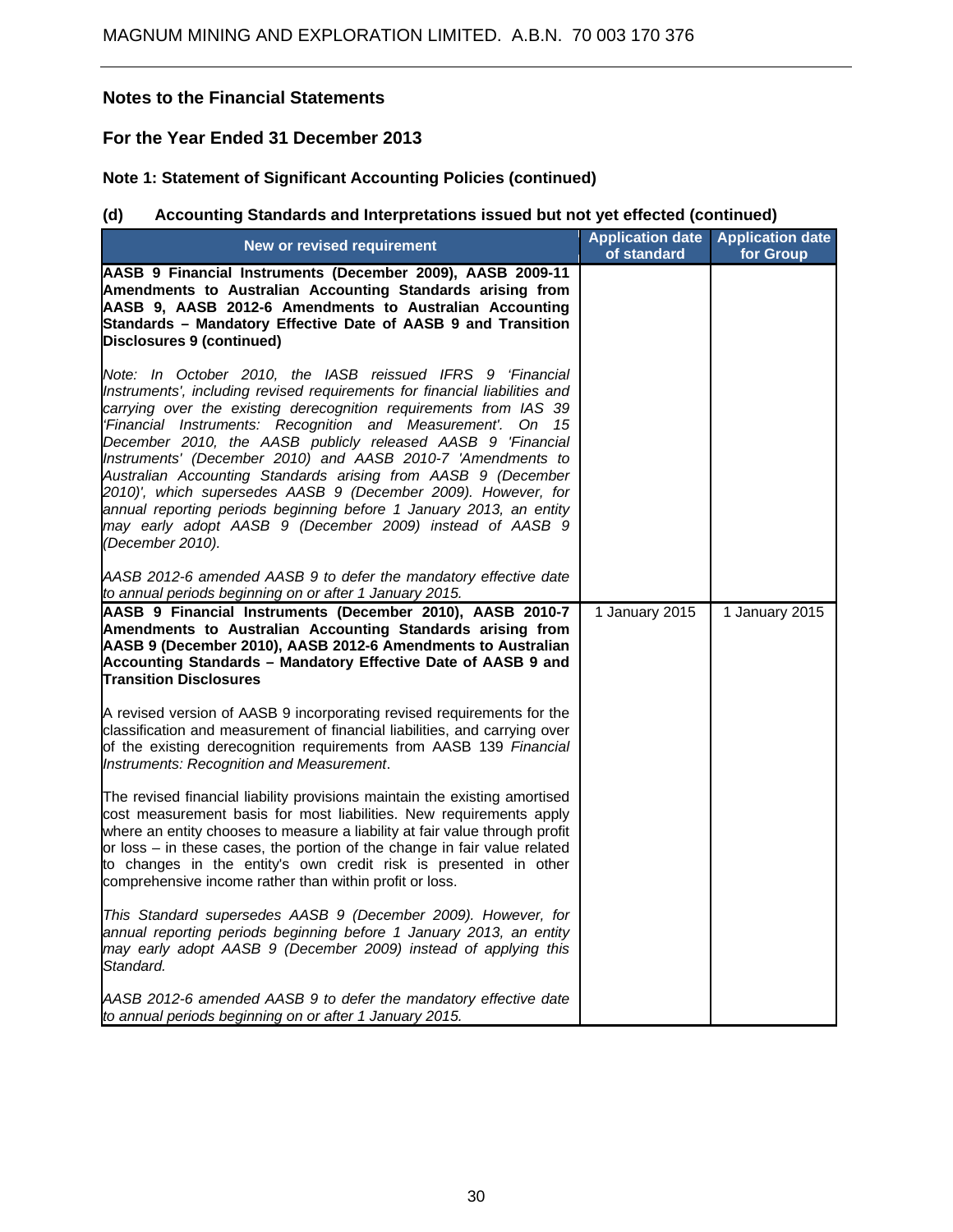### **For the Year Ended 31 December 2013**

#### **Note 1: Statement of Significant Accounting Policies (continued)**

### **(e) Basis of Consolidation**

The consolidated financial statements comprise the financial statements of Magnum Mining and Exploration Limited and its subsidiaries as at 31 December each year (the Group). The financial statements of the subsidiaries are prepared for the same reporting period as the parent Company, using consistent accounting policies.

In preparing the consolidated financial statements, all intercompany balances and transactions, income and expenses and profit and losses resulting from intra-group transactions have been eliminated in full.

Subsidiaries are fully consolidated from the date on which control is transferred to the Group and cease to be consolidated from the date on which control is transferred out of the Group. Control exists where the Company has the power to govern the financial and operating policies of an entity so as to obtain benefits from its activities. The existence and effect of potential voting rights that are currently exercisable or convertible are considered when assessing when the Group controls another entity.

The acquisition of subsidiaries has been accounted for using the purchase method of accounting. The purchase method of accounting involves allocating the cost of the business combination to the fair value of the assets acquired and the liabilities and contingent liabilities assumed at the date of acquisition. Accordingly, the consolidated financial statements include the results of subsidiaries for the period from their acquisition.

When applicable, non-controlling interests represent the portion of profit or loss and net assets in subsidiaries not held by the Group and are presented separately in the consolidated statement of comprehensive income and within equity in the consolidated statement of financial position.

#### *Investment in associated entities*

The Group's investment in its associate is accounted for using the equity method of accounting in the consolidated financial statements. The associate is an entity in which the Group has significant influence and which is neither a subsidiary nor a joint venture.

Under the equity method, the investment in the associate is carried in the statement of financial position at cost plus post-acquisition changes in the Group's share of net assets of the associate. Goodwill relating to an associate is included in the carrying amount of the investment and is not amortised. After application of the equity method, the Group determines whether it is necessary to recognise any additional impairment loss with respect to the Group's net investment in the associate. The consolidated statement of comprehensive income reflects the Group's share of the results of operations of the associate, and its share of post-acquisition movements in reserves is recognised in reserves.

When the Group's share of losses in an associate equals or exceeds its interest in the associate, including any unsecured long-term receivable and loans, the Group does not recognise further losses unless it has incurred an obligation or made payments on behalf of the associate.

The reporting dates of the associate and the Group are identical and the associate's accounting policies conform to those used by the Group for like transactions and events in similar circumstances.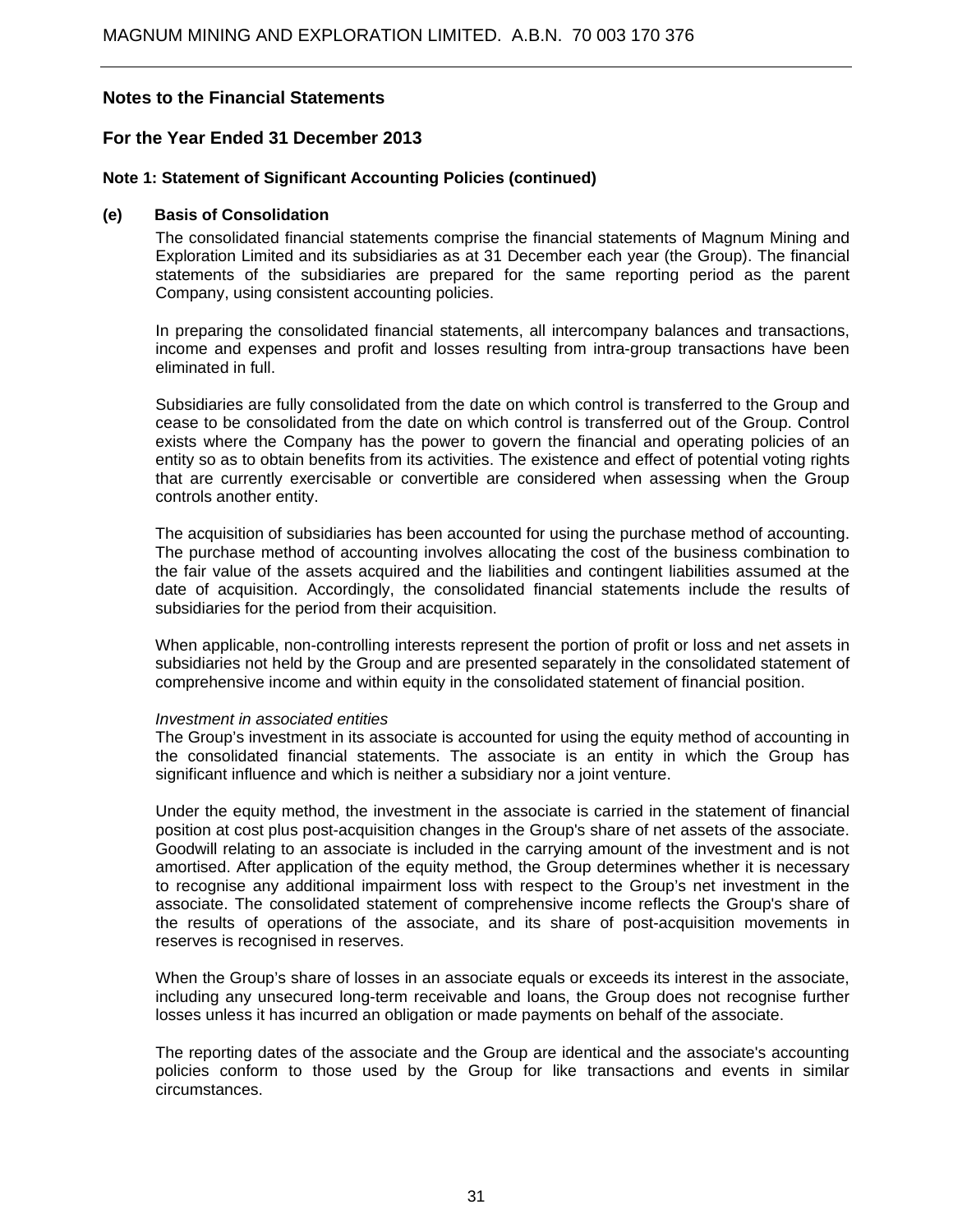### **For the Year Ended 31 December 2013**

### **Note 1: Statement of Significant Accounting Policies (continued)**

#### **(f) Critical accounting judgements and key sources of estimation uncertainty**

The application of accounting policies requires the use of judgements, estimates and assumptions about carrying values of assets and liabilities that are not readily apparent from other sources. The estimates and associated assumptions are based on historical experience and other factors that are considered to be relevant. Actual results may differ from these estimates.

The estimates and underlying assumptions are reviewed on an ongoing basis. Revisions are recognised in the period in which the estimate is revised if it affects only that period or in the period of the revision and future periods if the revision affects both current and future periods.

#### *Impairment of exploration and evaluation expenditure and investments accounted for using the equity method*

The Group determines whether exploration and evaluation expenditure and investments accounted for using the equity method are impaired at least on an annual basis. This requires an estimation of the recoverable amount of the assets. The recoupment of costs carried forward is dependent on the successful exploration, development and commercial exploitation or sale of respective areas of interest. There are currently no carried forward balances relating to exploration and evaluation expenditure.

#### *Share-based payment transactions:*

The Group measures the cost of equity-settled transactions with employees by reference to the fair value of the equity instruments at the date at which they are granted. The fair value is determined by using a Black and Scholes model, using the assumptions, as discussed in Note 24.

The Group measures the cost of cash-settled share-based payments at fair value at the grant date using the Black and Scholes model taking into account the terms and conditions upon which the instruments were granted, as discussed in Note 24.

#### *Going concern*

 The Group has a cash balance of \$1,195,704 at balance date and experienced outflows from operating and investing activities of \$446,518 for the year. As set out in Note 21, the Company announced subsequent to balance date that it had signed a binding agreement to acquire 100% of the issued shares in GEM Venus Holdings (Pty) Ltd, the owner of the Gravelotte Project in South Africa. The consideration for this acquisition includes the payment by the Company of R8,500,000 (\$A equivalent approximately \$A860,000 based on the current exchange rate) to the vendors.

 The ability of the Group to continue as a going concern is principally dependent upon raising sufficient additional capital to fund the payment to the vendors noted above and ongoing working capital. The Directors are satisfied that the Company will be successful in raising sufficient additional capital to ensure that the Group remains a going concern for at least the period of 12 months from the signing of this report. The financial report has therefore been prepared on the going concern basis, which assumes continuity of normal business activities and the realisation of assets and the settlement of liabilities in the ordinary course of business.

 Should the Company be unable to raise sufficient additional capital, there is a material uncertainty that may cast significant doubt on the ability of the Group to continue as a going concern and therefore, whether it will be able to realise its assets and extinguish its liabilities in the normal course of business.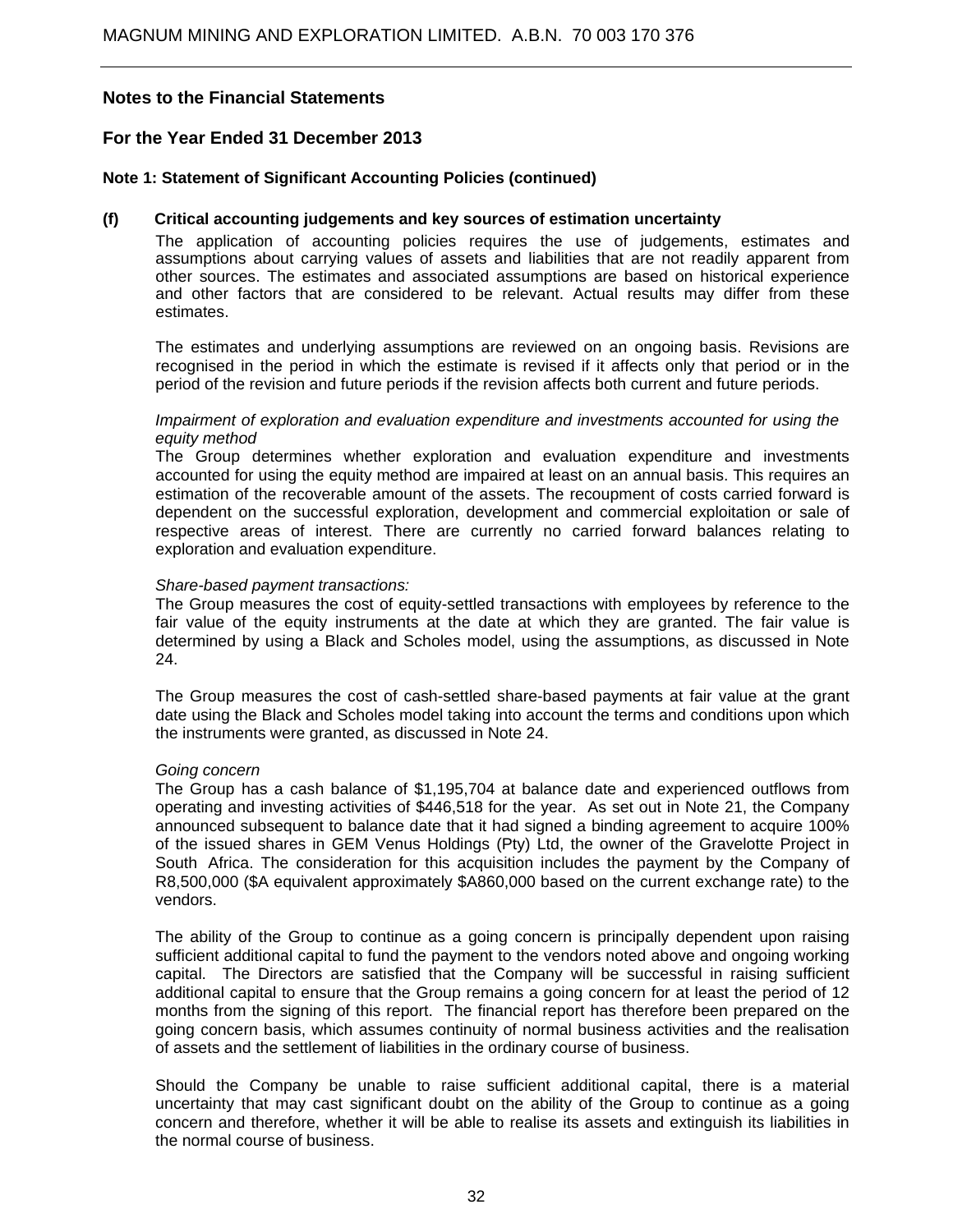### **For the Year Ended 31 December 2013**

### **Note 1: Statement of Significant Accounting Policies (continued)**

#### **(g) Comparatives**

 When required by Accounting Standards, comparative figures have been adjusted to conform to changes in presentation for the current financial year.

#### **(h) Segment reporting**

 Operating segments are reported in a manner that is consistent with the internal reporting provided to the chief operating decision maker. The chief operating decision maker has been identified as the Board of Directors of Magnum Mining and Exploration Limited.

### **(i) Revenue recognition**

 Revenue is recognised to the extent that it is probable that the economic benefits will flow to the Group and the revenue can be reliably measured. Amounts disclosed as revenue are net of returns, trade allowances and duties and taxes paid.

Interest income is recognised on a time proportion basis using the effective interest method.

### **(j) Cash and cash equivalents**

 Cash comprises cash at bank and in hand. Cash equivalents are short term, highly liquid investments that are readily convertible to known amounts of cash and which are subject to an insignificant risk of changes in value. Bank overdrafts are shown within borrowings in current liabilities in the statement of financial position.

 For the purposes of the statement of cash flows, cash and cash equivalents consist of cash and cash equivalents as defined above, net of outstanding bank overdrafts.

#### **(k) Trade and other receivables**

 Trade receivables are measured on initial recognition at fair value and are subsequently measured at amortised cost using the effective interest rate method, less allowance for impairment. Trade receivables are generally due for settlement within periods ranging from 15 days to 30 days.

 Impairment of trade receivables is continually reviewed and those that are considered to be uncollectible are written off by reducing the carrying amount directly. An allowance account is used when there is objective evidence that the Group will not be able to collect all amounts due according to the original contractual terms. Factors considered by the Group in making this determination include known significant financial difficulties of the debtor, review of financial information and significant delinquency in making contractual payments to the Group. The impairment allowance is set equal to the difference between the carrying amount of the receivable and the present value of estimated future cash flows, discounted at the original effective interest rate. Where receivables are short-term discounting is not applied in determining the allowance.

 The amount of the impairment loss is recognised in the statement of comprehensive income within other expenses. When a trade receivable for which an impairment allowance had been recognised becomes uncollectible in a subsequent period, it is written off against the allowance account. Subsequent recoveries of amounts previously written off are credited against other expenses in the statement of comprehensive income.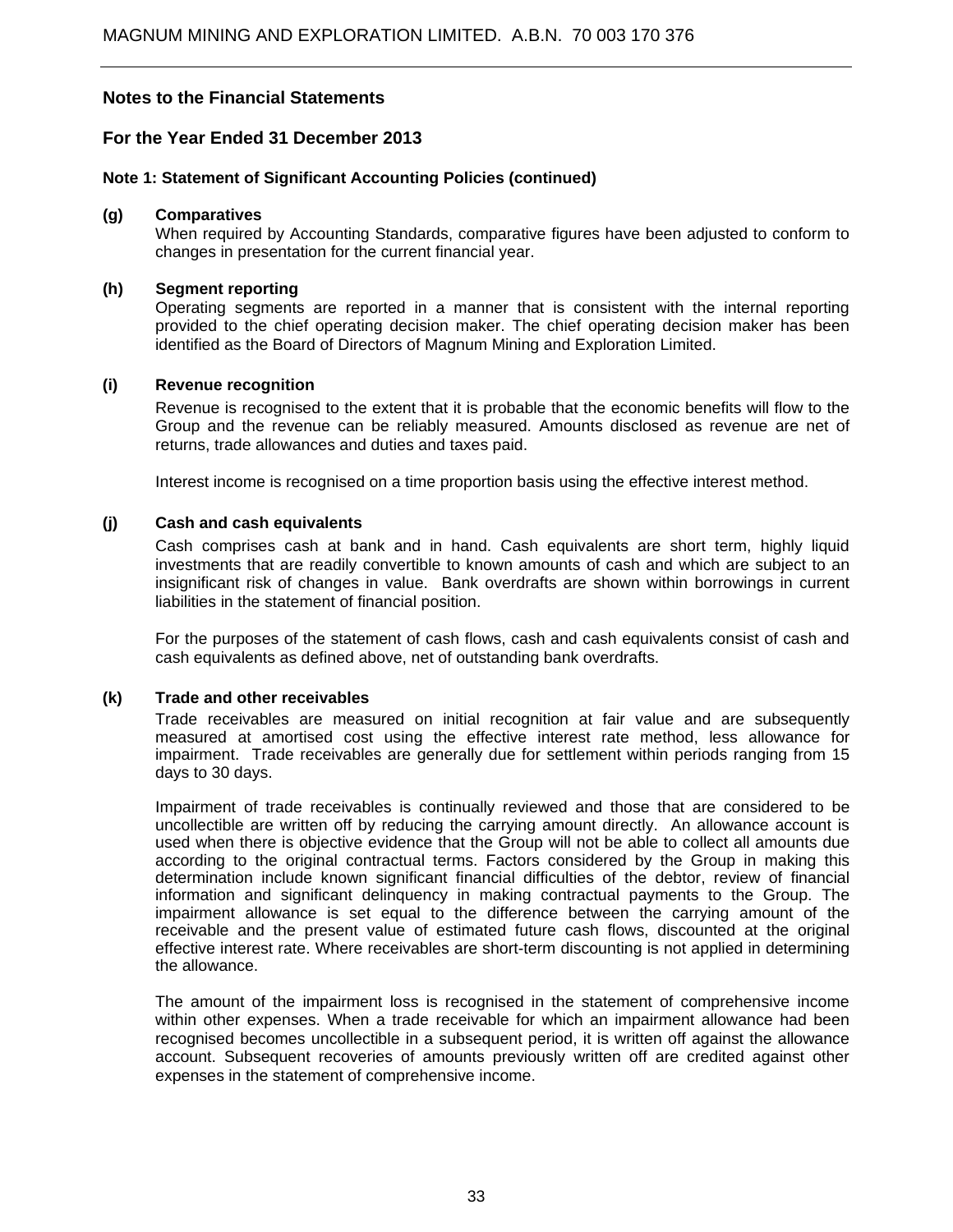### **For the Year Ended 31 December 2013**

### **Note 1: Statement of Significant Accounting Policies (continued)**

### **(l) Foreign currency translation**

#### *(i) Functional and presentation currency*

 Items included in the financial statements of each of the Group's entities are measured using the currency of the primary economic environment in which the entity operates ('the functional currency'). The consolidated financial statements are presented in Australian dollars, which is the Company's functional and presentation currency.

#### *(ii)Transactions and balances*

 Foreign currency transactions are translated into the functional currency using the exchange rates prevailing at the dates of the transactions. Foreign exchange gains and losses resulting from the settlement of such transactions and from the translation at year end exchange rates of monetary assets and liabilities denominated in foreign currencies are recognised in the statement of comprehensive income, except when deferred in equity as qualifying cash flow hedges and qualifying net investment hedges.

#### *(iii) Group companies*

The results and financial position of all the Group entities (none of which has the currency of a hyperinflationary economy) that have a functional currency different from the presentation currency are translated into the presentation currency as follows:

- assets and liabilities for each statement of financial position presented are translated at the closing rate at the date of that statement of financial position;
- income and expenses for each statement of comprehensive income are translated at average exchange rates (unless this is not a reasonable approximation of the cumulative effect of the rates prevailing on the transaction dates, in which case income and expenses are translated at the dates of the transactions); and
- all resulting exchange differences are recognised as a separate component of equity.

On consolidation, exchange differences arising from the translation of any net investment in foreign entities, and of borrowings and other currency instruments designated as hedges of such investments, are taken to shareholders' equity. When a foreign operation is sold or borrowings repaid a proportionate share of such exchange differences is recognised in the statement of comprehensive income as part of the gain or loss on sale.

#### **(m) Income Tax**

The income tax expense or benefit for the period is the tax payable on the current period's taxable income based on the applicable income tax rate for each jurisdiction adjusted by changes in deferred tax assets and liabilities attributable to temporary differences between the tax bases of assets and liabilities and their carrying amounts in the financial statements, and to unused tax losses.

Deferred tax assets and liabilities are recognised for temporary differences at the tax rates expected to apply when the assets are recovered or liabilities are settled, based on those tax rates which are enacted or substantively enacted for each jurisdiction. The relevant tax rates are applied to the cumulative amounts of deductible and taxable temporary differences to measure the deferred tax asset or liability.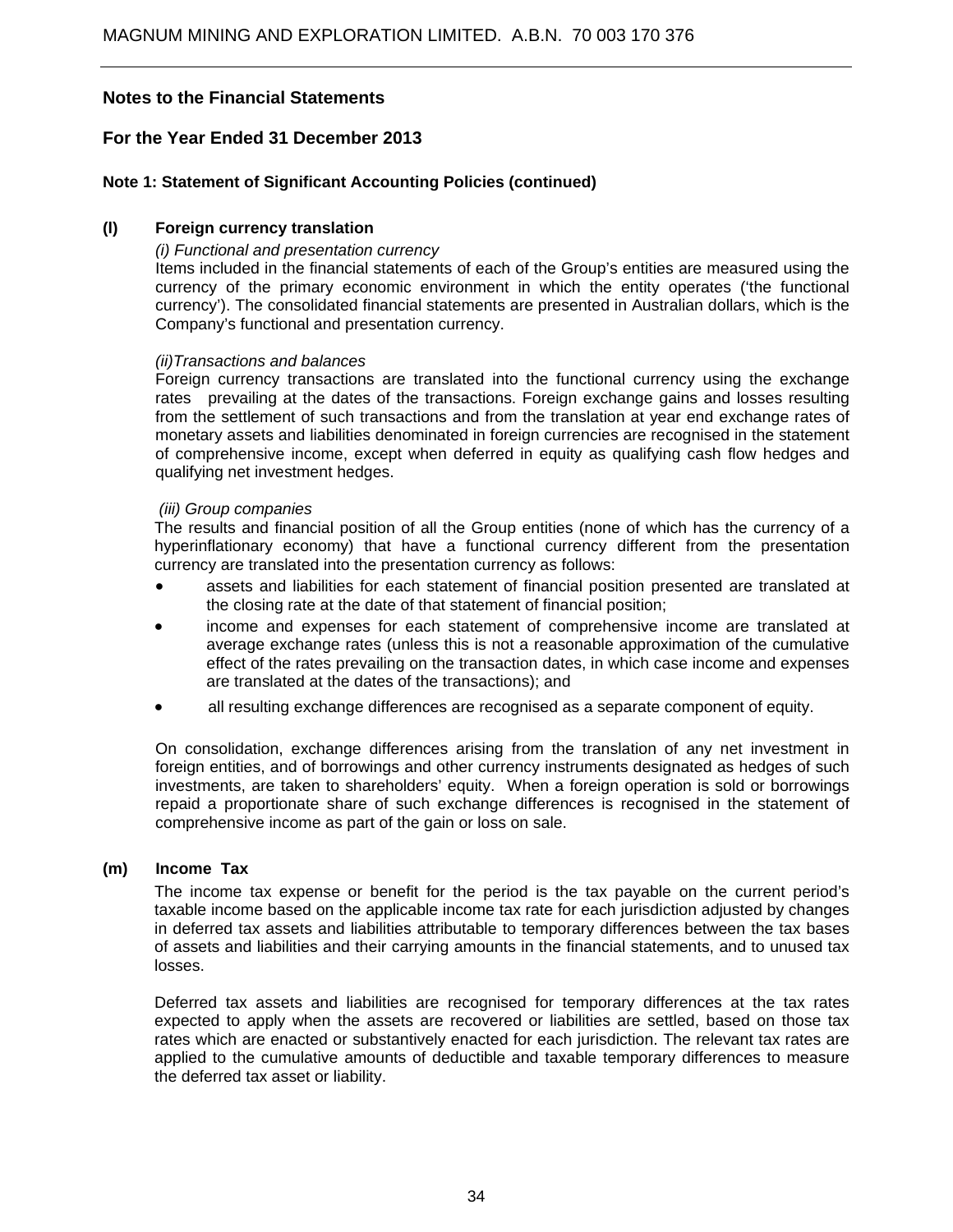### **For the Year Ended 31 December 2013**

### **Note 1: Statement of Significant Accounting Policies (continued)**

#### **(m) Income tax (continued)**

 An exception is made for certain temporary differences arising from the initial recognition of an asset or a liability. No deferred tax asset or liability is recognised in relation to these temporary differences if they arose in a transaction, other than a business combination, that at the time of the transaction did not affect either accounting profit or taxable profit or loss.

Deferred tax assets are recognised for deductible temporary differences and unused tax losses only if it is probable that future taxable amounts will be available to utilise those temporary differences and losses.

Deferred tax liabilities and assets are not recognised for temporary differences between the carrying amount and tax bases of investments in controlled entities where the parent entity is able to control the timing of the reversal of the temporary differences and it is probable that the differences will not reverse in the foreseeable future.

Current and deferred tax balances attributable to amounts recognised directly in equity are also recognised directly in equity.

As the Company has no wholly-owned Australian controlled entities it has not implemented the tax consolidation legislation.

#### **(n) Other taxes**

Revenues, expenses and assets are recognised net of the amount of GST except:

- when the GST incurred on a purchase of goods and services is not recoverable from the taxation authority, in which case the GST is recognised as part of the cost of acquisition of the asset or as part of the expense item as applicable; and
- receivables and payables, which are stated with the amount of GST included.

The net amount of GST recoverable from, or payable to, the taxation authority is included as part of receivables or payables in the statement of financial position.

Cash flows are included in the statement of cash flows on a gross basis and the GST component of cash flows arising from investing and financing activities, which is recoverable from, or payable to, the taxation authority, are classified as operating cash flows.

Commitments and contingencies are disclosed net of the amount of GST recoverable from, or payable to, the taxation authority.

#### **(o) Property, plant and equipment**

Plant and equipment is stated at cost less accumulated depreciation and any accumulated impairment losses. Such cost includes the cost of replacing parts that are eligible for capitalisation when the cost of replacing the parts is incurred. Similarly, when each major inspection is performed, its cost is recognised in the carrying amount of the plant and equipment as a replacement only if it is eligible for capitalisation.

Land and buildings are measured at fair value less accumulated depreciation on buildings and less any impairment losses recognised after the date of the revaluation.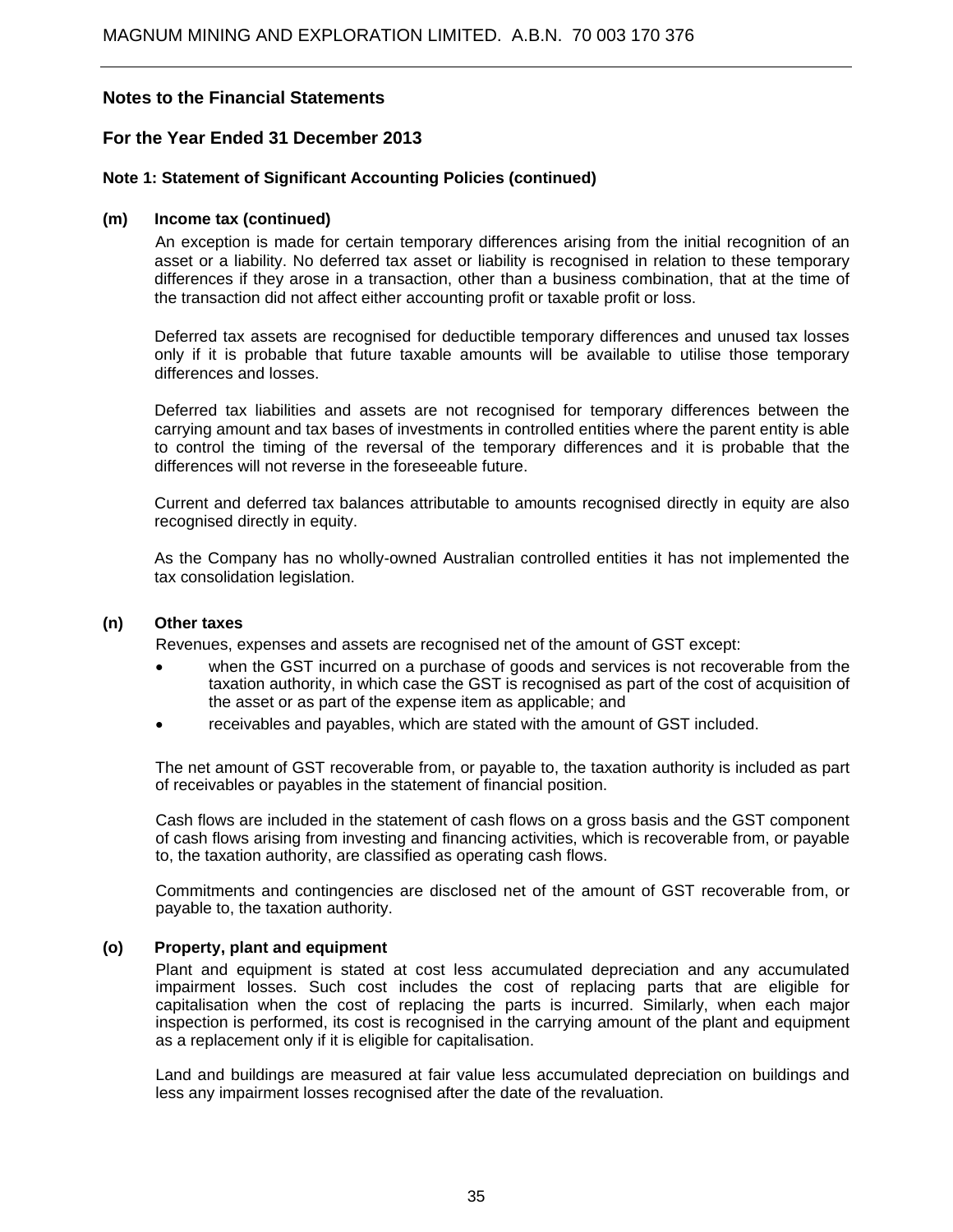### **For the Year Ended 31 December 2013**

### **Note 1: Statement of Significant Accounting Policies (continued)**

#### **(o) Property, plant and equipment (continued)**

Depreciation is calculated on a straight-line and diminishing value basis over the estimated useful life of the assets as follows:

Buildings – over 40 years Plant and equipment – over 3 to 15 years

The assets' residual values, useful lives and amortisation methods are reviewed, and adjusted if appropriate, at each financial year end.

#### *(i) Impairment*

The carrying values of plant and equipment are reviewed for impairment at each reporting date, with recoverable amount being estimated when events or changes in circumstances indicate that the carrying value may be impaired. The recoverable amount of plant and equipment is the higher of fair value less costs to sell and value in use. In assessing value in use, the estimated future cash flows are discounted to their present value using a pre-tax discount rate that reflects current market assessments of the time value of money and the risks specific to the asset.

For an asset that does not generate largely independent cash inflows, recoverable amount is determined for the cash-generating unit to which the asset belongs, unless the asset's value in use can be estimated to be close to its fair value. An impairment exists when the carrying value of an asset or cash-generating units exceeds its estimated recoverable amount. The asset or cash-generating unit is then written down to its recoverable amount.

For plant and equipment, impairment losses are recognised in the statement of comprehensive income in the cost of sales line item. However, because land and buildings are measured at fair value, impairment losses on land and buildings are treated as a revaluation decrement, to the extent of any previous revaluation increments.

#### *(ii) De-recognition and disposal*

An item of property, plant and equipment is derecognised upon disposal or when no further future economic benefits are expected from its use or disposal. Any gain or loss arising on derecognition of the asset (calculated as the difference between the net disposal proceeds and the carrying amount of the asset) is included in profit or loss in the year the asset is derecognised.

#### **(p) Financial assets**

Financial assets in the scope of AASB 139 *Financial Instruments: Recognition and Measurement*  are classified as either financial assets at fair value through profit or loss, loans and receivables, held-to-maturity investments, or available-for-sale investments, as appropriate. When financial assets are recognised initially, they are measured at fair value, plus, in the case of investments not at fair value through profit or loss, directly attributable transaction costs. The Group determines the classification of its financial assets after initial recognition and, when allowed and appropriate, re-evaluates this designation at each financial year-end.

All regular way purchases and sales of financial assets are recognised on the trade date i.e. the date that the Group commits to purchase the asset. Regular way purchases or sales are purchases or sales of financial assets under contracts that require delivery of the assets within the period established generally by regulation or convention in the marketplace.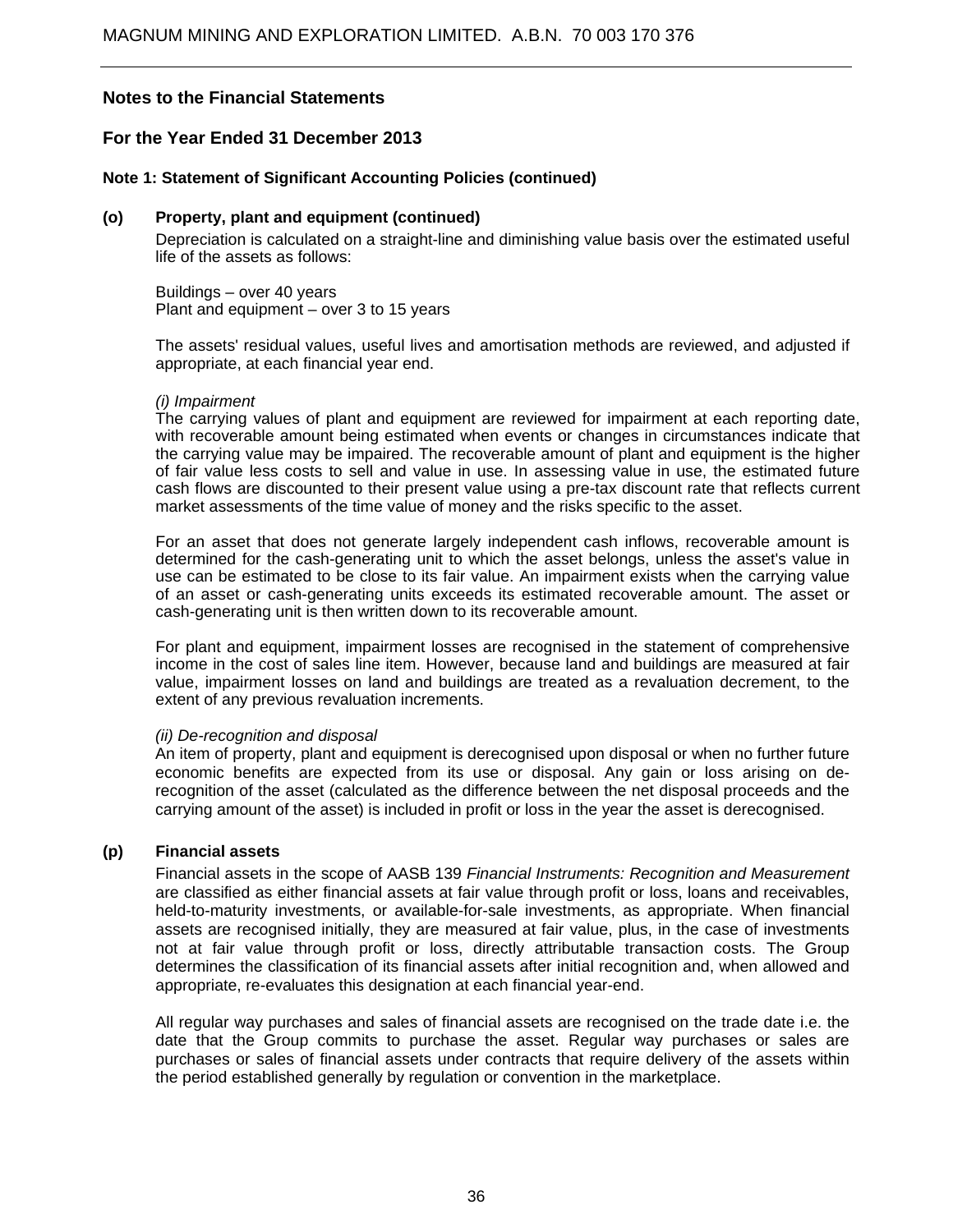### **For the Year Ended 31 December 2013**

#### **Note 1: Statement of Significant Accounting Policies (continued)**

#### **(p) Financial assets (continued)**

#### *(i) Financial assets at fair value through profit or loss*

Financial assets classified as held for trading are included in the category 'financial assets at fair value through profit or loss'. Financial assets are classified as held for trading if they are acquired for the purpose of selling in the near term. Derivatives are also classified as held for trading unless they are designated as effective hedging instruments. Gains or losses on investments held for trading are recognised in profit or loss.

#### *(ii) Held-to-maturity investments*

Non-derivative financial assets with fixed or determinable payments and fixed maturity are classified as held-to-maturity when the Group has the positive intention and ability to hold to maturity. Investments intended to be held for an undefined period are not included in this classification. Investments that are intended to be held-to-maturity, such as bonds, are subsequently measured at amortised cost. This cost is computed as the amount initially recognised minus principal repayments, plus or minus the cumulative amortisation using the effective interest method of any difference between the initially recognised amount and the maturity amount. This calculation includes all fees and points paid or received between parties to the contract that are an integral part of the effective interest rate, transaction costs and all other premiums and discounts. For investments carried at amortised cost, gains and losses are recognised in profit or loss when the investments are derecognised or impaired, as well as through the amortisation process.

#### *(iii) Loans and receivables*

Loans and receivables are non-derivative financial assets with fixed or determinable payments that are not quoted in an active market. Such assets are carried at amortised cost using the effective interest method. Gains and losses are recognised in profit or loss when the loans and receivables are derecognised or impaired, as well as through the amortisation process.

#### *(iv) Available-for-sale investments*

Available-for-sale investments are those non-derivative financial assets that are designated as available-for-sale or are not classified as any of the three preceding categories. After initial recognition available-for sale investments are measured at fair value with gains or losses being recognised as a separate component of equity until the investment is derecognised or until the investment is determined to be impaired, at which time the cumulative gain or loss previously reported in equity is recognised in profit or loss.

The fair value of investments that are actively traded in organised financial markets is determined by reference to quoted market bid prices at the close of business on the statement of financial position date. For investments with no active market, fair value is determined using valuation techniques. Such techniques include using recent arm's length market transactions; reference to the current market value of another instrument that is substantially the same; discounted cash flow analysis and option pricing models.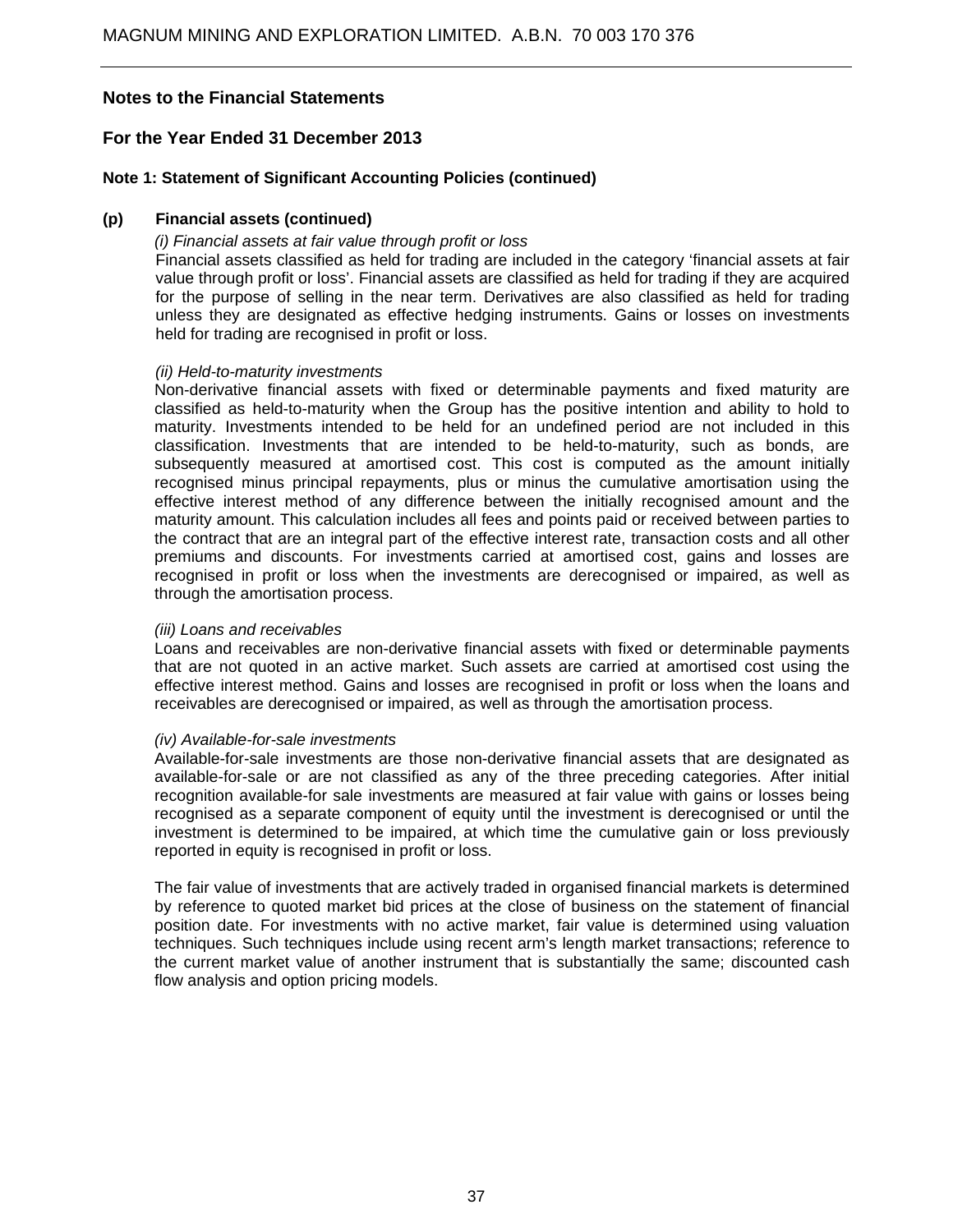### **For the Year Ended 31 December 2013**

### **Note 1: Statement of Significant Accounting Policies (continued)**

#### **(q) Impairment of financial assets**

The Group assesses at each statement of financial position date whether a financial asset or group of financial assets is impaired.

#### *(i) Financial assets carried at amortised cost*

If there is objective evidence that an impairment loss on loans and receivables carried at amortised cost has been incurred, the amount of the loss is measured as the difference between the asset's carrying amount and the present value of estimated future cash flows (excluding future credit losses that have not been incurred) discounted at the financial asset's original effective interest rate (i.e. the effective interest rate computed at initial recognition). The carrying amount of the asset is reduced either directly or through use of an allowance account. The amount of the loss is recognised in profit or loss.

The Group first assesses whether objective evidence of impairment exists individually for financial assets that are individually significant, and individually or collectively for financial assets that are not individually significant. If it is determined that no objective evidence of impairment exists for an individually assessed financial asset, whether significant or not, the asset is included in a group of financial assets with similar credit risk characteristics and that group of financial assets is collectively assessed for impairment. Assets that are individually assessed for impairment and for which an impairment loss is or continues to be recognised are not included in a collective assessment of impairment.

If, in a subsequent period, the amount of the impairment loss decreases and the decrease can be related objectively to an event occurring after the impairment was recognised, the previously recognised impairment loss is reversed. Any subsequent reversal of an impairment loss is recognised in profit or loss, to the extent that the carrying value of the asset does not exceed its amortised cost at the reversal date.

#### *(ii) Financial assets carried at cost*

If there is objective evidence that an impairment loss has been incurred on an unquoted equity instrument that is not carried at fair value (because its fair value cannot be reliably measured), or on a derivative asset that is linked to and must be settled by delivery of such an unquoted equity instrument, the amount of the loss is measured as the difference between the asset's carrying amount and the present value of estimated future cash flows, discounted at the current market rate of return for a similar financial asset.

#### *(iii) Available-for-sale investments*

If there is objective evidence that an available-for-sale investment is impaired, an amount comprising the difference between its cost (net of any principal repayment and amortisation) and its current fair value, less any impairment loss previously recognised in profit or loss, is transferred from equity to the statement of comprehensive income. Reversals of impairment losses for equity instruments classified as available-for-sale are not recognised in profit.

Reversals of impairment losses for debt instruments are reversed through profit or loss if the increase in an instrument's fair value can be objectively related to an event occurring after the impairment loss was recognised in profit or loss.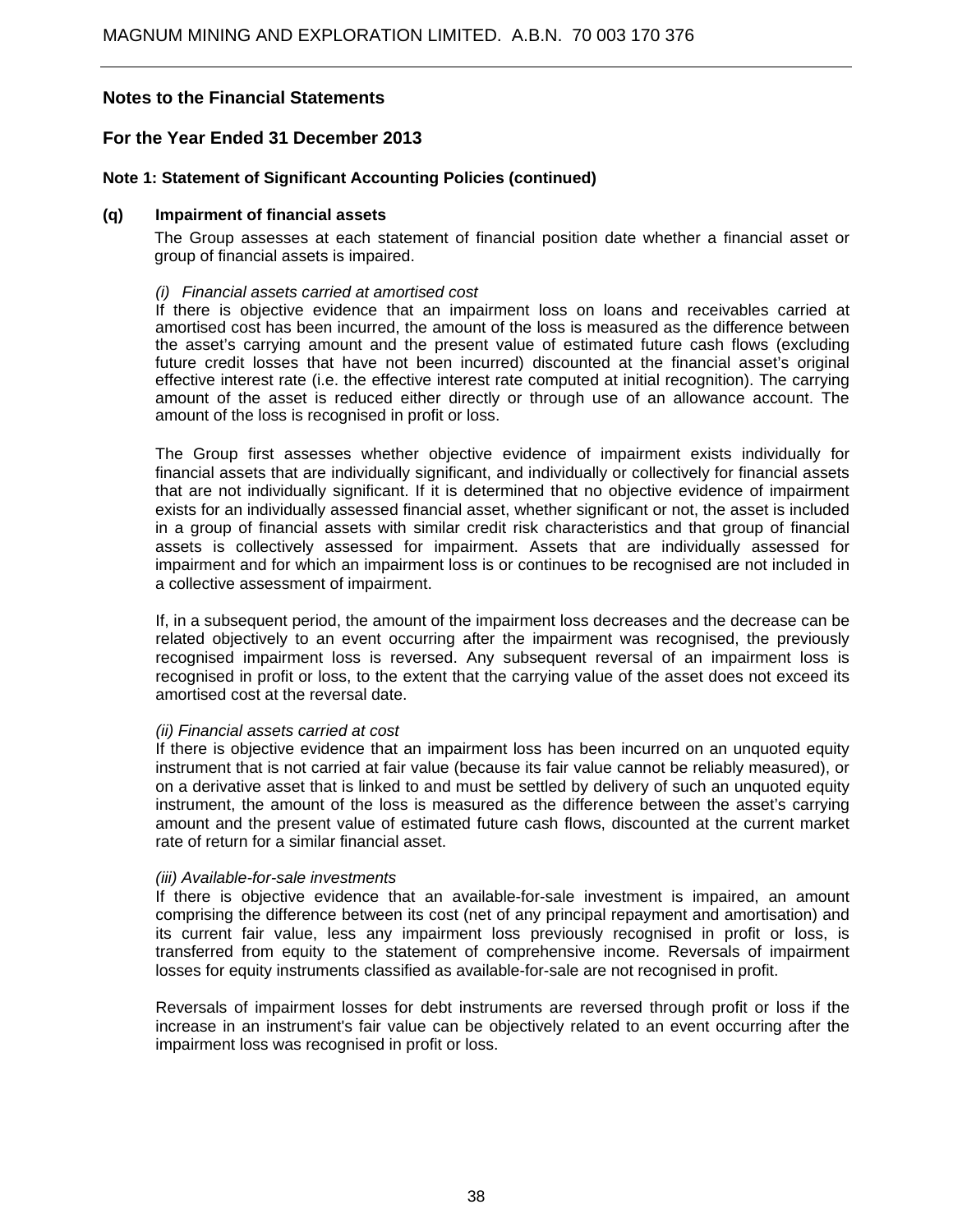### **For the Year Ended 31 December 2013**

### **Note 1: Statement of Significant Accounting Policies (continued)**

#### **(r) Impairment of assets**

The Group assesses at each reporting date whether there is an indication that an asset may be impaired. If any such indication exists, or when annual impairment testing for an asset is required, the Group makes an estimate of the asset's recoverable amount. An asset's recoverable amount is the higher of its fair value less costs to sell and its value in use and is determined for an individual asset, unless the asset does not generate cash inflows that are largely independent of those from other assets or groups of assets and the asset's value in use cannot be estimated to be close to its fair value. In such cases the asset is tested for impairment as part of the cashgenerating unit to which it belongs. When the carrying amount of an asset or cash-generating unit exceeds its recoverable amount, the asset or cash-generating unit is considered impaired and is written down to its recoverable amount.

In assessing value in use, the estimated future cash flows are discounted to their present value using a pre-tax discount rate that reflects current market assessments of the time value of money and the risks specific to the asset. Impairment losses relating to continuing operations are recognised in those expense categories consistent with the function of the impaired asset unless the asset is carried at revalued amount (in which case the impairment loss is treated as a revaluation decrease).

An assessment is also made at each reporting date as to whether there is any indication that previously recognised impairment losses may no longer exist or may have decreased. If such indication exists, the recoverable amount is estimated. A previously recognised impairment loss is reversed only if there has been a change in the estimates used to determine the asset's recoverable amount since the last impairment loss was recognised. If that is the case the carrying amount of the asset is increased to its recoverable amount. That increased amount cannot exceed the carrying amount that would have been determined, net of depreciation, had no impairment loss been recognised for the asset in prior years. Such reversal is recognised in profit or loss unless the asset is carried at revalued amount, in which case the reversal is treated as a revaluation increase. After such a reversal the depreciation charge is adjusted in future periods to allocate the asset's revised carrying amount, less any residual value, on a systematic basis over its remaining useful life.

#### **(s) Trade and other payables**

Trade payables and other payables are carried at amortised costs and represent liabilities for goods and services provided to the Group prior to the end of the financial year that are unpaid and arise when the Group becomes obliged to make future payments in respect of the purchase of these goods and services.

#### **(t) Provisions**

Provisions are recognised when the Group has a present obligation (legal or constructive) as a result of a past event, it is probable that an outflow of resources embodying economic benefits will be required to settle the obligation and a reliable estimate can be made of the amount of the obligation.

When the Group expects some or all of a provision to be reimbursed, for example under an insurance contract, the reimbursement is recognised as a separate asset but only when the reimbursement is virtually certain. The expense relating to any provision is presented in the statement of comprehensive income net of any reimbursement.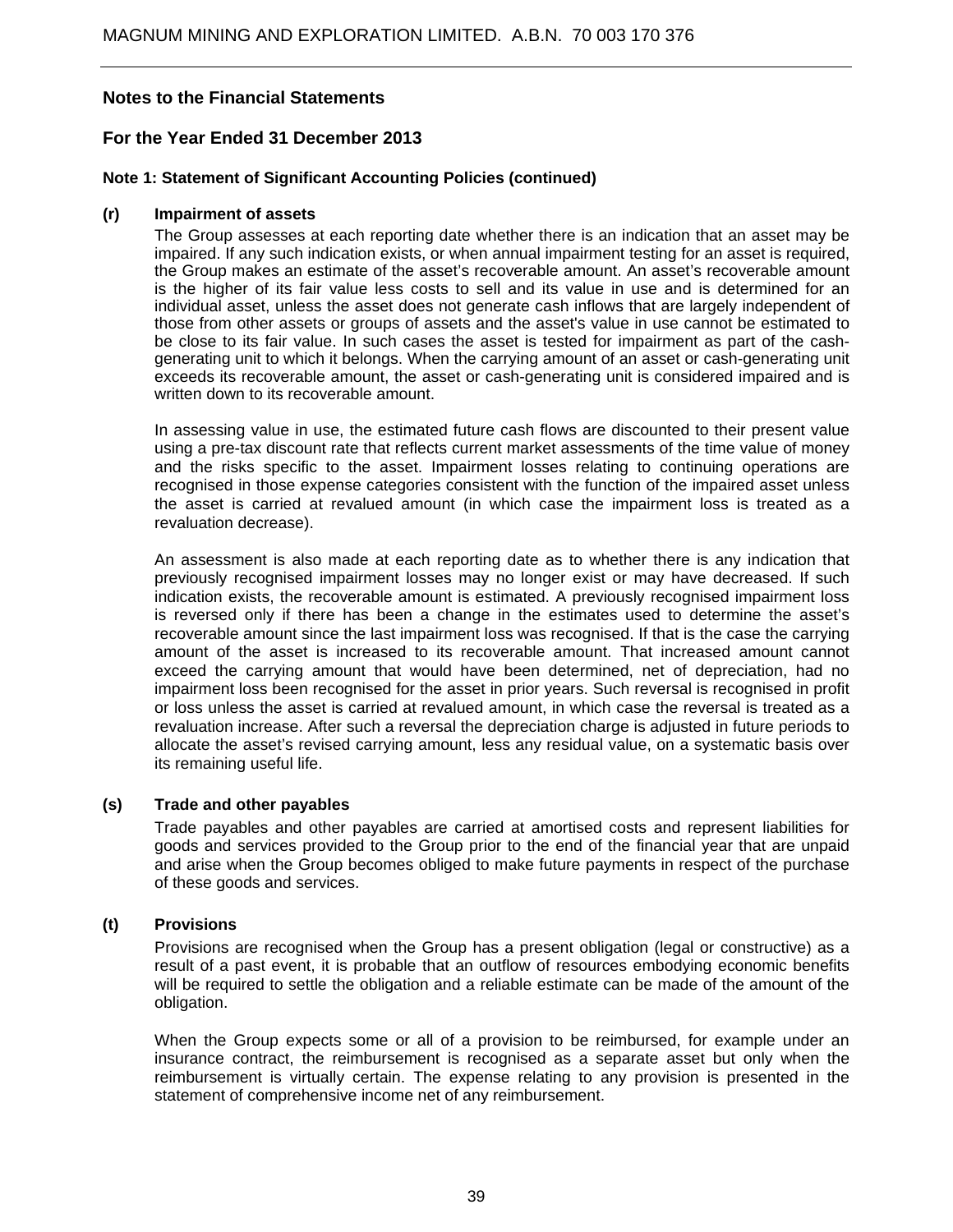### **For the Year Ended 31 December 2013**

#### **Note 1: Statement of Significant Accounting Policies (continued)**

### **(t) Provisions**

If the effect of the time value of money is material, provisions are discounted using a current pretax rate that reflects the risks specific to the liability.

When discounting is used, the increase in the provision due to the passage of time is recognised as a borrowing cost.

#### **(u) Employee leave benefits**

#### *(i) Wages, salaries, annual leave and sick leave*

Liabilities for wages and salaries, including non-monetary benefits, annual leave and accumulating sick leave expected to be settled within 12 months of the reporting date are recognised in other payables in respect of employees' services up to the reporting date. They are measured at the amounts expected to be paid when the liabilities are settled. Liabilities for nonaccumulating sick leave are recognised when the leave is taken and are measured at the rates paid or payable.

#### *(ii) Long service leave*

The liability for long service leave is recognised in the provision for employee benefits and measured as the present value of expected future payments to be made in respect of services provided by employees up to the reporting date. Consideration is given to expect future wage and salary levels, experience of employee departures, and period of service. Expected future payments are discounted using market yields at the reporting date on national government bonds with terms to maturity and currencies that match, as closely as possible, the estimated future cash outflows.

### **(v) Share-based payment transactions**

#### *Equity settled transactions:*

The Group provides benefits to employees and consultants (including senior executives) of the Group in the form of share-based payments, whereby employees render services in exchange for shares or rights over shares (equity-settled transactions).

The cost of these equity-settled transactions with employees and consultants is measured by reference to the fair value of the equity instruments at the date at which they are granted. The fair value is determined by using the Black and Scholes model. In valuing equity-settled transactions, no account is taken of any performance conditions, other than conditions linked to the price of the shares of the Company (market conditions) if applicable.

The cost of equity-settled transactions is recognised, together with a corresponding increase in equity, over the period in which the performance and/or service conditions are fulfilled, ending on the date on which the relevant employees become fully entitled to the award (the vesting period).

The cumulative expense recognised for equity-settled transactions at each reporting date until vesting date reflects (i) the extent to which the vesting period has expired and (ii) the Group's best estimate of the number of equity instruments that will ultimately vest.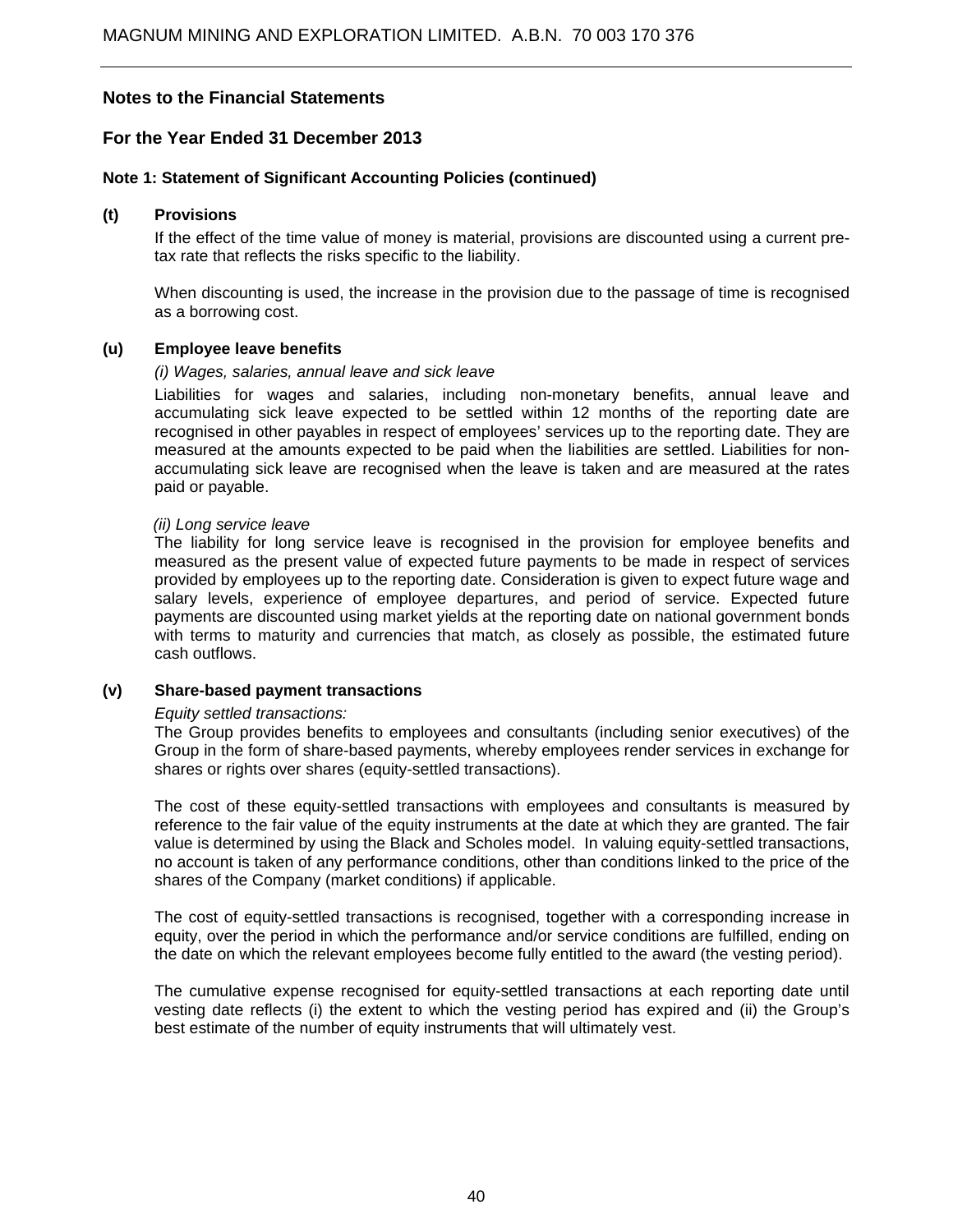### **For the Year Ended 31 December 2013**

### **Note 1: Statement of Significant Accounting Policies (continued)**

### **(v) Share-based payment transactions (continued)**

No adjustment is made for the likelihood of market performance conditions being met as the effect of these conditions is included in the determination of fair value at grant date. The statement of financial position charge or credit for a period represents the movement in cumulative expense recognised as at the beginning and end of that period. No expense is recognised for awards that do not ultimately vest, except for awards where vesting is only conditional upon a market condition.

If the terms of an equity-settled award are modified, as a minimum an expense is recognised as if the terms had not been modified. In addition, an expense is recognised for any modification that increases the total fair value of the share-based payment arrangement, or is otherwise beneficial to the employee, as measured at the date of modification.

If an equity-settled award is cancelled, it is treated as if it had vested on the date of cancellation, and any expense not yet recognised for the award is recognised immediately. However, if a new award is substituted for the cancelled award and designated as a replacement award on the date that it is granted, the cancelled and new award are treated as if they were a modification of the original award, as described in the previous paragraph. The dilutive effect of outstanding shares and options issued is reflected as additional share dilution in the computation of earnings per share.

### **(w) Issued Capital**

Ordinary shares are classified as equity. Incremental costs directly attributable to the issue of new shares or options are shown in equity as a deduction, net of tax, from the proceeds.

#### **(x) Earnings per share**

Basic earnings per share are calculated as net result attributable to members of the parent, adjusted to exclude any costs of servicing equity (other than dividends) and preference share dividends, divided by the weighted average number of ordinary shares, adjusted for any bonus element.

Diluted earnings per share are calculated as net result attributable to members of the parent, adjusted for:

- costs of servicing equity (other than dividends) and preference share dividends;
- the after tax effect of dividends and interest associated with dilutive potential ordinary shares that have been recognised as expenses; and
- other non-discretionary changes in revenues or expenses during the period that would result from the dilution of potential ordinary shares; divided by the weighted average number of ordinary shares and dilutive potential ordinary shares, adjusted for any bonus element.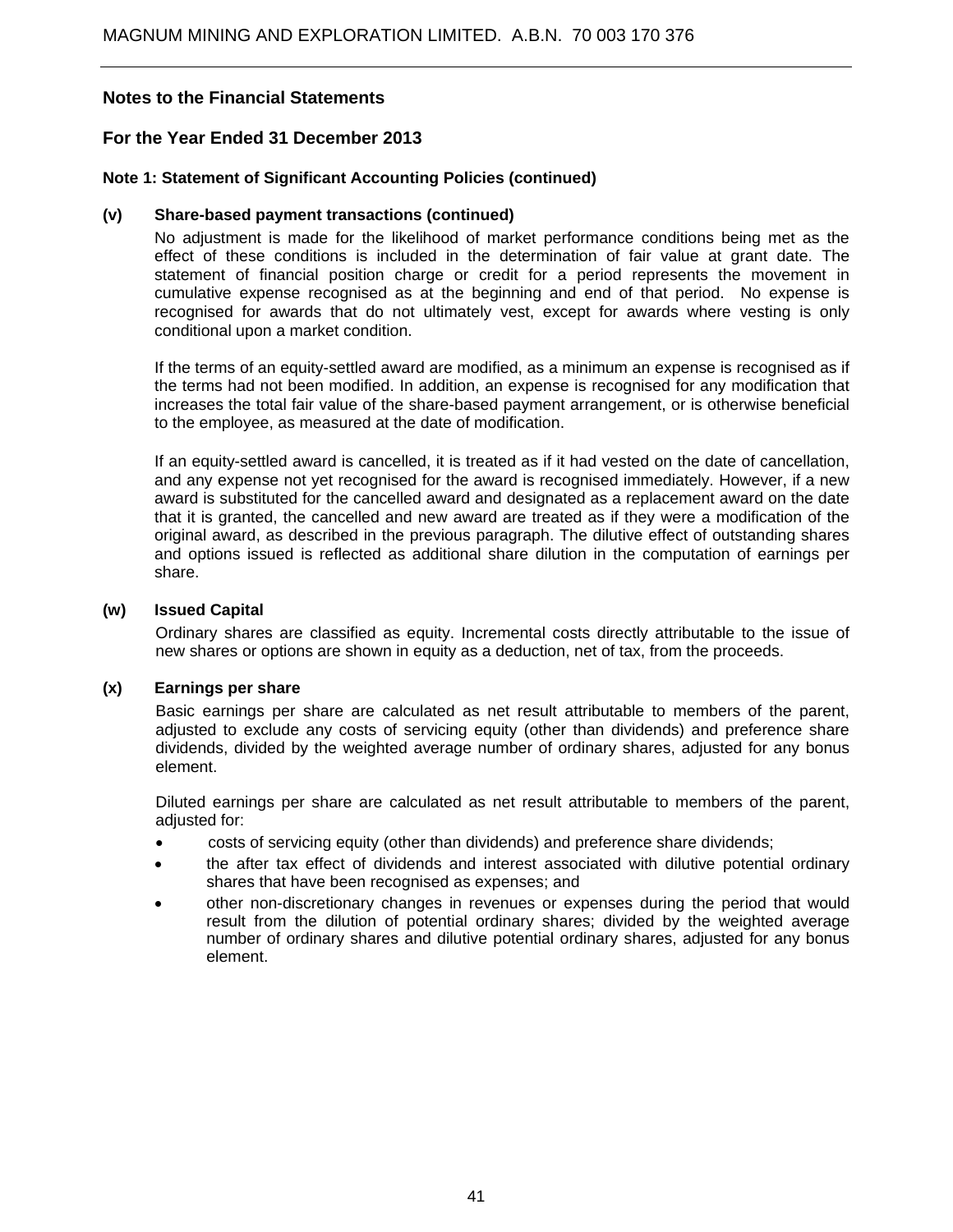### **For the Year Ended 31 December 2013**

### **Note 1: Statement of Significant Accounting Policies (continued)**

### **(y) Exploration and evaluation**

Exploration and evaluation expenditure in relation to each separate area of interest is recognised as an exploration and evaluation asset in the year in which they is incurred where the following conditions are satisfied:

- (i) the rights to tenure of the area of interest are current; and
- (ii) at least one of the following conditions is also met:
	- (a) the exploration and evaluation expenditures are expected to be recouped through successful development and exploration of the area of interest, or alternatively, by its sale; or
	- (b) exploration and evaluation activities in the area of interest have not at the reporting date reached a stage which permits a reasonable assessment of the existence or otherwise of economically recoverable reserves, and active and significant operations in, or in relation to, the areas of interest are continuing.

Exploration and evaluation assets are initially measured at cost and include acquisition of rights to explore, studies, exploratory drilling, trenching and sampling and associated activities and an allocation of depreciation and amortisation of assets used in exploration and evaluation activities. General and administrative costs are only included in the measurement of exploration and evaluation costs where they are related directly to operational activities in a particular area of interest.

Exploration and evaluation asset are assessed for impairment when facts and circumstances suggest that the carrying amount of exploration and evaluation asset may exceed its recoverable amount. The recoverable amount of the exploration and evaluation asset (for the cash generating unit(s) to which it has been allocated being no larger than the relevant area of interest) is estimated to determine the extent of the impairment loss (if any). Where an impairment loss subsequently reverses, the carrying amount of the asset is increased to the revised estimate of its recoverable amount, but only to the extent that the increased carrying amount does not exceed the carrying amount that would have been determined had no impairment loss been recognised for the asset in previous years.

Where a decision has been made to proceed with development in respect of a particular area of interest, the relevant exploration and evaluation asset is tested for impairment and the balance is then reclassified to development.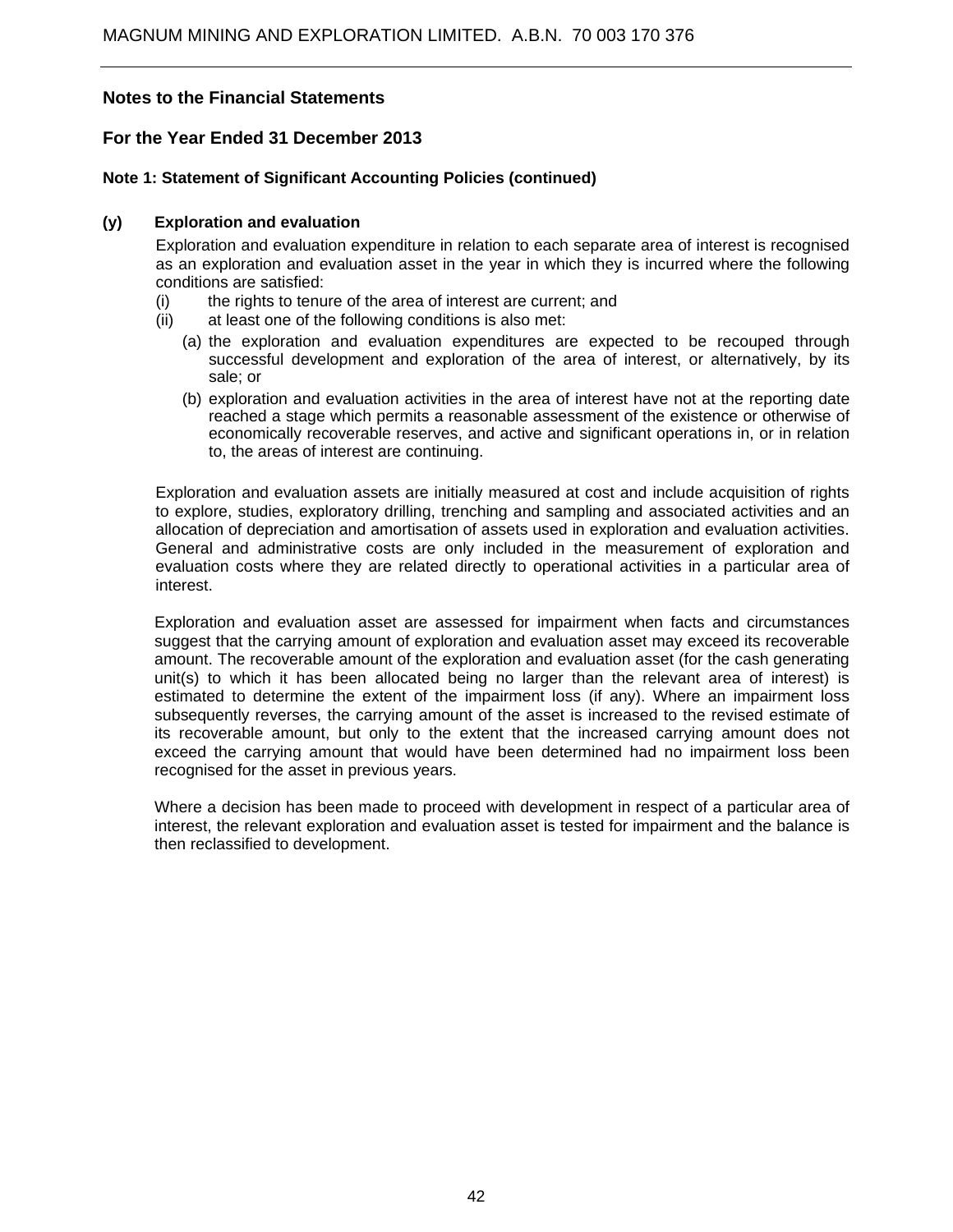$\overline{a}$ 

### **For the Year Ended 31 December 2013**

### **Note 2: Financial reporting by segments**

For management purposes the chief operating decision maker, being the Board of Directors of Magnum Mining and Exploration Limited, reports its results per geographical segment.

The following table presents the financial information regarding these segments provided to the Board of Directors for the years ended 31 December 2013 and 31 December 2012.

|                                                              | <b>Australia</b><br>\$ | <b>Namibia</b><br>\$ | <b>South Africa</b><br>\$ | <b>Consolidated</b><br>\$ |
|--------------------------------------------------------------|------------------------|----------------------|---------------------------|---------------------------|
| 31 December 2013                                             |                        |                      |                           |                           |
| <b>Segment revenue</b>                                       | 29,201                 | 1                    | 3                         | 29,205                    |
| <b>Segment (loss)</b>                                        | (525, 541)             | (25, 409)            | (2,755)                   | (553, 705)                |
| <b>Segment assets</b>                                        | 1,336,847              | 637                  | 8,724                     | 1,346,208                 |
| <b>Segment liabilities</b>                                   | 81,869                 | 5,958                | 306                       | 88,133                    |
| <b>Included within segment</b><br>results:                   |                        |                      |                           |                           |
| <b>Depreciation</b>                                          | 7,359                  |                      |                           | 7,359                     |
| Share of loss from investment<br>in equity method associates |                        | 1,104                |                           | 1,104                     |
| <b>Interest revenue</b>                                      | 12,983                 | 1                    | 3                         | 12,987                    |
| 31 December 2012                                             |                        |                      |                           |                           |
| Segment revenue                                              | 77,432                 | 430                  | 4                         | 77,866                    |
| Segment (loss)                                               | (888, 216)             | (31, 447)            | (3,212)                   | (922, 875)                |
| Segment assets                                               | 1,799,738              | 1,571                | 6,619                     | 1,807,928                 |
| Segment liabilities                                          | 110,068                | 7,548                | 324                       | 117,940                   |
| Included within segment results:                             |                        |                      |                           |                           |
| Depreciation<br>Share of loss from investment in             | 1,138                  |                      |                           | 1,138                     |
| equity method associates                                     |                        | 710                  |                           | 710                       |
| Interest revenue                                             | 77,432                 |                      | 4                         | 77,436                    |
| Share based payments                                         | 7,470                  |                      |                           | 7,470                     |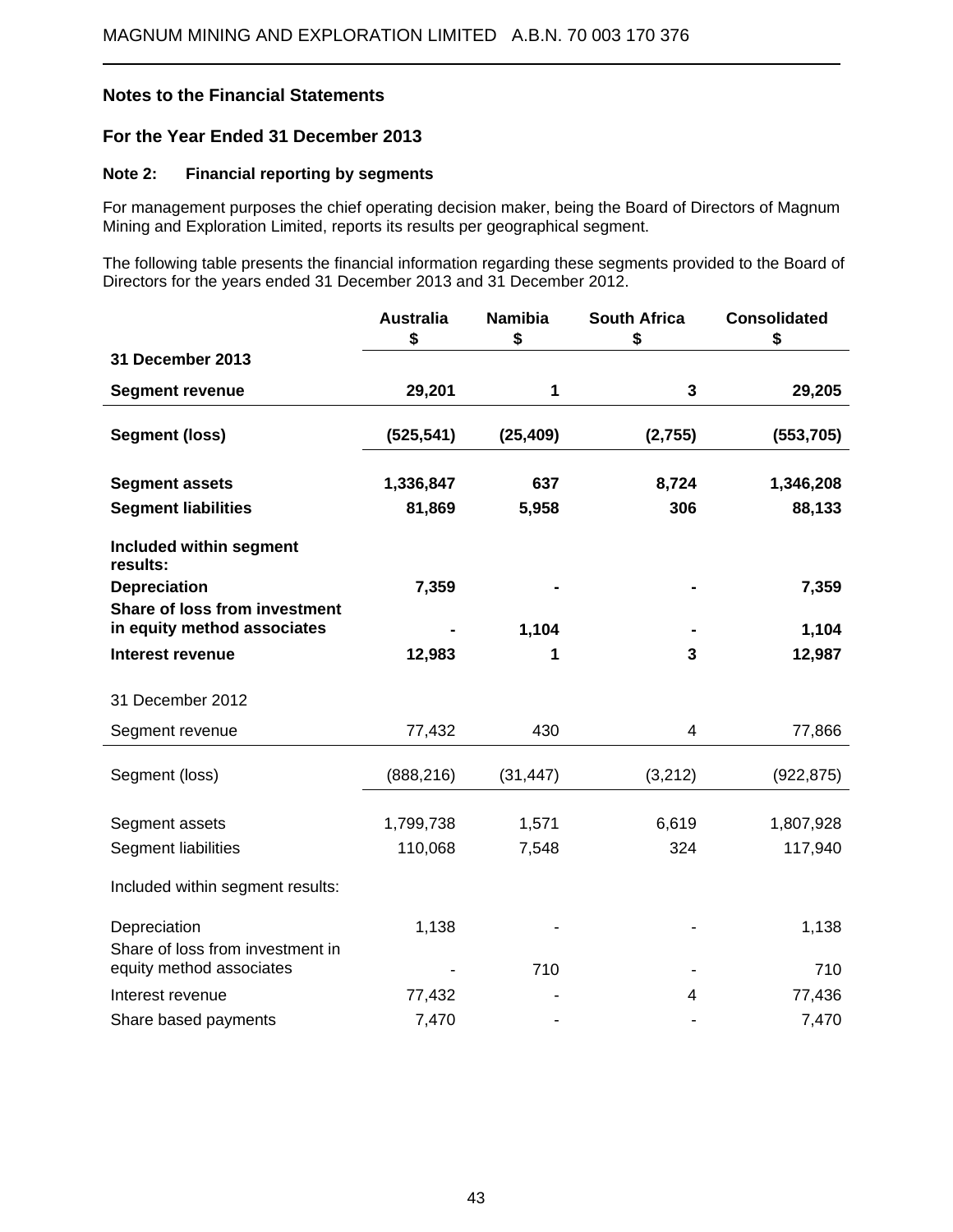# **For the Year Ended 31 December 2013**

|                   |                            | <b>Consolidated</b> |        |
|-------------------|----------------------------|---------------------|--------|
|                   |                            | 2013                | 2012   |
|                   |                            | \$                  | D      |
| Note 3:           | <b>Revenue</b>             |                     |        |
|                   | From continuing operations |                     |        |
| Other revenue     |                            |                     |        |
| Interest received |                            | 12,987              | 77,436 |
|                   | Insurance claim proceeds   | 16,218              |        |
| Other             |                            |                     | 430    |
|                   |                            | 29,205              | 77,866 |
|                   |                            |                     |        |

### **Note 4: Expenses**

### **Loss before income tax includes the following specific expenses:**

| Depreciation                                                        | 7,359   | 1,138   |
|---------------------------------------------------------------------|---------|---------|
| Share-based payment expense                                         |         | 7,470   |
| Superannuation contributions                                        | 9,629   | 10,080  |
| Foreign exchange loss                                               | 810     | 387     |
| Share of loss from investment accounted for using the equity method | 1,104   | 710     |
| Costs associated with Brazilian Iron Ore Project                    | 592     | 78,147  |
| Costs associated with Project Morocco                               | 41,645  | 29,826  |
| Costs associated with Gravelotte Project                            | 27,422  |         |
| Employee loans impaired (Note 24)                                   | 143,000 | 355,421 |

Other than directors, the Company has 1 employee (2012: 1).

#### **Note 5: Income tax benefit**

### **(a) Numerical reconciliation of income tax benefit to prima facie tax payable**

| Loss before income tax expense                                                                                           | (553,705) | (922,875)  |
|--------------------------------------------------------------------------------------------------------------------------|-----------|------------|
| Tax at the Australian rate of 30% (2012: 30%)<br>Tax effect of amounts which are not deductible (taxable) in calculating | 166,112   | 276,862    |
| taxable income                                                                                                           | (65, 283) | (234, 371) |
| Deferred tax asset not brought to account                                                                                | (100,829) | (42,491)   |
| Income tax benefit                                                                                                       |           |            |
| (b)<br><b>Tax losses</b>                                                                                                 |           |            |
| Unused tax losses for which no deferred tax asset has been                                                               |           |            |
| recognised                                                                                                               | 5,617,132 | 5,281,036  |
|                                                                                                                          |           |            |
| Potential tax benefit @ 30%                                                                                              | 1,685,140 | 1,584,311  |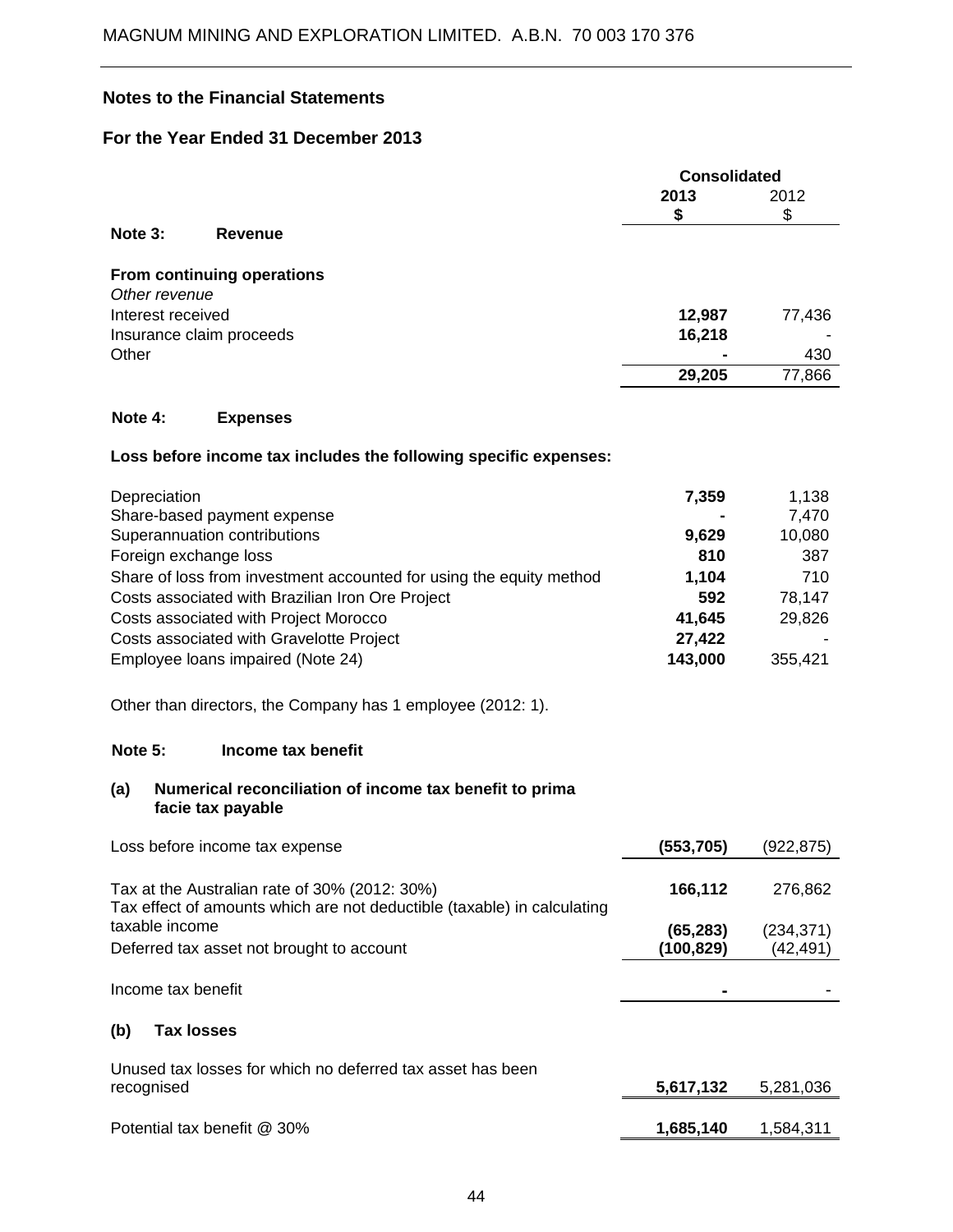### **For the Year Ended 31 December 2013**

|         |                           | <b>Consolidated</b> |           |
|---------|---------------------------|---------------------|-----------|
|         |                           | 2013                | 2012      |
|         |                           | \$                  | \$        |
| Note 6: | Cash and cash equivalents |                     |           |
|         | Cash at bank and on hand  | 1,195,704           | 1,507,867 |
|         |                           | 1,195,704           | 1,507,867 |
|         |                           |                     |           |

### **(a) Cash at bank and on hand**

Cash at bank balances are subject to interest at variable rates and the average rate for the year was 0.4% (2012: 2.57%).

### **(b) Deposits at call**

As at reporting date, the Company does not hold any funds on deposits at call.

### **Note 7: Trade and other receivables**

| Sundry debtors           | 2,636  | 1.947   |
|--------------------------|--------|---------|
| Other debtors            | 8,509  | 10,903  |
| Accrued interest         |        | 2.719   |
| Prepayments              | 17,372 | 21.465  |
| Loans due from employees |        | 143,000 |
|                          |        |         |
|                          | 28.517 | 180,034 |

The carrying value of receivables approximates their fair value. Loans due from employees have been impaired to market value in line with Company expectations on recoverability, refer to Note 24.

#### **Note 8: Investments accounted for using the equity method**

| Shares in associate (Note 20) | 104,206 | 113.829 |
|-------------------------------|---------|---------|
|                               | 104,206 | 113,829 |

### **Shares in associate**

Investments in associates are accounted for in the consolidated financial statements using the equity method of accounting and are carried at cost by the parent entity.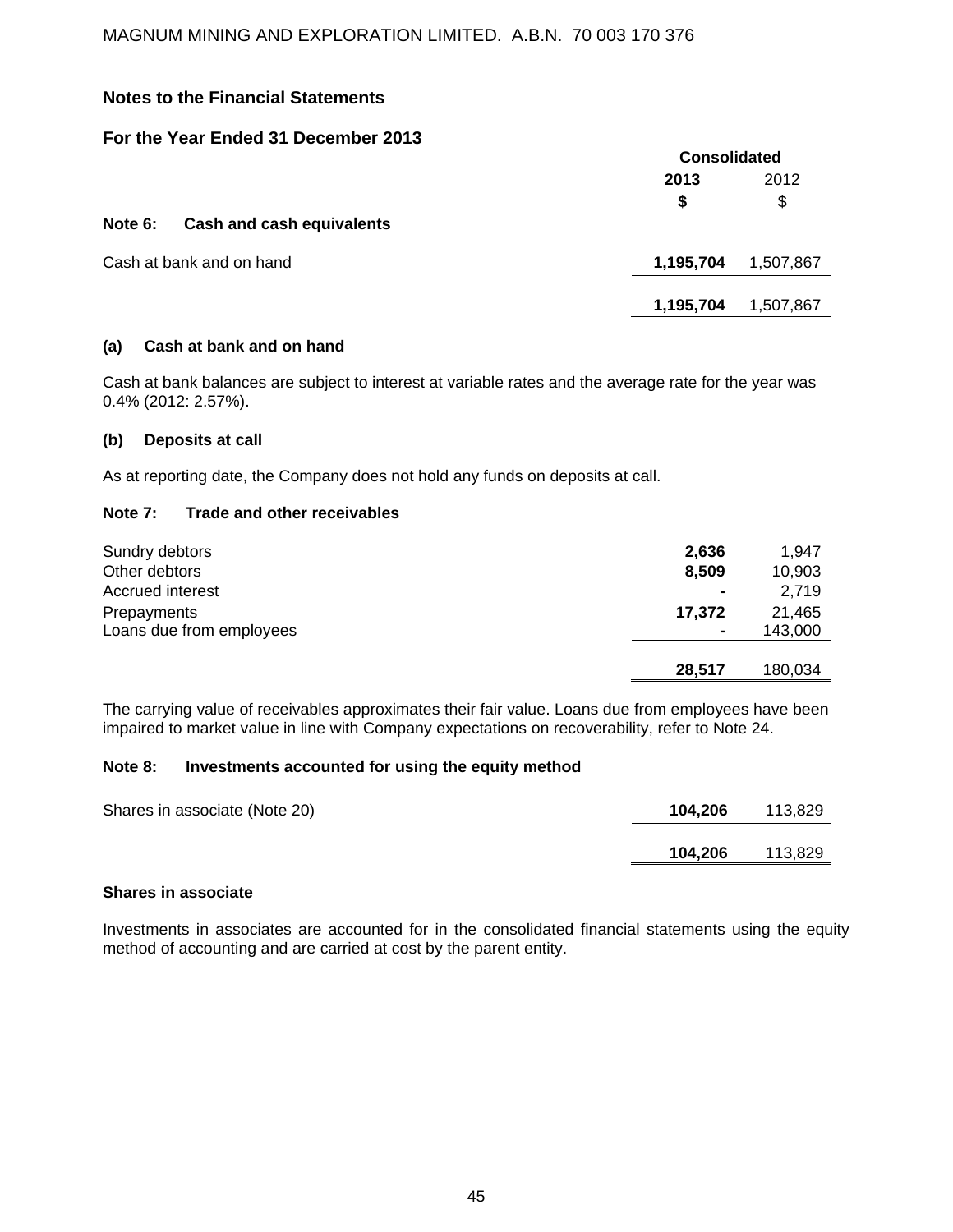# **For the Year Ended 31 December 2013**

# **Note 9: Plant and equipment**

| <b>Consolidated</b>                              | <b>Plant and</b><br>equipment<br>\$ | <b>Furniture, fixtures</b><br>and fittings<br>\$ | <b>Total</b><br>\$ |
|--------------------------------------------------|-------------------------------------|--------------------------------------------------|--------------------|
|                                                  |                                     |                                                  |                    |
| At 1 January 2012                                |                                     |                                                  |                    |
| Cost                                             | 17,494                              | 32,067                                           | 49,561             |
| Accumulated depreciation                         | (15, 458)                           | (26, 767)                                        | (42,225)           |
| Net book amount                                  | 2,036                               | 5,300                                            | 7,336              |
| Year ended 31 December 2012                      |                                     |                                                  |                    |
| Opening net book amount                          | 2,036                               | 5,300                                            | 7,336              |
| Depreciation charge                              | (597)                               | (541)                                            | (1, 138)           |
| Closing net book amount                          | 1,439                               | 4,759                                            | 6,198              |
|                                                  |                                     |                                                  |                    |
| At 31 December 2012                              |                                     |                                                  |                    |
| Cost                                             | 17,494                              | 32,067                                           | 49,561             |
| Accumulated depreciation                         | (16, 055)                           | (27, 308)                                        | (43, 363)          |
| Net book amount                                  | 1,439                               | 4,759                                            | 6,198              |
|                                                  |                                     |                                                  |                    |
| At 1 January 2013                                |                                     |                                                  |                    |
| Cost                                             | 17,494                              | 32,067                                           | 49,561             |
| Accumulated depreciation                         | (16, 055)                           | (27, 308)                                        | (43, 363)          |
| Net book amount                                  | 1,439                               | 4,759                                            | 6,198              |
|                                                  |                                     |                                                  |                    |
| Year ended 31 December 2013                      |                                     |                                                  |                    |
| Opening net book amount<br>Acquisition of assets | 1,439<br>18,942                     | 4,759                                            | 6,198<br>18,942    |
| Depreciation charge                              | (6, 818)                            |                                                  | (7, 359)           |
|                                                  | 13,563                              | (541)<br>4,218                                   |                    |
| Closing net book amount                          |                                     |                                                  | 17,781             |
| At 31 December 2013                              |                                     |                                                  |                    |
| Cost                                             | 32,165                              | 32,067                                           | 64,232             |
| Accumulated depreciation                         | (18, 602)                           | (27, 849)                                        | (46, 451)          |
| Net book amount                                  | 13,563                              | 4,218                                            | 17,781             |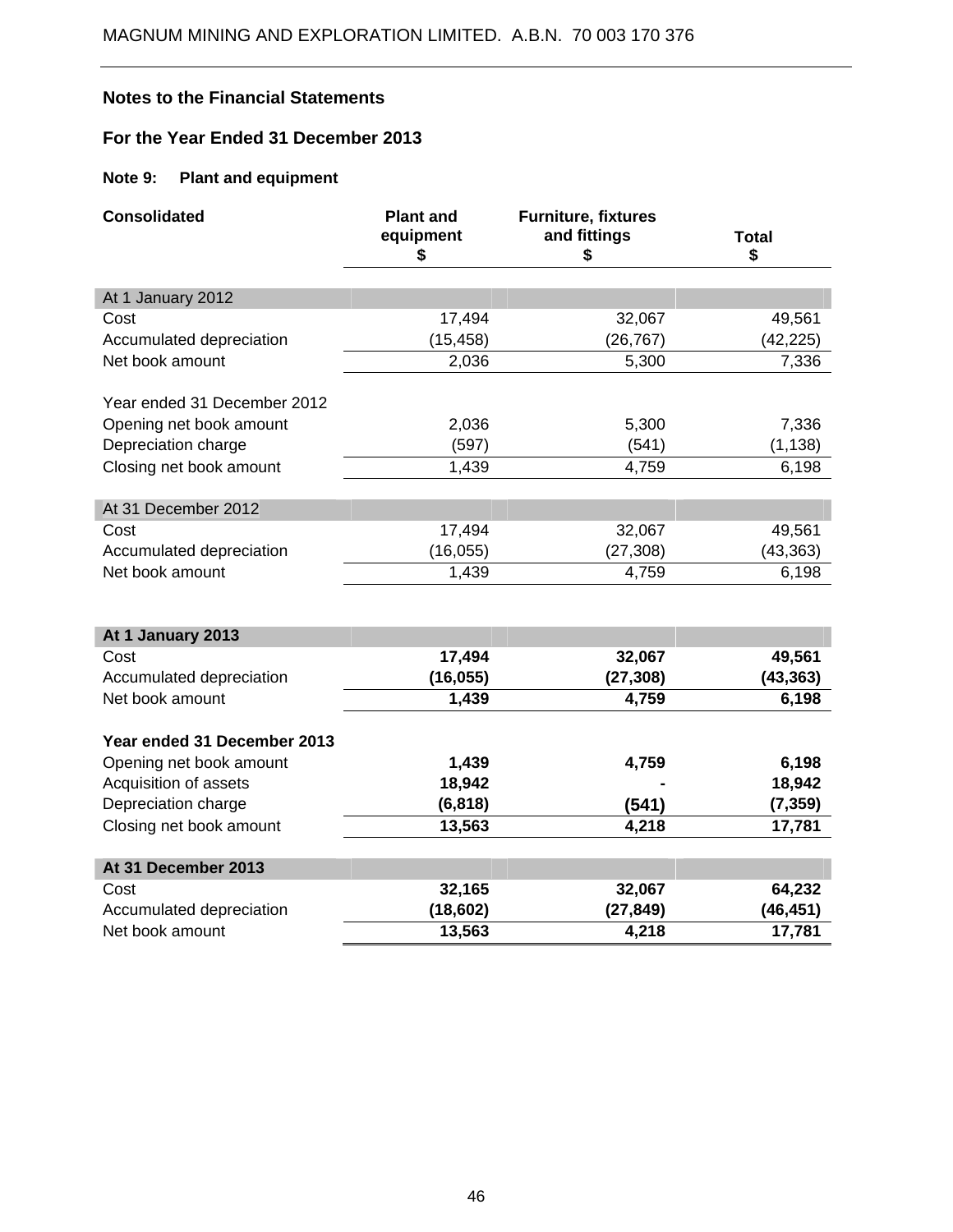### **For the Year Ended 31 December 2013**

| TUL UR TUGH ENGGU UT DUUGHDU LUTU | <b>Consolidated</b> |           |
|-----------------------------------|---------------------|-----------|
|                                   | 2013                | 2012<br>S |
| Note 10: Trade and other payables |                     |           |
| Trade payables                    | 19,680              | 16,929    |
| Other creditors and accruals      | 68,453              | 101,011   |
|                                   | 88,133              | 117,940   |

### **Note 11: Issued capital**

### **Share capital**

|                                                                |     | <b>Consolidated</b>   |                       | <b>Consolidated</b> |            |
|----------------------------------------------------------------|-----|-----------------------|-----------------------|---------------------|------------|
| (a) Share Capital                                              |     | 2013<br><b>Shares</b> | 2012<br><b>Shares</b> | 2013                | 2012       |
|                                                                |     |                       |                       |                     |            |
| <b>Ordinary shares</b>                                         |     |                       |                       |                     |            |
| Ordinary shares fully paid                                     | (a) | 159,865,612           | 155,665,612           | 18,280,710          | 17,781,434 |
| Employee share plan shares<br>that are subject to restrictions | (b) | 11,450,000            | 15,650,000            | 901,358             | 901,358    |
| At reporting date                                              |     | 171,315,612           | 171,315,612           | 19,182,068          | 18,682,792 |

Ordinary shares entitle the holder to participate in dividends and the proceeds on winding up of the Company in proportion to the number of and amounts paid on the shares held.

On a show of hands every holder of ordinary shares present at a meeting in person or by proxy, is entitled to one vote, and upon a poll each share is entitled to one vote.

At 31 December 2013 there were 171,315,612 ordinary shares fully paid on issue.

### **(a) Ordinary shares issued**

|                                                                                                            | <b>Consolidated</b> |            | Consolidated  |            |
|------------------------------------------------------------------------------------------------------------|---------------------|------------|---------------|------------|
|                                                                                                            | 2013                | 2013       | 2012          | 2012       |
| Movements in ordinary share capital                                                                        | <b>Number</b>       | \$         | <b>Number</b> | \$         |
| Balance at the beginning of the year                                                                       | 155,665,612         | 17,781,434 | 155,665,612   | 17,781,434 |
| Share subscriptions received - employee share<br>plan loans repaid and unrestricted                        | 4,200,000           | 134,400    |               |            |
| Share based payment associated with<br>repayment of loans transferred from share-<br>based payment reserve | ۰                   | 364,921    |               |            |
| Less: Transaction costs arising on employee<br>share plan shares                                           |                     | (45)       |               |            |
| Balance at end of the year                                                                                 | 159,865,612         | 18,280,710 | 155,665,612   | 17,781,434 |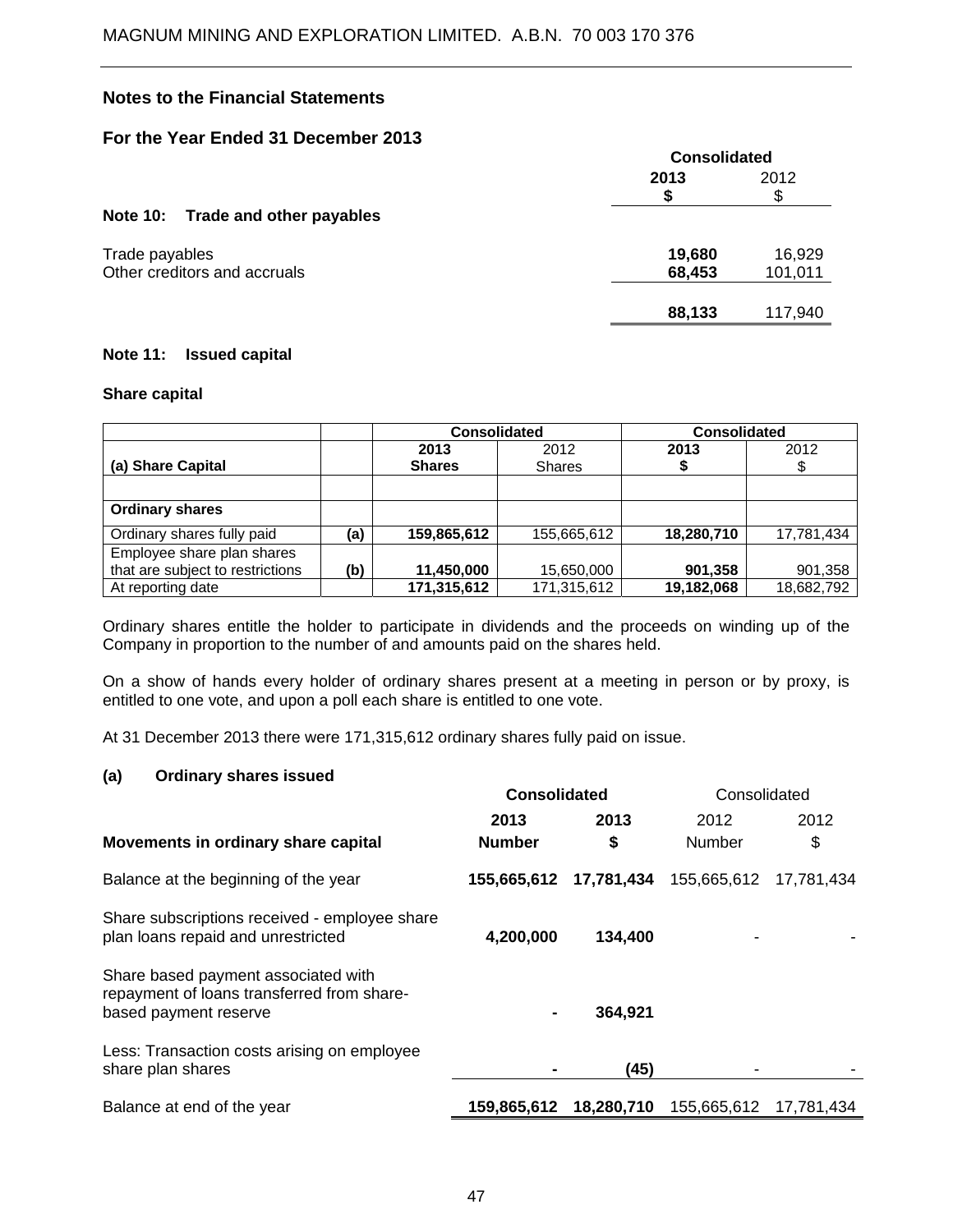# **For the Year Ended 31 December 2013**

# **Note 11: Issued capital (continued)**

# **(b) Shares issued under the employee share plan shares**

|                                                                                                               | <b>Consolidated</b>        |                     | Consolidated  |              |
|---------------------------------------------------------------------------------------------------------------|----------------------------|---------------------|---------------|--------------|
|                                                                                                               | 2013                       | 2013                | 2012          | 2012         |
| Movements in employee share plan shares                                                                       | <b>Number</b>              | \$                  | <b>Number</b> | \$           |
| Balance at the beginning of the year                                                                          | 15,650,000                 | 901,358             | 15,650,000    | 901,358      |
| Employee share plan shares with restrictions lifted<br>(i) April 2008 Share Plan<br>(ii) June 2008 Share Plan | (1,800,000)<br>(2,400,000) |                     |               |              |
| Balance at end of the year                                                                                    | 11,450,000                 | 901,358             | 15,650,000    | 901,358      |
| Reserves and accumulated losses<br><b>Note 12:</b>                                                            |                            |                     |               |              |
|                                                                                                               |                            | <b>Consolidated</b> |               | Consolidated |
| <b>Accumulated losses</b>                                                                                     |                            | 2013                |               | 2012         |
|                                                                                                               |                            | \$                  |               | \$           |
| Movements in accumulated losses were as follows:                                                              |                            |                     |               |              |

| Balance at beginning of financial year | (17, 445, 536) | (16, 522, 661) |
|----------------------------------------|----------------|----------------|
| Net loss for the year                  | (553, 705)     | (922, 875)     |
| Balance at end of financial year       | (17,999,241)   | (17, 445, 536) |

### **Reserves**

### **(a) Movements in reserves were as follows:**

|                                                          | Share-based<br>payment<br>reserve<br>\$ | <b>Foreign currency</b><br>translation<br>reserve<br>\$ | Total<br>\$ |
|----------------------------------------------------------|-----------------------------------------|---------------------------------------------------------|-------------|
| <b>Consolidated</b>                                      |                                         |                                                         |             |
| At 1 January 2013<br>Share based payment associated with | 813,058                                 | (360, 326)                                              | 452,732     |
| repayment of loans transferred to issued capital         | (364,921)                               |                                                         | (364, 921)  |
| Foreign currency translation                             | ٠                                       | (12, 563)                                               | (12,563)    |
| At 31 December 2013                                      | 448,137                                 | (372,889)                                               | 75.248      |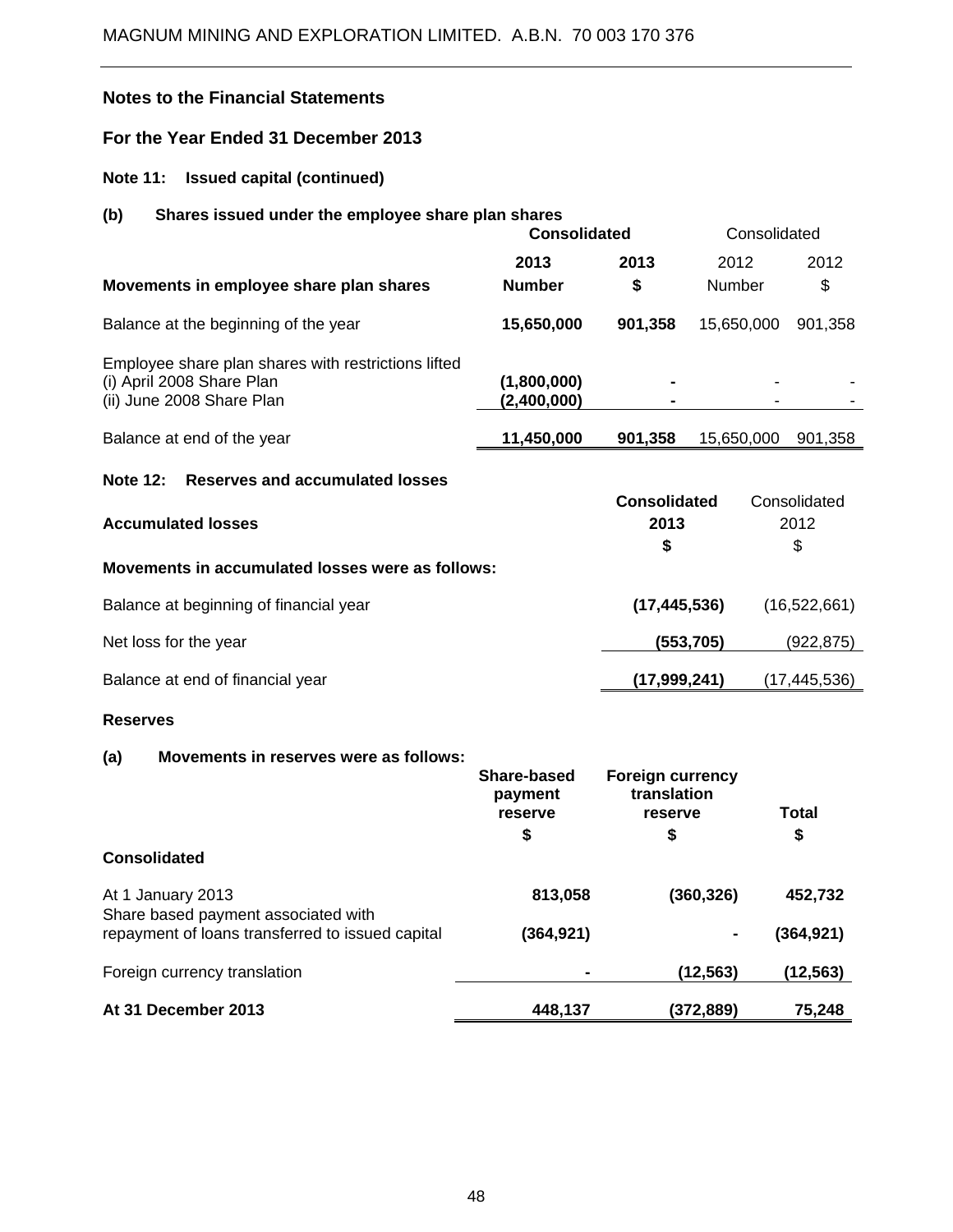### **For the Year Ended 31 December 2013**

### **Note 12: Reserves and accumulated losses (continued)**

### **Reserves (continued)**

|                              | Share-based<br>payment<br>reserve<br>\$ | <b>Foreign currency</b><br>translation<br>reserve<br>\$ | <b>Total</b><br>\$ |
|------------------------------|-----------------------------------------|---------------------------------------------------------|--------------------|
| Consolidated                 |                                         |                                                         |                    |
| At 1 January 2012            | 805,588                                 | (344, 817)                                              | 460,771            |
| Employees share plan expense | 7,470                                   |                                                         | 7,470              |
| Foreign currency translation |                                         | (15,509)                                                | (15, 509)          |
| At 31 December 2012          | 813,058                                 | (360,326)                                               | 452,732            |

### **(b) Nature and purpose of reserves**

### *(i) Share-based payment reserve*

The share-based payment reserve is used to recognise:

- the fair value of options issued to employees but not exercised; and
- the fair value of shares issued to employees.

### *(ii) Foreign currency translation reserve*

Exchange differences arising on translation of the foreign controlled entities are taken to the foreign currency translation reserve. The reserve is recognised in the statement of comprehensive income when the net investment is disposed of. The reserve also includes the Group's share of the postacquisition movements in the associated Company's foreign currency translation reserve, refer to Note 20(b).

### **Note 13: Parent Entity Disclosures**

|                              | 2013           | 2012           |
|------------------------------|----------------|----------------|
|                              | S              | \$             |
| <b>Assets</b>                |                |                |
| <b>Current assets</b>        | 1,214,860      | 1,679,711      |
| Non-current assets           | 121,987        | 120,027        |
| Total assets                 | 1,336,847      | 1,799,738      |
| <b>Liabilities</b>           |                |                |
| <b>Current liabilities</b>   | 81,905         | 110,104        |
| <b>Total liabilities</b>     | 81,905         | 110,104        |
| <b>Equity</b>                |                |                |
| <b>Issued capital</b>        | 19,182,068     | 18,682,792     |
| Accumulated losses           | (18, 375, 263) | (17, 814, 734) |
| Shares based payment reserve | 448,137        | 821,576        |
| Total equity                 | 1,254,942      | 1,689,634      |
|                              |                |                |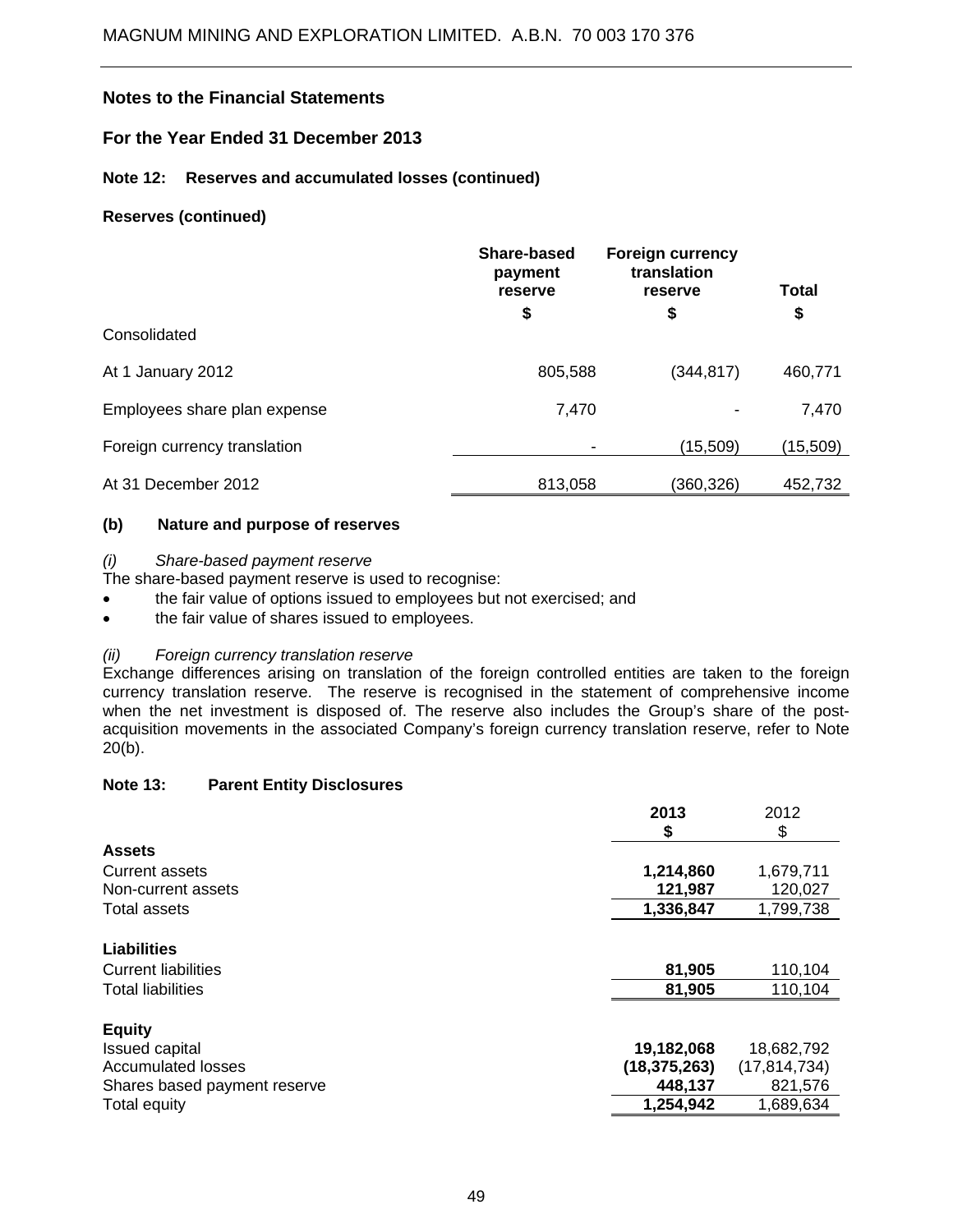### **For the Year Ended 31 December 2013**

### **Note 13: Parent Entity Disclosures (continued)**

#### **Financial performance**

|                          | 2013       | 2012       |
|--------------------------|------------|------------|
|                          |            | S          |
| Loss for the year        | (560, 529) | (932, 303) |
| Total comprehensive loss | (560, 529) | (932, 303) |

### **Guarantees entered into by the parent entity in relation to the debts of its subsidiaries**

| Subordination agreement with Tameka Shelf Company Four (Pty) Ltd | 61,044  | 61,044  |
|------------------------------------------------------------------|---------|---------|
| Subordination agreement with Magnum Tantalite (Pty) Ltd          | 600,843 | 566,959 |

The Parent is a substantial lender to the subsidiaries listed above and has agreed to assist the subsidiaries by subordinating, subject to certain terms and conditions, its claim against the subsidiaries in favour of and for the benefit of other creditors of the subsidiaries.

The subordination referred to above shall remain in force and effect for so long as the liabilities of the subsidiaries exceed their assets, fairly valued, and shall lapse immediately upon the date that the assets of the subsidiaries exceed their liabilities.

### **Note 14: Key management personnel disclosures**

#### **(a) Directors**

The following persons were directors of the Company during the financial year:

*(i) Chairman – Non-executive* D F Lynton Brown (Appointed Chairman 27 September 2013) G A Nealon (Deceased 27 September 2013)

*(ii) Executive director* G M Button

*(iii) Non- executive directors*  M McMahon

No other key management personnel were identified during the period.

#### **(b) Key management personnel compensation**

|                                                          | <b>Consolidated</b> |                  |  |
|----------------------------------------------------------|---------------------|------------------|--|
|                                                          | 2013                | 2012<br>S        |  |
| Short-term employee benefits<br>Post-employment benefits | 93,613<br>8,533     | 100,000<br>9,000 |  |
| Total compensation                                       | 102,146             | 109,000          |  |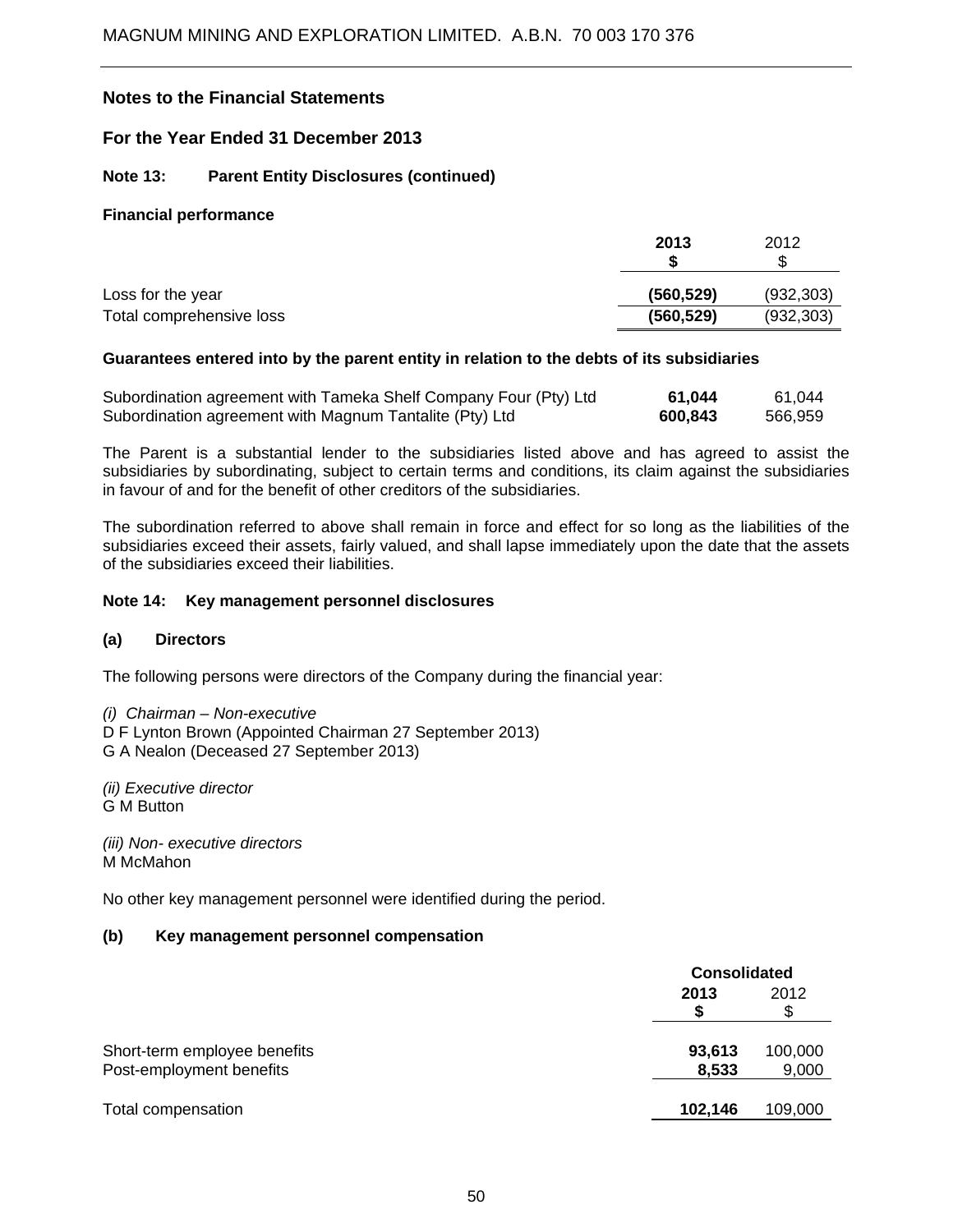### **For the Year Ended 31 December 2013**

### **Note 14: Key management personnel disclosures (continued)**

#### **(b) Key management personnel compensation (continued)**

The Company has taken advantage of the relief provided by the *Corporations Regulations* 2M.6.04 and has transferred the detailed remuneration disclosures to the directors' report. The relevant information can be found in sections A-C of the remuneration report.

### **(c) Shareholdings**

The numbers of shares in the Company held during the financial year by each director of the Company, including their personally related entities, is set out below. Where shares are held by the individual director or executive and any entity under the joint or several control of the individual director or executive they are shown as 'beneficially held'. Shares held by those who are defined by AASB 124 *Related Party Disclosures* as close members of the family of the individual director or executive are shown as 'non-beneficially held'.

| 2013<br><b>Name</b>              | <b>Type of holding</b>   | <b>Balance at</b><br>the start of<br>the year | <b>Received</b><br>under the<br><b>Employee</b><br><b>Share Plan</b> | <b>Other</b><br>changes<br>during the<br>year |   | <b>Balance at</b><br>the end of<br>the year |
|----------------------------------|--------------------------|-----------------------------------------------|----------------------------------------------------------------------|-----------------------------------------------|---|---------------------------------------------|
| <b>G M Button</b>                | <b>Beneficially held</b> | 3,700,0001                                    |                                                                      |                                               |   | 3,700,0001                                  |
| <b>DF</b> Lynton<br><b>Brown</b> | <b>Beneficially held</b> | 920,000 <sup>2</sup>                          |                                                                      |                                               |   | 920,000                                     |
| <b>M</b> McMahon                 | <b>Beneficially held</b> |                                               |                                                                      |                                               |   |                                             |
| <b>Estate of G</b><br>A Nealon   | <b>Beneficially held</b> | 3,000,0003                                    |                                                                      |                                               |   | 3,000,0003                                  |
| 2012<br><b>G</b> M Button        | <b>Beneficially held</b> | 3,700,0001                                    |                                                                      |                                               | ٠ | 3,700,0001                                  |
| D F Lynton<br><b>Brown</b>       | <b>Beneficially held</b> | 920,000 <sup>2</sup>                          |                                                                      |                                               |   | 920,000 <sup>2</sup>                        |
| M McMahon                        | Beneficially held        |                                               |                                                                      |                                               |   |                                             |
| G A Nealon                       | <b>Beneficially held</b> | 3,000,0003                                    |                                                                      |                                               |   | 3,000,0003                                  |

Includes 1,500,000 of ordinary shares issued under the employee share plan that are subject to restrictions.

²Includes 900,000 of ordinary shares issued under the employee share plan that are subject to restrictions.

3Includes 1,500,000 of ordinary shares issued under the employee share plan that are subject to restrictions.

The directors have no option holdings in the Company.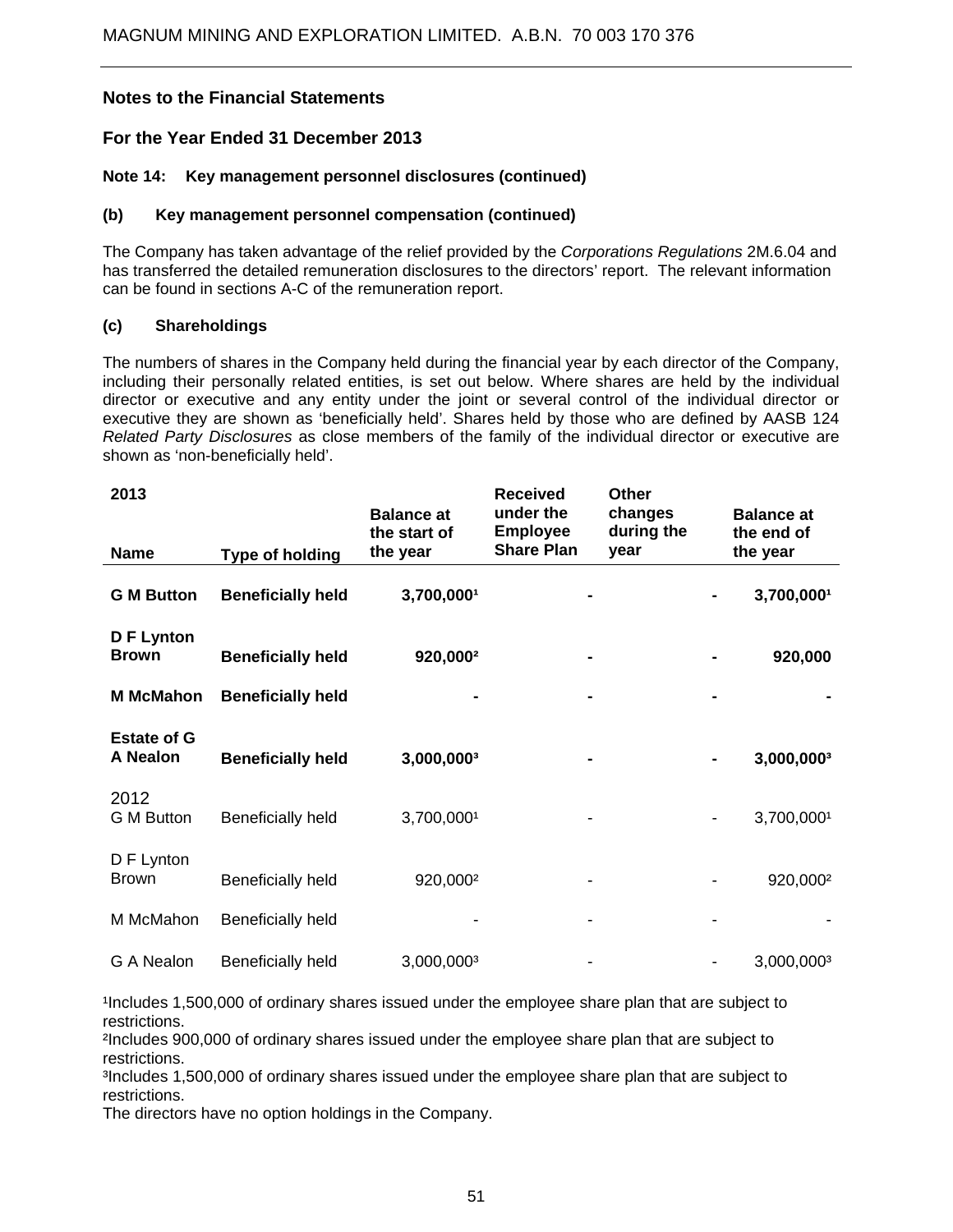### **For the Year Ended 31 December 2013**

### **Note 14: Key management personnel disclosures (continued)**

### **(d) Loans to directors and executives**

### *Full recourse loans under 2007 Share Plan*

Details of the directors with loans under the plan are as follows:

| 2013                                    | <b>Balance at</b><br>beginning of year | <b>Principal</b><br>drawn<br>S | <b>Interest</b><br>charged | Impairment           | <b>Balance at</b><br>end of year |
|-----------------------------------------|----------------------------------------|--------------------------------|----------------------------|----------------------|----------------------------------|
| <b>G M Button</b><br><b>Estate of G</b> | 39,000                                 |                                |                            | (39,000)             |                                  |
| <b>A Nealon</b>                         | 39,000                                 |                                |                            | (39,000)             |                                  |
|                                         | 78,000                                 |                                |                            | (78,000)             |                                  |
| 2012                                    | <b>Balance at</b><br>beginning of year | <b>Principal</b><br>drawn      | <b>Interest</b><br>charged | <b>Impaired</b><br>S | <b>Balance at</b><br>end of year |
| <b>G</b> M Button                       | 127,649                                |                                | 4,747                      | (93, 396)            | 39,000                           |
| G A Nealon                              | 132,337                                |                                | 4,922                      | (98,259)             | 39,000                           |
|                                         | 259,986                                |                                | 9,669                      | (191,655)            | 78,000                           |

Refer to Note 24 for full details of loans to key management personnel.

### **(e) Other transactions with directors and executives**

There were no other transactions with directors and executives.

### **Note 15: Remuneration of auditors**

|                                                                                                                                                     | <b>Consolidated</b> |        |
|-----------------------------------------------------------------------------------------------------------------------------------------------------|---------------------|--------|
|                                                                                                                                                     | 2013                | 2012   |
| (a)<br><b>Audit services</b>                                                                                                                        |                     |        |
| Audit and review services<br>Auditors of parent entity (HLB Mann Judd)                                                                              |                     |        |
| Audit and review of financial reports under the Corporations Act 2001<br>Non-HLB Mann Judd audit firms for the audit or review of financial reports | 22,500              | 21,500 |
| of any entity in the Group                                                                                                                          | 3.126               | 4,837  |
| Total remuneration for audit services                                                                                                               | 25,626              | 26,337 |
|                                                                                                                                                     |                     |        |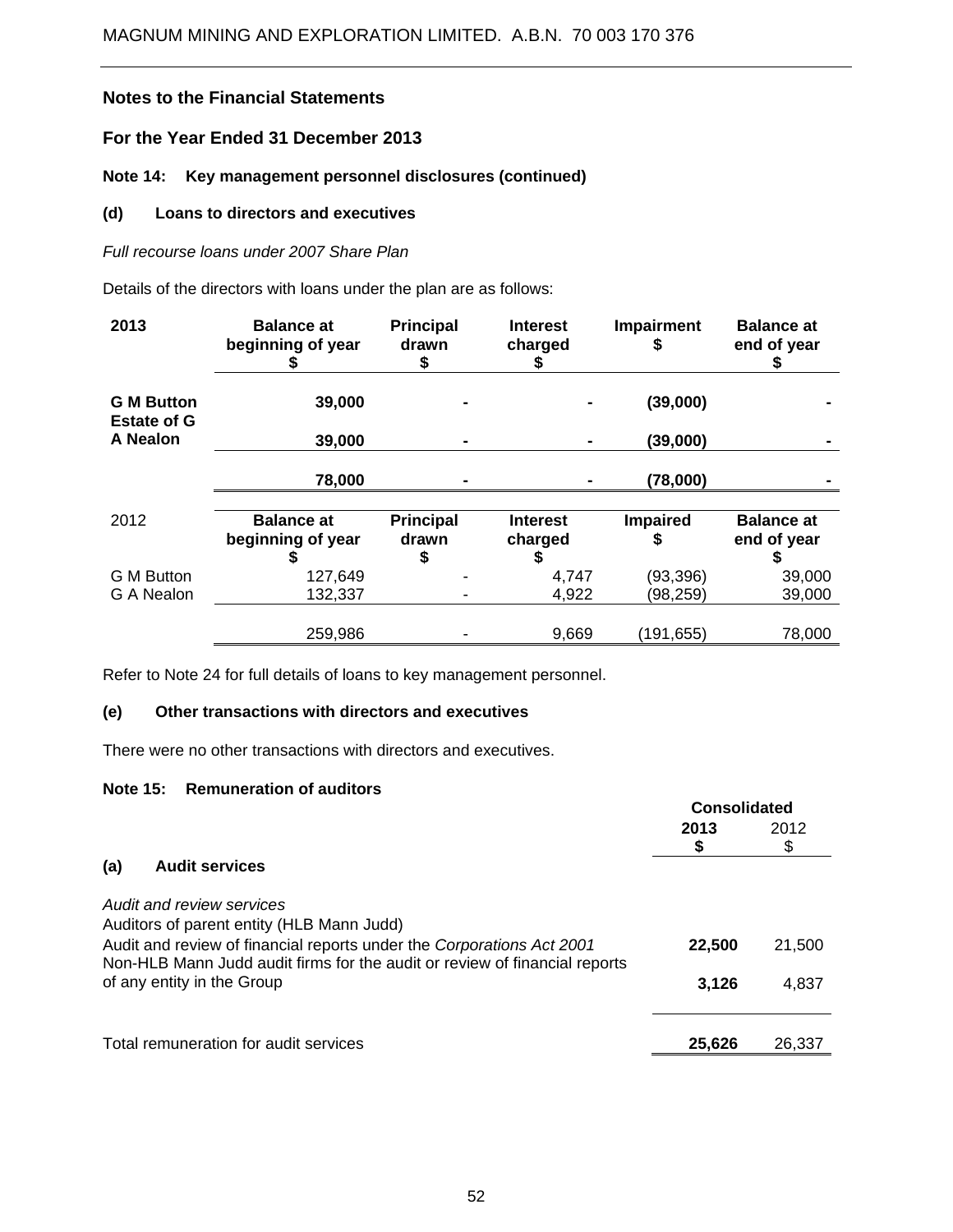### **For the Year Ended 31 December 2013**

### **Note 15: Remuneration of auditors (continued)**

#### **(b)** Non-audit services

During the year ended 31 December 2013, the auditors did not provide any non-audit services.

It is the Group's policy to employ HLB Mann Judd on assignments additional to their statutory audit duties where HLB Mann Judd's expertise and experience with the Group are important. It is Group policy to seek competitive tenders for all major consulting projects.

#### **Note 16: Contingencies**

#### **(a) Contingent liabilities**

As at the reporting date the Company had no contingent liabilities.

### **(b) Contingent assets**

As at reporting date the Company had no contingent assets.

### **Note 17: Commitments**

There were no commitments to external parties during the year.

#### **Note 18: Related party transactions**

- **(a) Parent entity**  The ultimate parent entity within the Group is Magnum Mining and Exploration Limited.
- **(b) Subsidiaries**  Interests in subsidiaries are set out in Note 19.
- **(c) Key management personnel**  Disclosures relating to key management personnel are set out in Note 14.

### **Note 19: Subsidiaries**

The consolidated financial statements incorporate the assets, liabilities and results of the following subsidiaries in accordance with the accounting policy described in Note 1 (e):

|                                         |                                    |                           | <b>Equity holding</b> |              |
|-----------------------------------------|------------------------------------|---------------------------|-----------------------|--------------|
| Name of entity                          | <b>Country of</b><br>incorporation | <b>Class of</b><br>shares | 2013<br>%             | 2012<br>$\%$ |
| Tameka Shelf Company Four (Pty) Ltd     | Namibia                            | Ordinary                  | 100                   | 100          |
| Namibian Tantalite Investment (Pty) Ltd | Namibia                            | Ordinary                  | 100                   | 100          |
| Magnum Tantalite (Pty) Ltd              | South Africa                       | Ordinary                  | 100                   | 100          |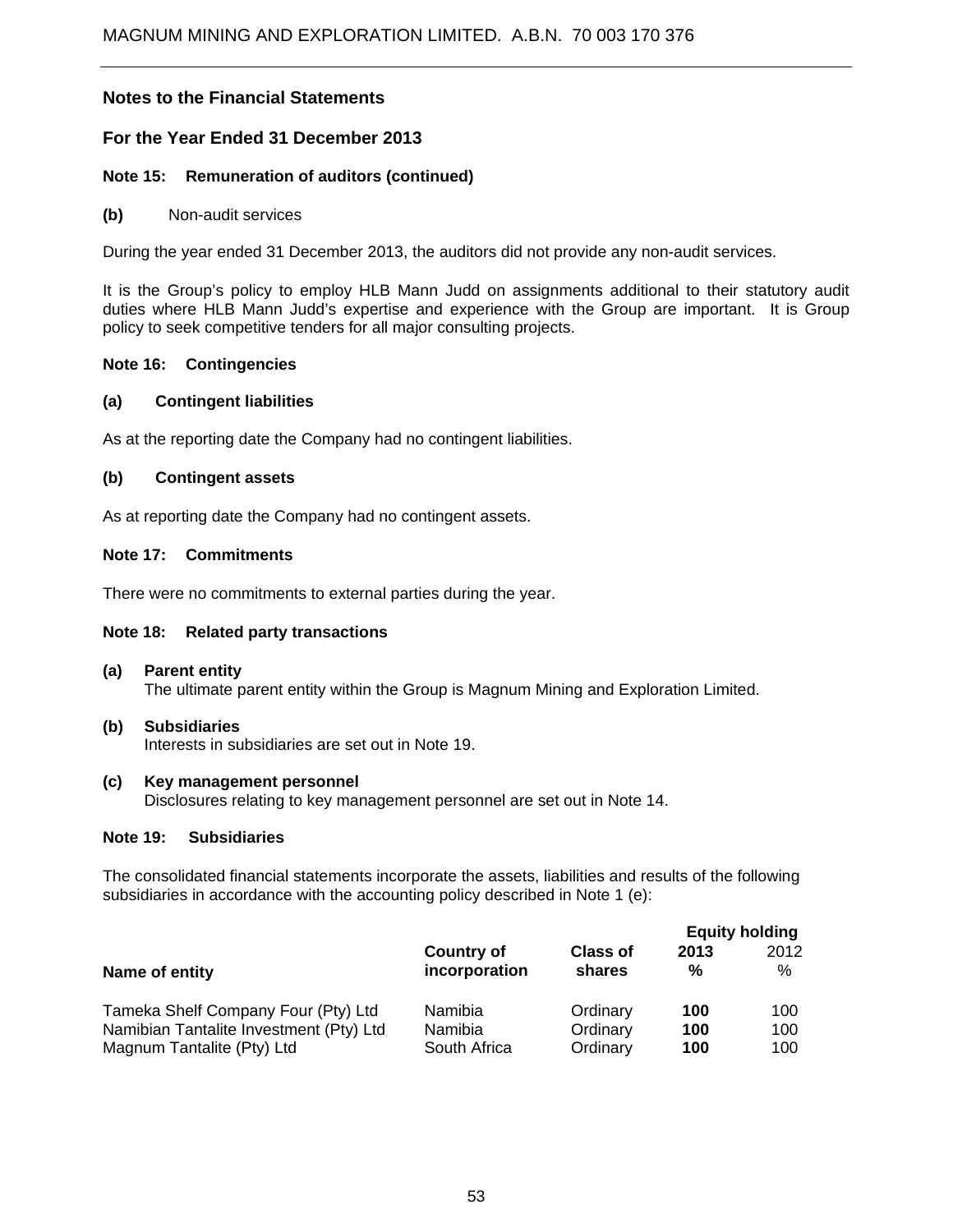**For the Year Ended 31 December 2013** 

**Note 20: Investments in associates** 

### **Tantalite Valley Estates (Pty) Ltd**

### **(a) Carrying amounts**

| <b>Name of Entity</b>                         |      | <b>Ownership interest</b> | <b>Consolidated</b> |           |
|-----------------------------------------------|------|---------------------------|---------------------|-----------|
|                                               | 2013 | 2012                      | 2013                | 2012      |
|                                               | %    | %                         | \$                  | \$        |
| Tantalite Valley Estates (Pty) Ltd            | 49   | 49                        | 104,206             | 113,829   |
|                                               |      |                           | <b>Consolidated</b> |           |
|                                               |      |                           | 2013                | 2012      |
| (b)<br>Movement in carrying amounts           |      |                           | 5                   | \$        |
| Carrying amount at the beginning of the year  |      |                           | 113,829             | 124,711   |
| Share of (loss) before income tax             |      |                           | (1, 104)            | (710)     |
| Share of foreign currency translation reserve |      |                           | (8, 519)            | (10, 172) |
| Carrying amount at the end of the year        |      |                           | 104,206             | 113,829   |

### **(c) Summarised financial information of associates**

|                                           | Group's share of: |                    |                 |                      |  |
|-------------------------------------------|-------------------|--------------------|-----------------|----------------------|--|
|                                           | <b>Assets</b>     | <b>Liabilities</b> | <b>Revenues</b> | Profit /<br>(Losses) |  |
| 2013                                      |                   |                    |                 |                      |  |
| <b>Tantalite Valley Estates (Pty) Ltd</b> | 149,261           | 5,021              | ۰               | (1, 104)             |  |
| 2012                                      |                   |                    |                 |                      |  |
| Tantalite Valley Estates (Pty) Ltd        | 158,094           | 4,231              | ٠               | .710)                |  |

### **Note 21: Events occurring after the reporting date**

There have not been any matters that have arisen after balance date that have significantly affected, or may significantly affect, the operations and activities of the Group, the results of those operations, or the state of affairs of the Group in future financial periods other than those detailed below:

#### *Acquisition of the Gravelotte Emerald Project in South Africa*

The Company announced on 28 January 2014 that it has signed a binding agreement (**Binding Agreement**) to acquire 100% of the issued shares in GEM Venus Holdings (Pty) Ltd (GEM Venus) for consideration of R8,500,000 (\$A equivalent approximately \$A860,000 based on the current exchange rate). The vendors of GEM Venus will also be issued, in aggregate, 20 million shares in Magnum (having an aggregate market value of approximately \$A260,000 based on current share price) on the earlier of the commencement of economic production at the Gravelotte Project and two years from completion.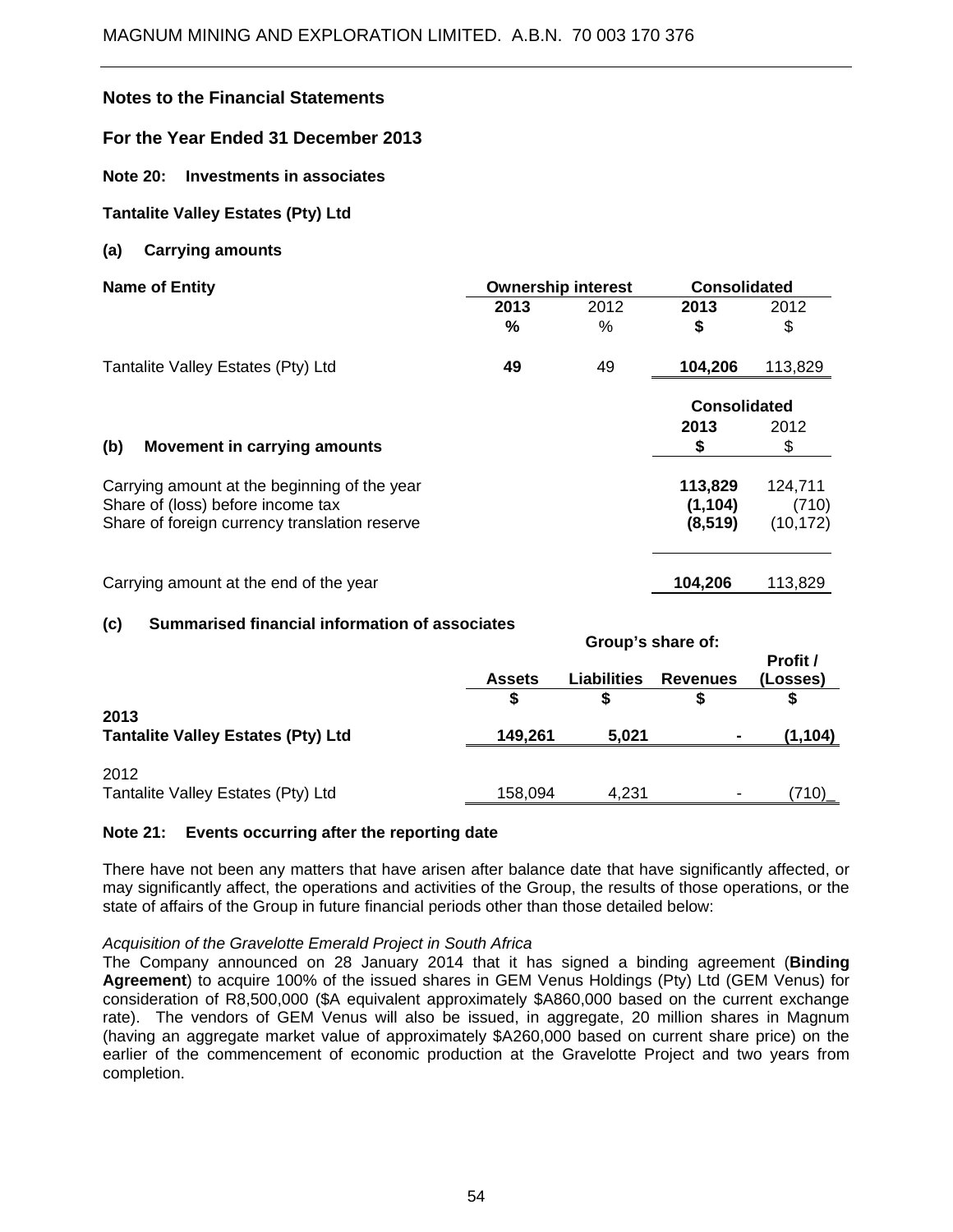### **For the Year Ended 31 December 2013**

#### **Note 21: Events occurring after the reporting date (continued)**

GEM Venus is the owner of the Gravelotte Project which comprises a mining lease in respect of emeralds and on-site infrastructure. Under the Binding Agreement, the vendors (who also hold legal title to the land underlying the Gravelotte Project) have also agreed to enter into a long term lease agreement with GEM Venus which will provide Magnum with all access and rights required for on-going exploration and development at the Gravelotte Project. The Binding Agreement requires the vendors to assist Magnum in undertaking further due diligence enquiries and the transaction is conditional upon the satisfactory completion of those enquiries, as well as other customary conditions precedent.

### **Note 22: Reconciliation of loss after income tax to net cash outflow from operating activities**

|                                                                   | <b>Consolidated</b> |             |
|-------------------------------------------------------------------|---------------------|-------------|
|                                                                   | 2013                | 2012        |
|                                                                   | \$                  | \$          |
| Loss for the year                                                 | (553, 705)          | (922, 875)  |
| Depreciation                                                      | 7,359               | 1,138       |
| Share of loss on equity investment                                | 1,104               | 710         |
| Share-based payment expense                                       |                     | 7,470       |
| Employee loans impaired                                           | 143,000             | 355,421     |
| Foreign exchange loss                                             | 810                 | 387         |
| Change in operating assets and liabilities:                       |                     |             |
| (Increase) / decrease in trade receivables                        | 8,517               | (1,637)     |
| Increase / (decrease) in trade payables                           | (34, 661)           | 10,296      |
|                                                                   |                     |             |
| Net cash outflow from operating activities                        | (427, 576)          | (549,090)   |
| <b>Note 23:</b><br>Loss per share                                 |                     |             |
|                                                                   | <b>Consolidated</b> |             |
|                                                                   | 2013                | 2012        |
|                                                                   | <b>Cents</b>        | Cents       |
| Basic loss per share                                              | (0.32)              | (0.54)      |
|                                                                   |                     |             |
| Weighted average number of ordinary shares used as the            |                     |             |
| denominator in calculating basic earnings per share               | 171,315,612         | 171,315,612 |
|                                                                   |                     |             |
|                                                                   |                     |             |
|                                                                   | \$                  | \$          |
| Loss attributable to ordinary equity holders of the Group used in |                     |             |
| calculating basic loss and diluted loss per share                 | (553,705)           | (922, 875)  |

The Company's potential ordinary shares, being its share plan shares, are not considered dilutive as the conversion of these share plan shares would result in a decreased loss per share.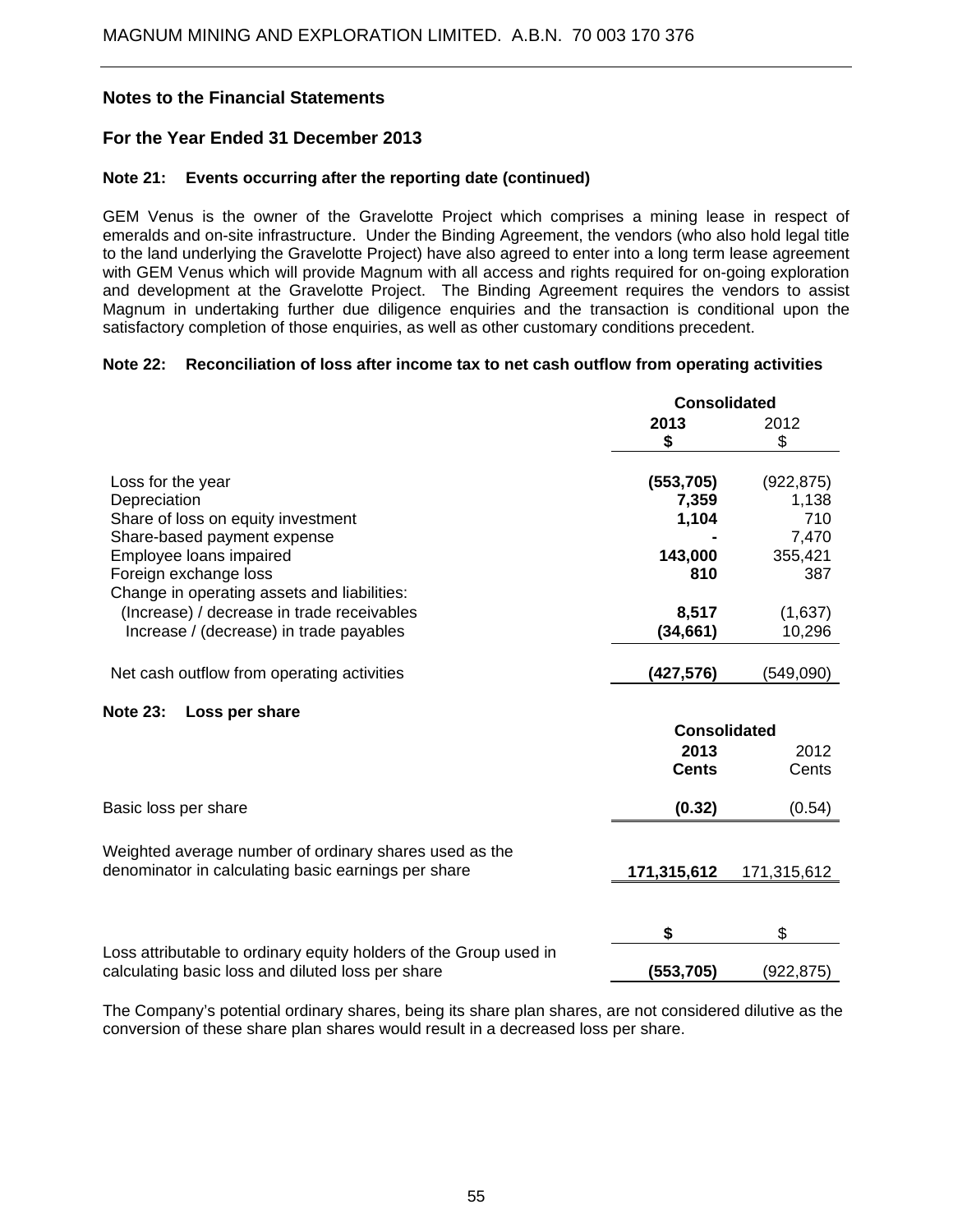### **For the Year Ended 31 December 2013**

### **Note 24: Share-based payments**

#### **(a) Employee Share Plan**

Schemes under which shares may be issued by the Company to directors, consultants or employees for no cash consideration were approved by shareholders at the 2006 and 2008 Annual General Meetings.

Participants of the Plan are determined by the Board and can be directors, consultants or employees to the Company or a subsidiary. The Board considers length of service, seniority, responsibilities, potential contribution and any other relevant matters in determining eligibility of potential participants.

The issue price for the shares issued under the Plan is not less than the weighted average share price for the last five trading days immediately preceding the offer to the participant. The market value of shares issued under the scheme, measured as the weighted average market price on the day of issue of the shares, is recognised in the statement of financial position as share capital and as part of employee benefit costs in the period the shares are vested.

A participant who is invited to subscribe for shares under the Plan may also be invited to apply for a loan up to the amount payable in respect of the shares accepted by the participant. These loans are to be made on the following terms:

- Interest free;
- Applied directly against the issue price of the shares to be acquired under the Plan;
- For a term to be determined by the Board;
- Repayable to the extent of the lesser of the issue price of the relevant shares issued, less any cash dividends applied against the outstanding principal; and the last market sale price of the shares on the date of repayment of the loan;
- The loan must be repaid in full prior to expiry of the loan;
- The Company will have a lien over the shares in respect of which a loan is outstanding;
- Shares issued under the Plan are not transferable while a loan amount in respect of those shares remains payable; and
- Shares issued under the Plan will not be quoted on a publicly traded stock market while a loan amount in respect of those shares remains payable.

All shares issued under the Plan with non-recourse loans are considered to be equivalent in nature to options. Therefore, the fair value of shares issued under the Plan is determined in the same way as options would be.

The fair value at grant date of the director shares is independently determined using a Black and Scholes option pricing model that takes into account the exercise price, the term of the option, the impact of dilution, the share price at grant date and expected price volatility of the underlying share, the expected dividend yield and the risk free interest rate for the term of the option.

No new shares have been issued under the plans during the current or prior financial year.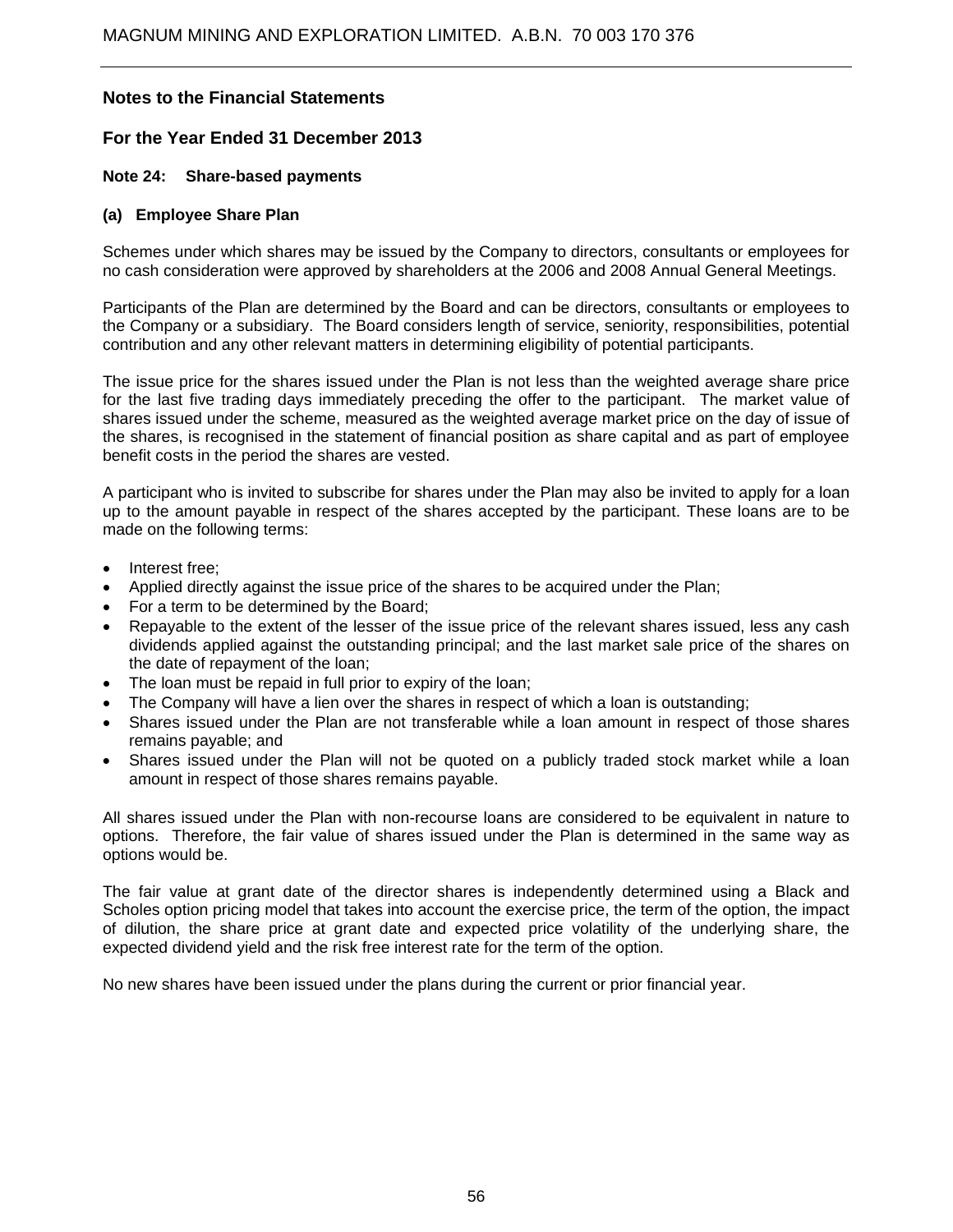### **For the Year Ended 31 December 2013**

### **Note 24: Share-based payments (continued)**

### **(a) Employee Share Plan (continued)**

#### *June 2007 Share Plan*

The Company resolved, on 7 July 2010, to authorise full recourse interest bearing loans to the holders of the shares under the 2007 Share Plan. The terms of the loans are as follows:

| (i)   | Commencement date   | 1 July 2010                                               |
|-------|---------------------|-----------------------------------------------------------|
| (ii)  | Loan term           | 2 years                                                   |
| (iii) | Principal repayment | Principal repayment due in full on or before 30 June 2012 |
| (iv)  | Interest rate       | 7.50% per annum                                           |
| (v)   | Interest payable    | Due 6 monthly in arrears                                  |

On 30 June 2012 the loans were due to expire and the principal in respect of the loans remained unpaid. The Company resolved to extend the loan repayment date until 31 December 2012 in accordance with the terms of the original loan agreements.

In December 2012, the Company notified loan holders a default event will occur, under the existing loan agreements, in relation to all outstanding principal and interest amounts unpaid as at 31 December 2012.

Under the terms of the loan agreements, loan holders had the option to either:

- i. Repay the interest and principal in full; or
- ii. Agree to the Company arranging for the sale of the loan holder's shares before applying the proceeds from sale to the outstanding loan balance.

Upon either of the above occurring, the existing loan would be satisfied in full.

During the year, all participants of the *June 2007 Share Plan* signed a Deed of Acknowledgement whereby the participant acknowledged and agreed for the Company to engage a broker to sell the shares on ASX on behalf of the participant, with any proceeds from the sale of shares to be applied as repayment of the existing loans owed by the participant. No shares have been sold on market as at the date of this report, however the Company will proceed to sell the shares on market as soon as is reasonably practicable.

The Company has fully impaired the loans owing under this plan within the accounts of the Company as at 31 December 2013.

#### *April 2008 and June 2008 Share Plans*

Under the terms of the employee share plans the Company provided loans at the date of issue to fund the full share application amount of the plan shares. Details of the loan terms are noted on pages 13-14.

On 30 June 2012 the loans were due to expire and the principal in respect of the loans remained unpaid. The Company resolved to extend the loan repayment date until 31 December 2012. The last traded price of the shares on 30 June 2012 was \$0.032 per share.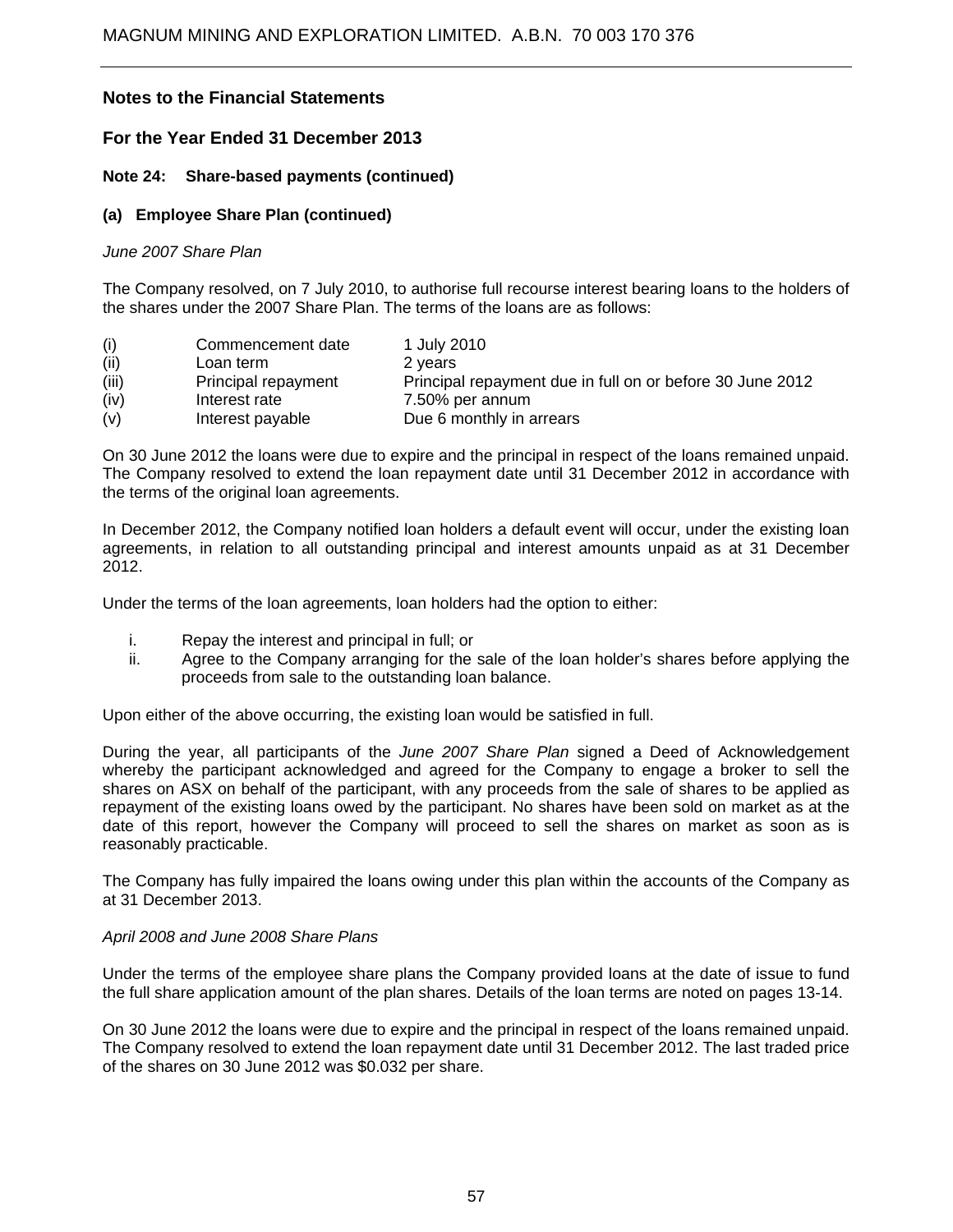### **For the Year Ended 31 December 2013**

### **Note 24: Share-based payments (continued)**

### **(a) Employee Share Plan (continued)**

In December 2012, the Company notified loan holders a default event will occur in relation to outstanding loans unpaid as at 31 December 2012. In accordance with the Share Plan, the Company offered employees the option to elect by 31 December 2012 to repay the outstanding loan amount on or before 30 June 2013 in which case the shares would become unrestricted. Alternatively, if an employee did not elect to repay the outstanding loan amount the Company would exercise the right to dispose of the shares in accordance with the Share Plan.

|                   | <b>Shares Issued</b><br>under the Plan | <b>Share Price at</b><br><b>Loan Expiry Date</b> | <b>Balance of Loans</b><br>31 December 2012 | <b>Balance of Loans</b><br>31 December 2013 |
|-------------------|----------------------------------------|--------------------------------------------------|---------------------------------------------|---------------------------------------------|
| <b>Share Plan</b> | No.                                    |                                                  |                                             |                                             |
| April 2008 Share  |                                        |                                                  |                                             |                                             |
| Plan              | 5,250,000                              | 0.0320                                           | 168,000                                     | 110.400                                     |
| June 2008 Share   |                                        |                                                  |                                             |                                             |
| Plan              | 3,900,000                              | 0.0320                                           | 124.800                                     | 48,000                                      |

During the financial year, three employees elected to repay their share plan loans whereby \$134,400 was received by the Company and 4,200,000 employee shares became unrestricted.

The remainder of participants of the *April 2008 and June 2008 Share Plans* that did not accept the Company's offer to repay their share plan loans signed a Letter of Acknowledgment to confirm that they do not wish to participate in the share plans and understand that the Company reserves the right to dispose of the shares in accordance with the share plans and apply the proceeds against the balance of the loans outstanding. No shares have been sold on market as at the date of this report however the Company will proceed to sell the shares on market as soon as is reasonably practicable.

#### **(b) Expenses relating to share based payment transactions**

Total expenses arising from share-based payment transactions recognised during the period as part of employee benefit expense were as follows:

|                              | <b>Consolidated</b> |      |  |
|------------------------------|---------------------|------|--|
|                              | 2013                | 2012 |  |
| Shares issued under the Plan |                     | .470 |  |

#### **Note 25: Financial Instruments**

#### **(a) Capital risk management**

The Group does not have any debt facilities outside of normal creditor trading terms and thus does not deem it necessary for a formal capital risk management charter.

The Group manages its capital to ensure that companies within the Group will be able to continue as a going concern while maximising the return to stakeholders through the optimisation of the debt and equity balance.

The Group's overall strategy remains unchanged from 2012.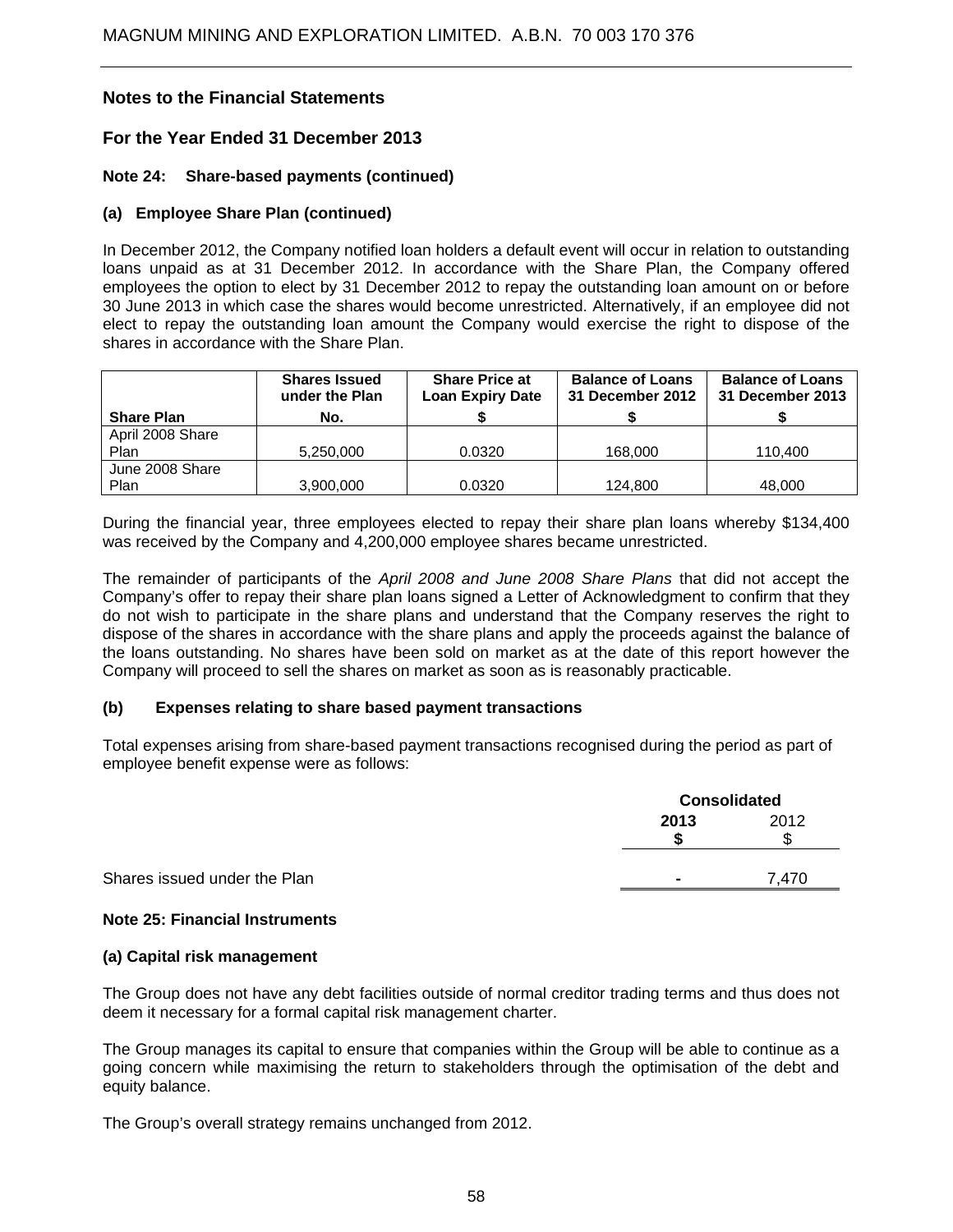### **For the Year Ended 31 December 2013**

### **Note 25: Financial Instruments (continued)**

The capital structure of the Group consists of cash and cash equivalents and equity attributable to equity holders of the parent comprising issued capital, reserves and retained earnings.

None of the Group's companies are subject to externally imposed capital requirements.

#### **(a) Capital risk management (continued)**

Operating cash flows are used to maintain and expand operations, as well as to make routine expenditures such as general administrative outgoings.

### **(b) Categories of financial instruments**

|                              | <b>Consolidated</b> |           |  |
|------------------------------|---------------------|-----------|--|
|                              | 2013                | 2012      |  |
|                              |                     | S         |  |
| <b>Financial assets</b>      |                     |           |  |
| Loans & receivables          | 28,517              | 180,034   |  |
| Cash and cash equivalents    | 1,195,704           | 1,507,867 |  |
|                              | 1,224,221           | 1,687,901 |  |
| <b>Financial liabilities</b> |                     |           |  |
| <b>Financial liabilities</b> | 88,133              | 117,940   |  |
|                              | 88,133              | 117,940   |  |

#### **(c) Financial risk management objectives**

The Group does not speculate in the trading of derivatives. The Group is exposed to market risk (including currency risk, fair value interest rate risk and other price risk), credit risk, liquidity risk and cash flow interest rate risk.

#### **(d) Market risk**

The Group's activities expose it primarily to the financial risks of foreign currency exchange rates. There has been no change at the reporting date to the Group's exposure to market risks or the manner in which it manages and measures the risk from the previous period.

#### *(i) Foreign exchange risk*

Foreign exchange risk arises from future commercial transactions and recognised assets and liabilities denominated in a currency that is not the entity's functional currency and net investments in foreign operations.

#### *(ii) Price risk*

Given the current level of operations, the Group is not exposed to price risk.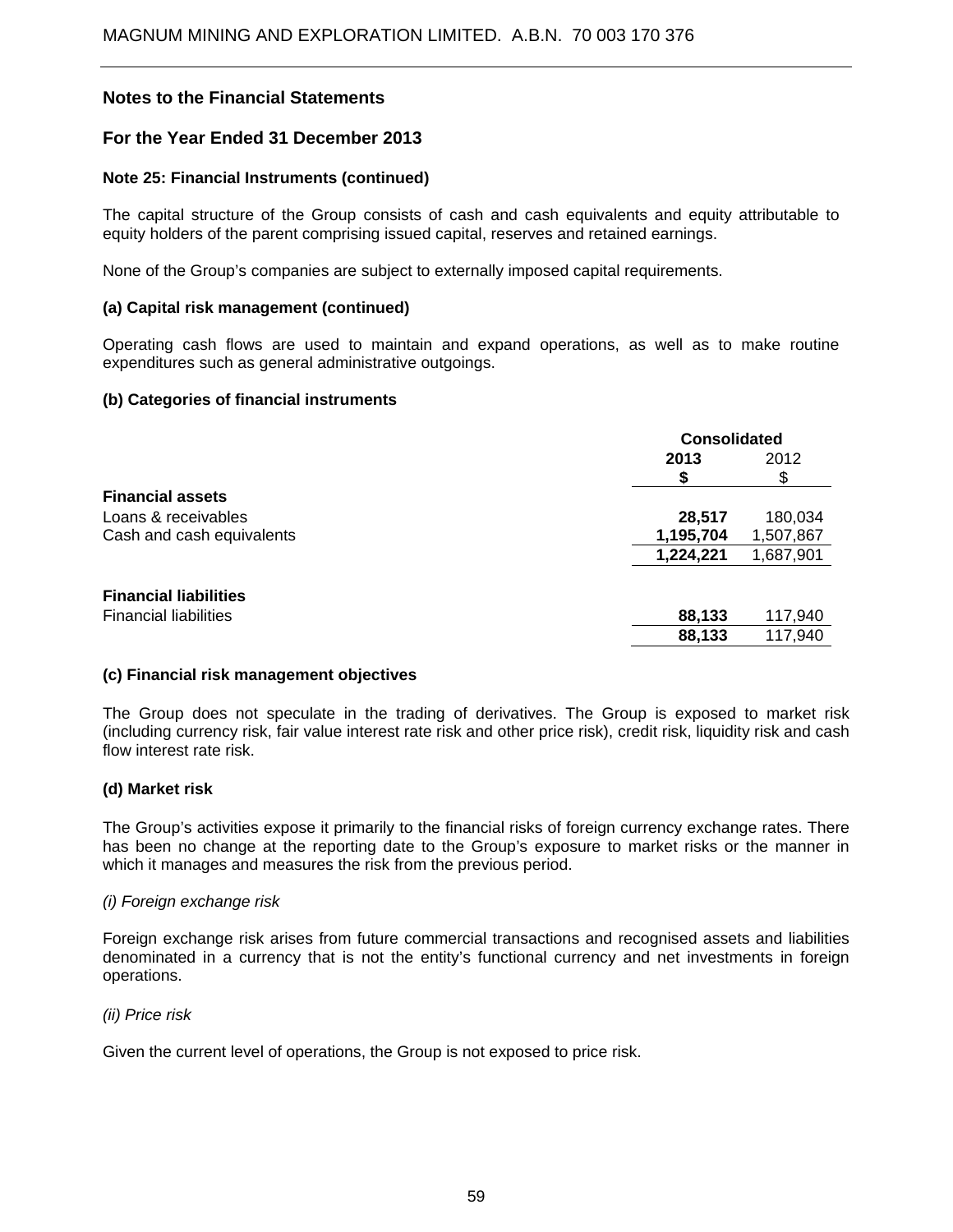### **For the Year Ended 31 December 2013**

### **Note 25: Financial Instruments (continued)**

### **(d) Market risk (continued)**

#### *(iii) Interest rate risk*

The Company has exposure to the risks of changes in market interest rates relating to its cash and cash equivalents. All other financial assets and liabilities in the form of receivables and payables are noninterest bearing. The Company had no external borrowings or loans as at 31st December 2013, except loans to employees.

|               |                                | 31 December 2013        |                       | 31 December 2012 |  |  |
|---------------|--------------------------------|-------------------------|-----------------------|------------------|--|--|
|               |                                | <b>Weighted average</b> |                       | Weighted average |  |  |
|               | interest rate<br>$\frac{0}{0}$ | <b>Balance</b>          | interest rate<br>$\%$ | <b>Balance</b>   |  |  |
| Cash balances | $0.4\%$                        | 1,195,704               | 2.57%                 | 1,507,867        |  |  |

### **(e) Foreign currency risk management**

The Group undertakes certain transactions denominated in foreign currencies, hence exposure to exchange rate fluctuations arise. The Group has not formalised a foreign currency risk management policy however, it monitors its foreign currency exposure in light of exchange rate movements.

The carrying amount of the Group's foreign currency denominated monetary assets and monetary liabilities at the reporting date is as follows:

|                          | <b>Liabilities</b> |         | <b>Assets</b> |       |
|--------------------------|--------------------|---------|---------------|-------|
|                          | 2013               | 2012    | 2013          | 2012  |
|                          |                    |         |               |       |
| South African Rand (ZAR) | (306)              | (324)   | 8,724         | 6,619 |
| Namibian dollar          | (5,958)            | (7.548) | 637           | 1.571 |

#### **(f) Foreign currency sensitivity analysis**

The Group has no material exposure to foreign currency fluctuations.

#### **(g) Interest rate risk management**

The Group and parent entity are exposed to interest rate risk as entities in the Group maintain funds at both fixed and floating interest rates. The risk is managed by the Group by maintaining an appropriate mix between fixed and floating rate liquid funds.

The Group and parent entity's exposure to interest rates on financial assets and financial liabilities are detailed in the liquidity risk management section of this note.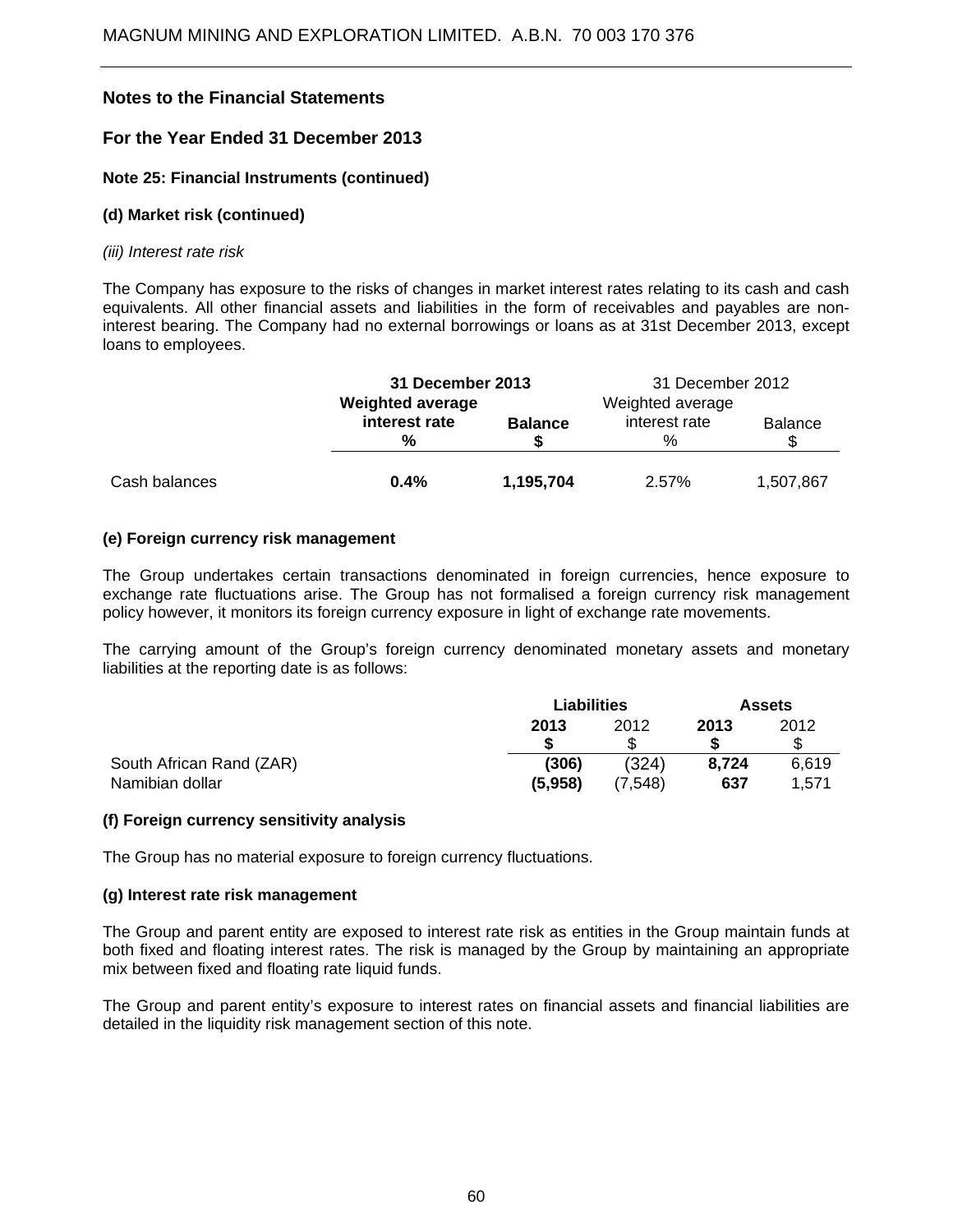### **For the Year Ended 31 December 2013**

### **Note 25: Financial Instruments (continued)**

### **(g) Interest rate risk management (continued)**

During the year ended 31 December 2013, if interest rates had been 50 basis points higher or lower than the prevailing rates realised, with all other variables held constant, there would have been an immaterial change in the post tax loss for the year. The impact on equity would have been the same.

### **(h) Credit risk**

Credit risk refers to the risk that a counter party will default on its contractual obligations resulting in financial loss to the Group. The Group has adopted a policy of only dealing with creditworthy counterparties and obtaining sufficient collateral where appropriate, as a means of mitigating the risk of financial loss from defaults. The Group measures credit risk on a fair value basis.

The Group does not have any significant credit risk exposure to any single counterparty or any group of counterparties having similar characteristics. The credit risk on liquid funds is limited because the counterparties are banks with high credit ratings assigned by international credit rating agencies.

The maximum exposure to credit risk at balance date is the carrying amount (net of provision for impairment) of those assets as disclosed in the statement of financial position and notes to the financial statements.

### **(i) Liquidity risk management**

The Group manages liquidity risk by continuously monitoring forecast and actual cash flows and ensuring sufficient cash and marketable securities are available to meet the current and future commitments of the Group. Due to the nature of the Group's activities, being mineral exploration, the Group does not have ready access to credit facilities, with primary source of funding being equity raisings. The Board of Directors constantly monitor the state of equity markets in conjunction with the Group's current and future funding requirements, with a view to initiating appropriate capital raisings as required.

The financial liabilities of the Group are confined to trade and other payables as disclosed in the statement of financial position. All trade and other payables are non-interest bearing and due within 12 months of the reporting date.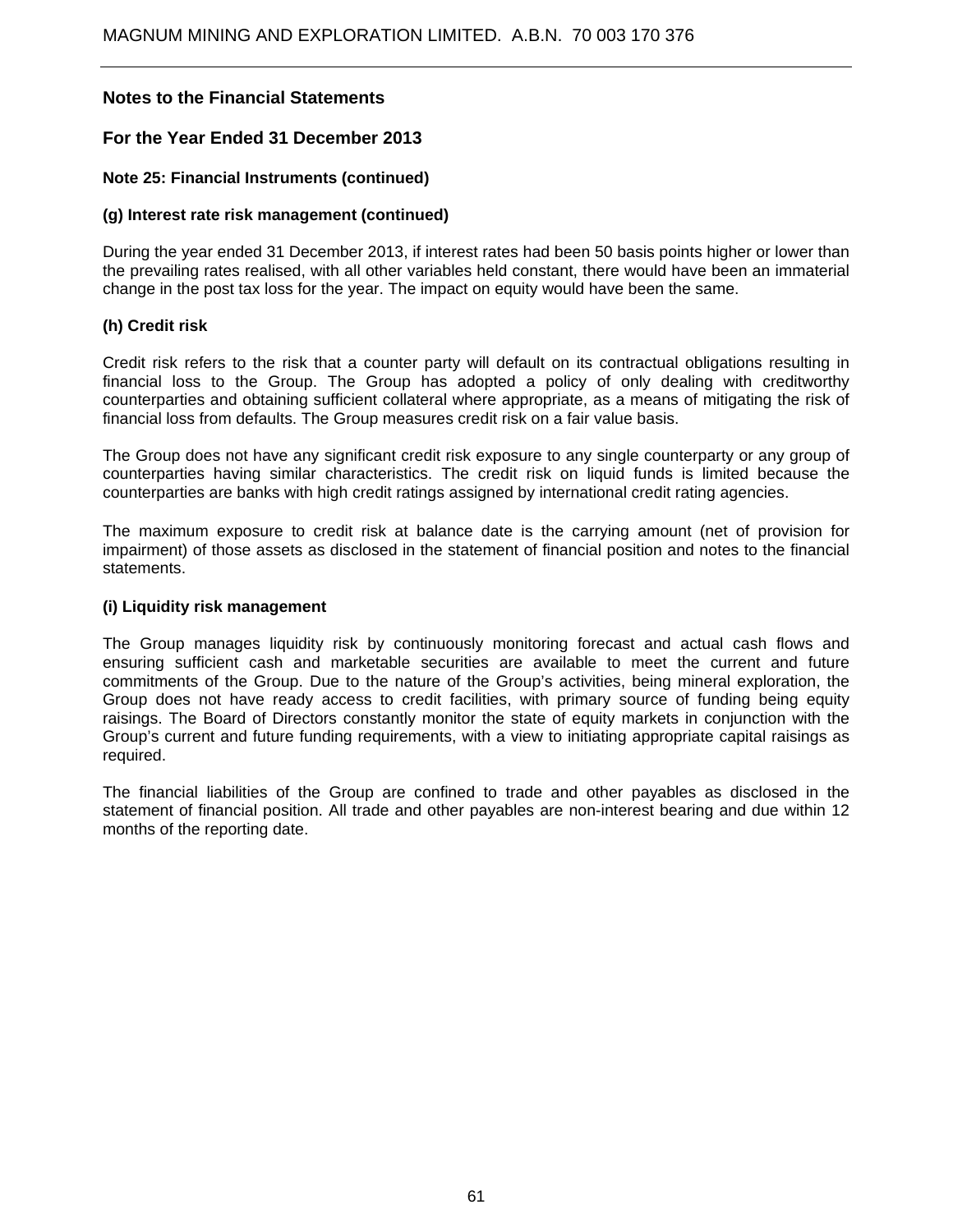### **For the Year Ended 31 December 2013**

**Note 25: Financial Instruments (continued)** 

**(i) Liquidity risk management (continued)** 

**Liquidity and interest rate risk tables** 

#### **Consolidated**

|                             | Weighted<br>average<br>effective<br>interest rates<br>℅ | Less than<br>1 month<br>S | $1 - 3$<br>months<br>S | $3$ months $-$<br>1 year<br>э | $1 - 5$ years | $5 + years$ |
|-----------------------------|---------------------------------------------------------|---------------------------|------------------------|-------------------------------|---------------|-------------|
| 2013                        |                                                         |                           |                        |                               |               |             |
| <b>Non-interest bearing</b> |                                                         |                           | 88,133                 |                               |               |             |
| Variable interest rate      |                                                         |                           |                        |                               |               |             |
| <b>instruments</b>          |                                                         |                           |                        |                               |               |             |
| <b>Fixed interest rate</b>  |                                                         |                           |                        |                               |               |             |
| <b>instruments</b>          |                                                         |                           |                        |                               |               |             |
|                             |                                                         |                           |                        |                               |               |             |
| 2012                        |                                                         |                           |                        |                               |               |             |
| Non-interest bearing        |                                                         | $\blacksquare$            | 117,940                |                               |               |             |
| Variable interest rate      |                                                         |                           |                        |                               |               |             |
| instruments                 |                                                         |                           |                        |                               |               |             |
| Fixed interest rate         |                                                         |                           |                        |                               |               |             |
| instruments                 |                                                         |                           |                        |                               |               |             |

The above table details the Group's contractual maturity for its financial liabilities. These are based on the undiscounted cash flows of financial liabilities based on the earliest date on which the Group can be required to pay. The table includes both interest and principal cash flows.

### **(j) Fair value of financial instruments**

For financial assets and liabilities, the net fair value approximates the carrying value. No financial assets and financial liabilities are readily traded on organised markets in standardised form, other than listed investments. The Group has no financial assets where carrying amount exceeds net fair value at reporting date.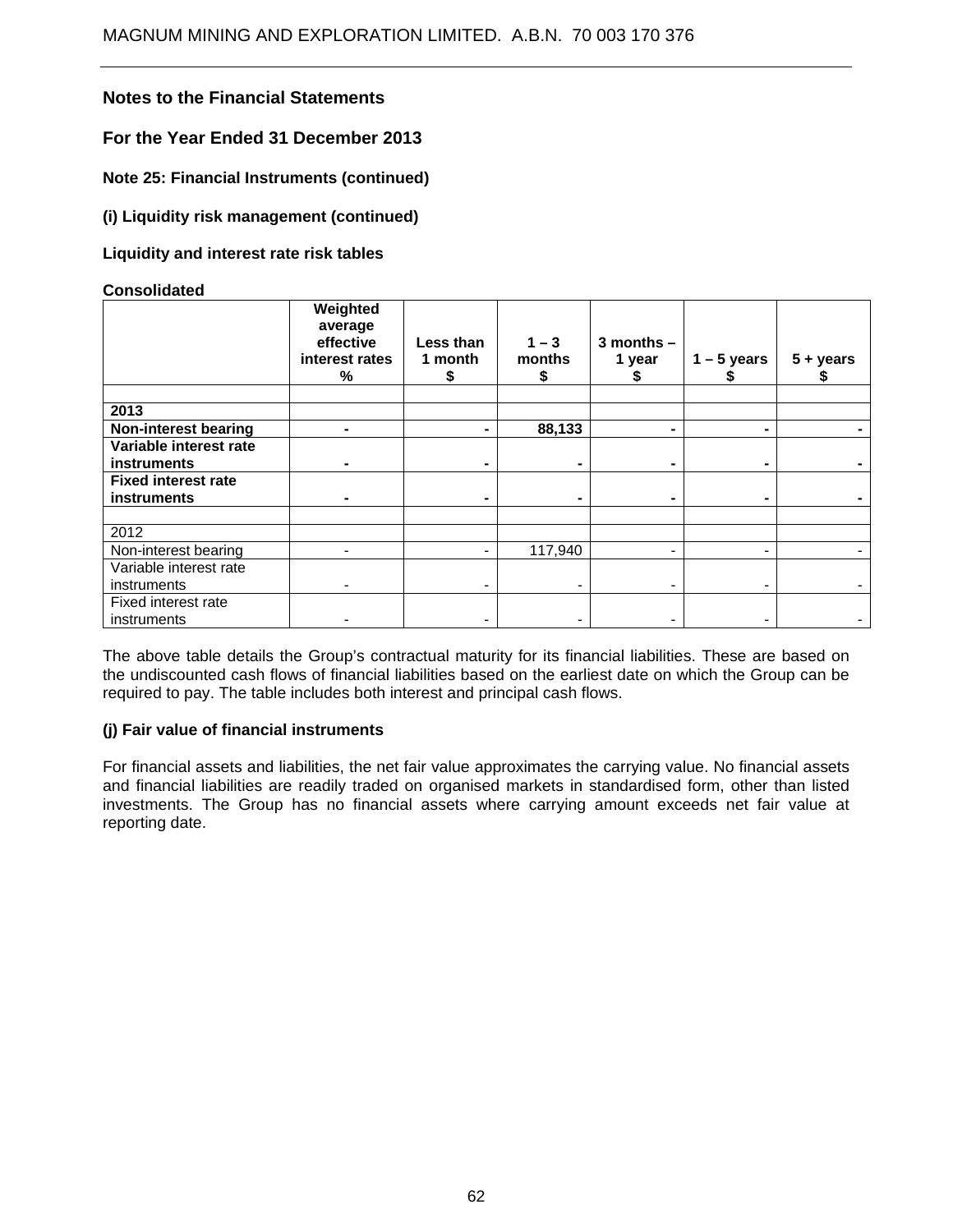### **Directors' Declaration**

- 1. In the opinion of the directors of Magnum Mining and Exploration Limited (the 'Company'):
	- a. the accompanying financial statements, notes and the additional disclosures are in accordance with the Corporations Act 2001 including:
		- i. giving a true and fair view of the consolidated entity's financial position as at 31 December 2013 and of its performance for the year then ended; and
		- ii. complying with Australian Accounting Standards (including the Australian Accounting Interpretations) and the Corporations Regulations 2001;
	- b. there are reasonable grounds to believe that the Company will be able to pay its debts as and when they become due and payable; and
	- c. the financial statements and notes thereto are in accordance with International Financial Reporting Standards issued by the International Accounting Standards Board.
- 2. This declaration has been made after receiving the declarations required to be made to the directors in accordance with Section 295A of the Corporations Act 2001 for the financial year ended 31 December 2013.

This declaration is signed in accordance with a resolution of the Board of Directors.

J. Butten.

**G M Button Director 28 March 2014** 

 $\overline{a}$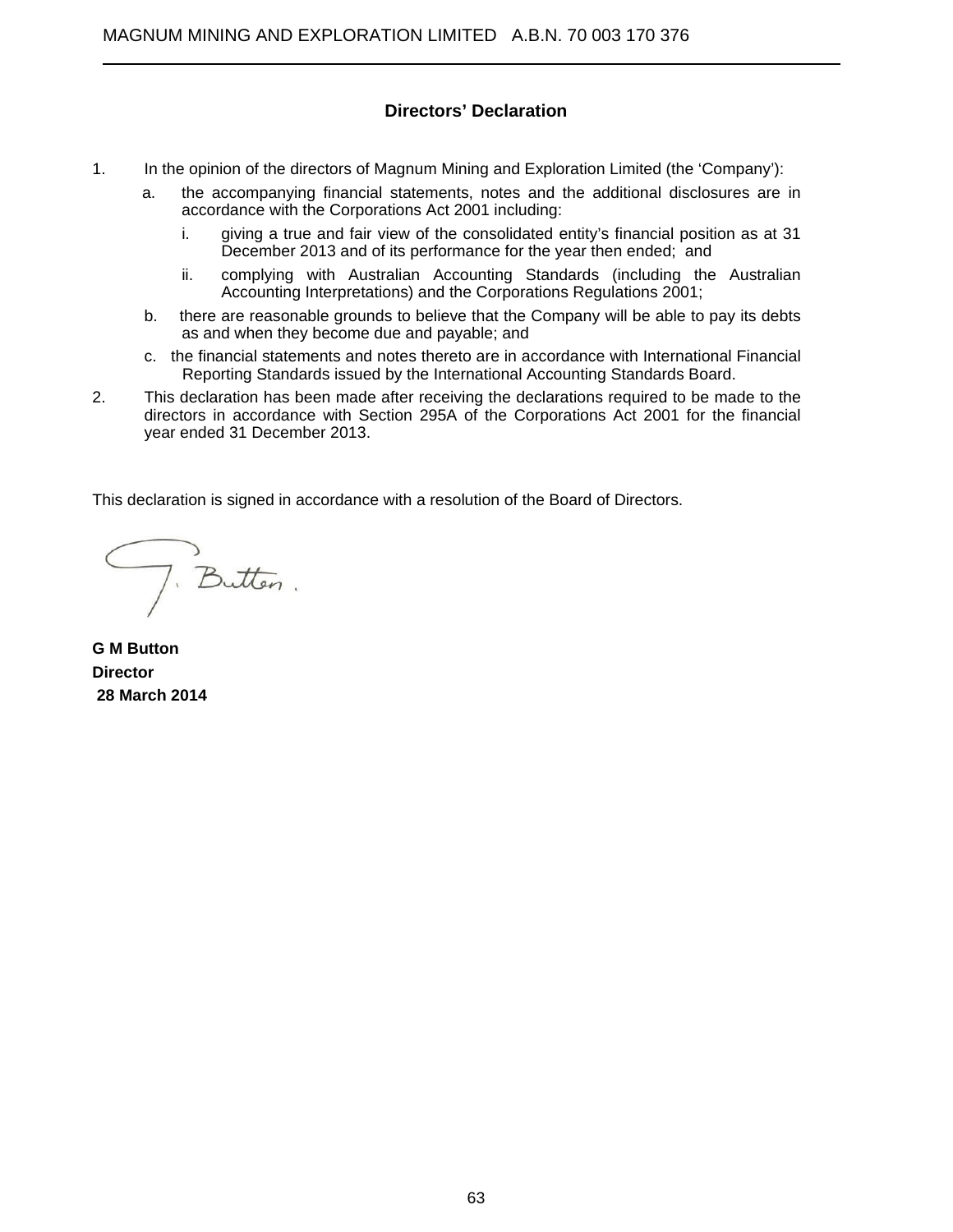

 $\overline{a}$ 

Accountants | Business and Financial Advisers

#### **INDEPENDENT AUDITOR'S REPORT**

To the members of Magnum Mining & Exploration Limited

#### **Report on the Financial Report**

We have audited the accompanying financial report of Magnum Mining & Exploration Limited ("the company"), which comprises the consolidated statement of financial position as at 31 December 2013, the consolidated statement of comprehensive income, the consolidated statement of changes in equity and the consolidated statement of cash flows for the year then ended, notes comprising a summary of significant accounting policies and other explanatory information, and the directors' declaration for the Group. The Group comprises the company and the entities it controlled at the year's end or from time to time during the financial year.

#### Directors' responsibility for the financial report

The directors of the company are responsible for the preparation of the financial report that gives a true and fair view in accordance with Australian Accounting Standards and the Corporations Act 2001 and for such internal control as the directors determine is necessary to enable the preparation of the financial report that is free from material misstatement, whether due to fraud or error.

In Note 1(b), the directors also state, in accordance with Accounting Standard AASB 101: Presentation of Financial Statements, that the financial report complies with International Financial **Reporting Standards.** 

#### **Auditor's responsibility**

Our responsibility is to express an opinion on the financial report based on our audit. We conducted our audit in accordance with Australian Auditing Standards. Those standards require that we comply with relevant ethical requirements relating to audit engagements and plan and perform the audit to obtain reasonable assurance whether the financial report is free from material misstatement.

An audit involves performing procedures to obtain audit evidence about the amounts and disclosures in the financial report. The procedures selected depend on the auditor's judgement, including the assessment of the risks of material misstatement of the financial report, whether due to fraud or error. In making those risk assessments, the auditor considers internal control relevant to the Group's preparation and fair presentation of the financial report in order to design audit procedures that are appropriate in the circumstances, but not for the purpose of expressing an opinion on the effectiveness of internal control. An audit also includes evaluating the appropriateness of accounting policies used and the reasonableness of accounting estimates made by the directors, as well as evaluating the overall presentation of the financial report.

Our audit did not involve an analysis of the prudence of business decisions made by directors or management.

We believe that the audit evidence we have obtained is sufficient and appropriate to provide a basis for our audit opinion.

#### Independence

In conducting our audit, we have complied with the independence requirements of the Corporations Act 2001.

HLB Mann Judd (WA Partnerchip) is a member of **HLB** nal, a worldwide orga nting firms and business advi

HLB Mann Judd (WA Partnership) ABN 22 193 232 714<br>Level 4, 130 Stirling Street Perth WA 6000. PO Box 8124 Perth BC 6849 Telephone +61 (08) 9227 7500. Fax +61 (08) 9227 7533. Email: hlb@hlbwa.com.au. Website: http://www.hlb.com.au<br>Liability limited by a scheme approved under Professional Standards Legislation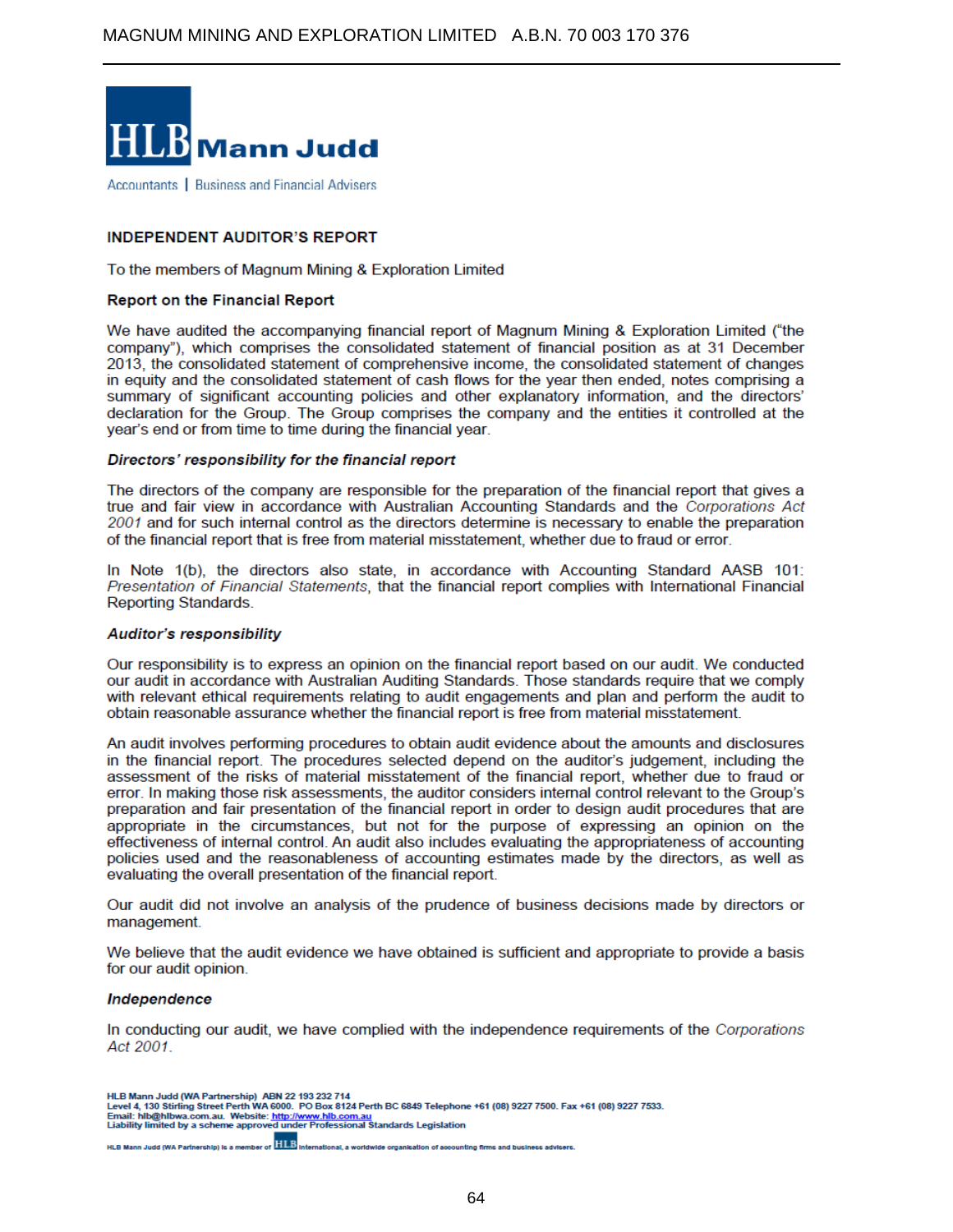

Accountants | Business and Financial Advisers

#### **Auditor's opinion**

In our opinion:

- (a) the financial report of Magnum Mining & Exploration Limited is in accordance with the Corporations Act 2001, including:
	- (i) giving a true and fair view of the Group's financial position as at 31 December 2013 and of its performance for the year ended on that date; and
	- (ii) complying with Australian Accounting Standards and the Corporations Regulations 2001: and
- (b) the financial report also complies with International Financial Reporting Standards as disclosed in Note 1(b).

#### **Emphasis of matter**

Without modifying our opinion, we draw attention to Note 1(f) to the financial report which indicates that the ability of the Group to continue as a going concern is principally dependent upon raising sufficient additional capital to fund the payment to the vendors as described in Note 1(f) and ongoing working capital. Should the Company be unable to raise sufficient additional capital, there is a material uncertainty that may cast significant doubt about the ability of the Group to continue as a going concern and, therefore, whether it will be able to realise its assets and extinguish its liabilities in the normal course of business.

#### **Report on the Remuneration Report**

We have audited the remuneration report included in the directors' report for the year ended 31 December 2013. The directors of the company are responsible for the preparation and presentation of the remuneration report in accordance with section 300A of the Corporations Act 2001. Our responsibility is to express an opinion on the remuneration report, based on our audit conducted in accordance with Australian Auditing Standards.

#### **Auditor's opinion**

In our opinion the remuneration report of Magnum Mining & Exploration Limited for the year ended 31 December 2013 complies with section 300A of the Corporations Act 2001.

HLB Mann Judd

**HLB Mann Judd Chartered Accountants** 

Perth, Western Australia 28 March 2014

fiallowns.

L Di Giallonardo Partner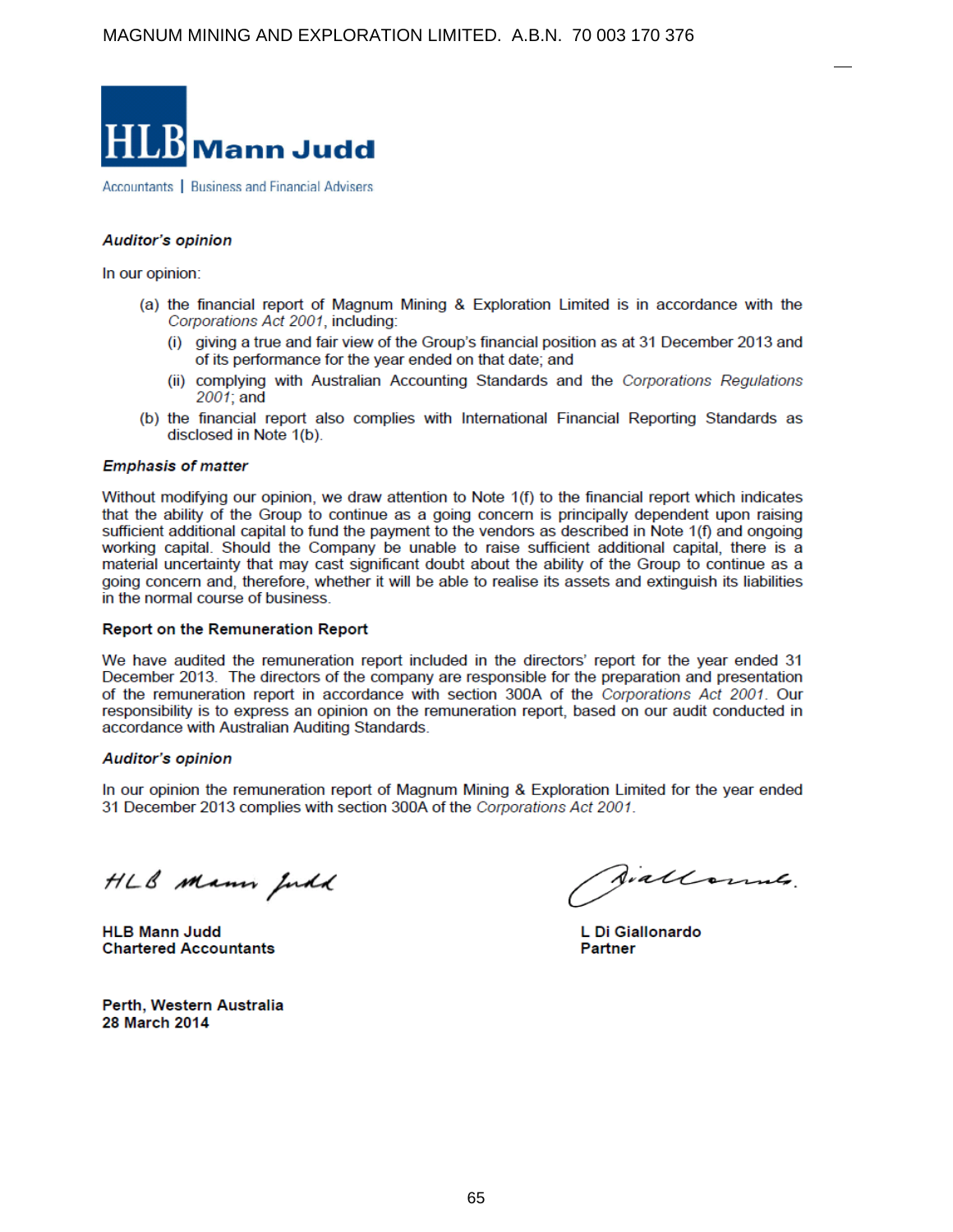### **Shareholder Information**

The shareholder information set out below was applicable as at 24 March 2014.

### **1. Substantial Holders**

Substantial holders in the Company are set out below:

| <b>Ordinary Shares</b>    |                          |      |
|---------------------------|--------------------------|------|
|                           | <b>Fully Paid Shares</b> | %    |
| Sunshore Holdings Pty Ltd | 9.293.500                | 5.42 |

#### **2. Voting Rights**

The voting rights attaching to the shares are, on a show of hands every member present in person or by proxy shall have one vote and upon a poll, each share shall have one vote.

### **3. On-Market Buy-Back**

There is no current on-market buy-back.

### **4. Distribution of Shareholders**

(i) Analysis of numbers of shareholders by size of holding:

| No. of Shares      | No. of              |  |
|--------------------|---------------------|--|
|                    | <b>Shareholders</b> |  |
| $1 - 1.000$        | 137                 |  |
| $1,001 - 5,000$    | 330                 |  |
| $5,001 - 10,000$   | 141                 |  |
| $10,001 - 100,000$ | 335                 |  |
| 100,001 and over   | 195                 |  |
|                    | 1,138               |  |
|                    |                     |  |

(ii) There were 785 holders of less than a marketable parcel of shares.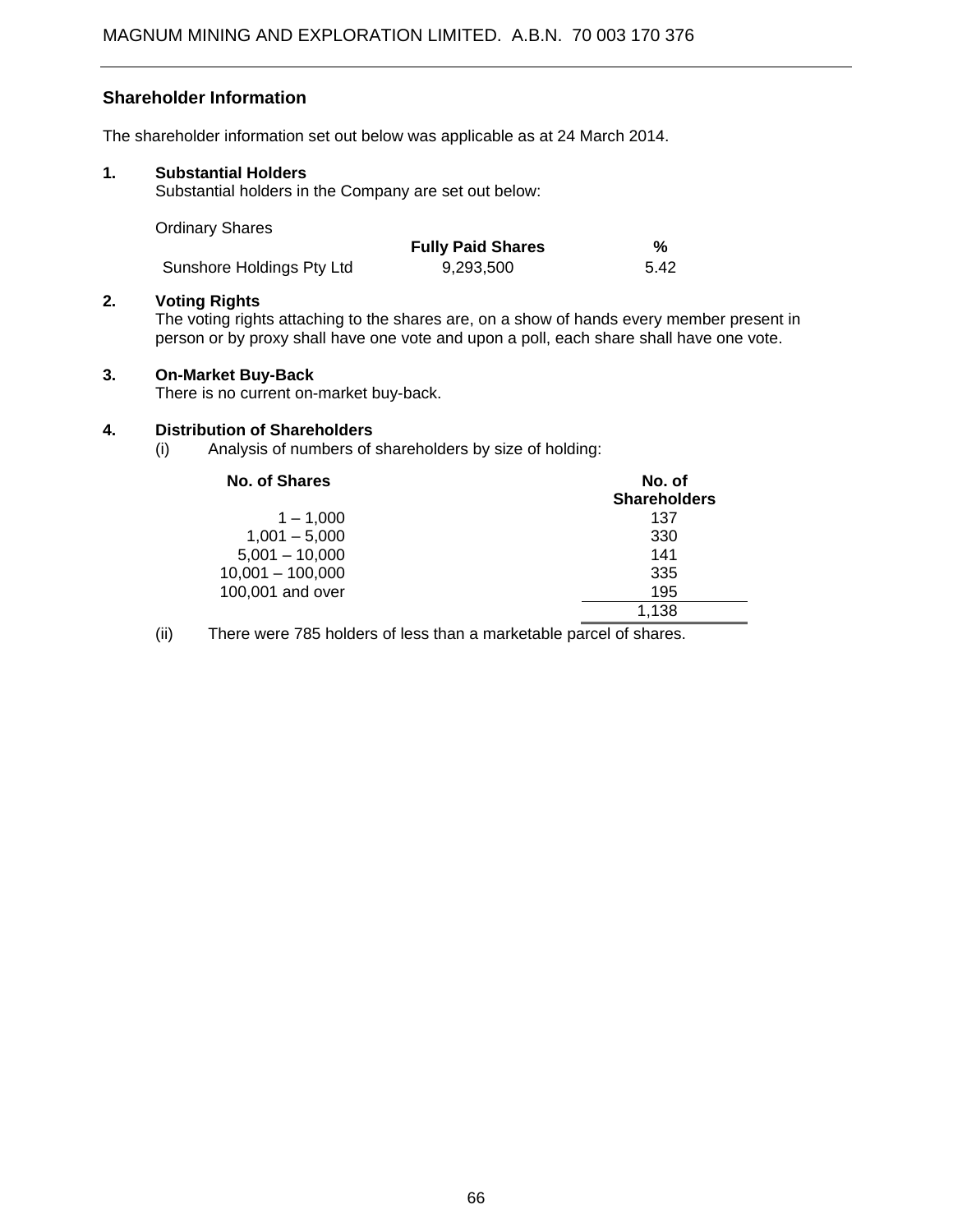# **Shareholder Information (continued)**

### **5. Twenty Largest Shareholders**

|                                                                                 |                     | Percentage of         |
|---------------------------------------------------------------------------------|---------------------|-----------------------|
| Name of Shareholder:                                                            | <b>Number Held:</b> | <b>Issued Shares:</b> |
| Sunshore Holdings Pty Ltd<br>1.                                                 | 9,293,500           | 5.42                  |
| Aero Agencies International<br>2.                                               | 6,860,763           | 4.00                  |
| 3.<br>McLaren Investments Ltd                                                   | 6,400,000           | 3.74                  |
| 4.<br>JP Morgan Nominees Australia Ltd < Cash Income<br>A/C                     | 6,004,601           | 3.50                  |
| 5.<br>Sorrel Enterprises Ltd                                                    | 6,000,000           | 3.50                  |
| 6.<br>Rogue Investments Pty Ltd                                                 | 5,634,200           | 3.29                  |
| 7.<br><b>Stately Glory Limited</b>                                              | 5,000,000           | 2.92                  |
| 8.<br>HSBC Custody Nominees (Australia) Limited                                 | 3,898,483           | 2.28                  |
| 9.<br>Dr Salim Cassim                                                           | 3,700,000           | 2.16                  |
| 10.<br>Ruby Hall Pty Ltd                                                        | 3,023,238           | 1.76                  |
| 11.<br>Mr Grant Button                                                          | 3,000,000           | 1.75                  |
| 12.<br>Mr Gerry Nealon                                                          | 3,000,000           | 1.75                  |
| 13.<br>Cintra Holdings Pty Ltd <account cintra="" family=""></account>          | 2,656,833           | 1.55                  |
| 14.<br>Mr Ed Nealon                                                             | 2,600,000           | 1.52                  |
| 15. Platinum Investment Corporation Pty Ltd                                     | 2,600,000           | 1.52                  |
| 16. Houtbay International Ltd                                                   | 2,500,000           | 1.46                  |
| 17. Australian Sport & Recreation Link Pty Ltd                                  | 2,000,000           | 1.17                  |
| 18.<br>Peter Bowman Nominees Pty Ltd <peter bowman<br="">Family A/C&gt;</peter> | 2,000,000           | 1.17                  |
| Sunshore Holdings Pty Ltd<br>19.                                                | 2,000,000           | 1.17                  |
| Citi Corp Nominees Pty Ltd<br>20.                                               | 1,980,310           | 1.16                  |
| Top 20 holders of Ordinary Shares (Total)                                       | 80,151,928          | 46.79                 |

### **6. Schedule of Tenements**

| <b>Project</b> | <b>Tenement reference</b> | <b>Tenement Status</b> | <b>Percentage Interest</b> |
|----------------|---------------------------|------------------------|----------------------------|
| Namibia        | Mining License Number 77  | Granted                | 100%                       |